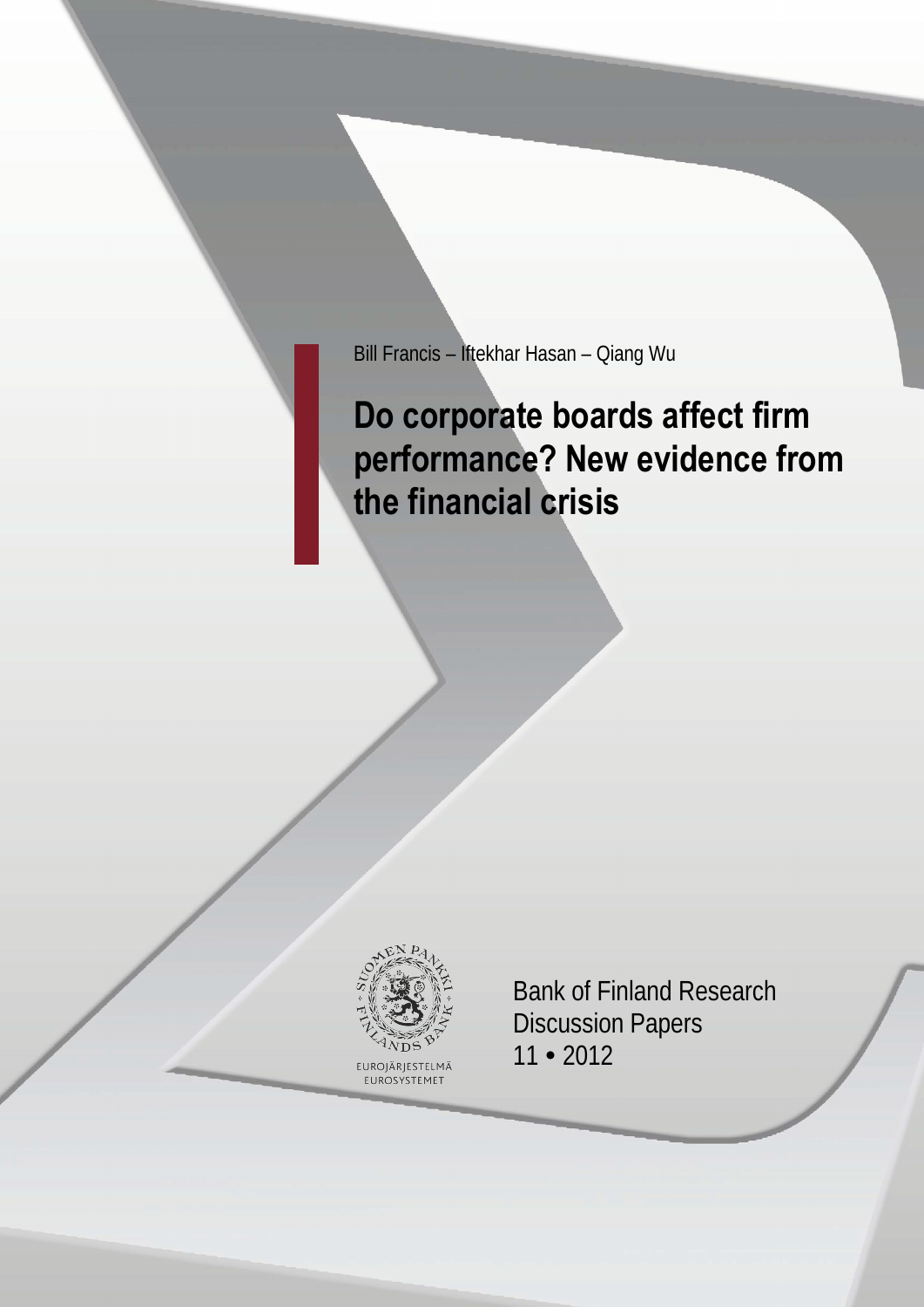# **Do corporate boards affect firm performance? New evidence from the financial crisis**

Bill Francis<sup>a</sup>, Iftekhar Hasan b, c[\\*](#page-1-0), Qiang Wu<sup>a</sup>

<sup>a</sup> Lally School of Management and Technology, Rensselaer Polytechnic Institute, Troy, NY 12180, USA<br><sup>b</sup> Schools of Business, Fordham University, New York, NY 10019, USA<br><sup>c</sup> Bank of Finland, F1 00101, Helsinki, Finland

#### **Abstract**

This study uses the current financial crisis as a quasi-experiment to examine whether and to what extent corporate boards affect the performance of firms. Using cumulative stock returns over the crisis to measure of firm performance, we find that board independence, as traditionally defined, does not significantly affect firm performance. However, when we re-define independent directors as outside directors who are less connected with current CEOs, a measure we call *true independence,* there is a positive and significant relationship between this measure and firm performance. Second, *outside financial experts* are important for firm performance. Third, board meeting frequencies, director attendance behaviors, and director age also affect firm performance during the crisis. Overall, our results suggest that firm performance during a crisis is a function of firm-level differences in corporate boards.

*JEL Classification*: G01; G30; G34 *Keywords:* Financial crisis; Boards of directors; Firm performance; True independence

 $\overline{a}$ 

<span id="page-1-0"></span>Corresponding author.

Address: GBA, Fordham University, 1790 Broadway, 11<sup>th</sup> Floor, New York, NY 10019, E-mail address: ihasan@fordham.edu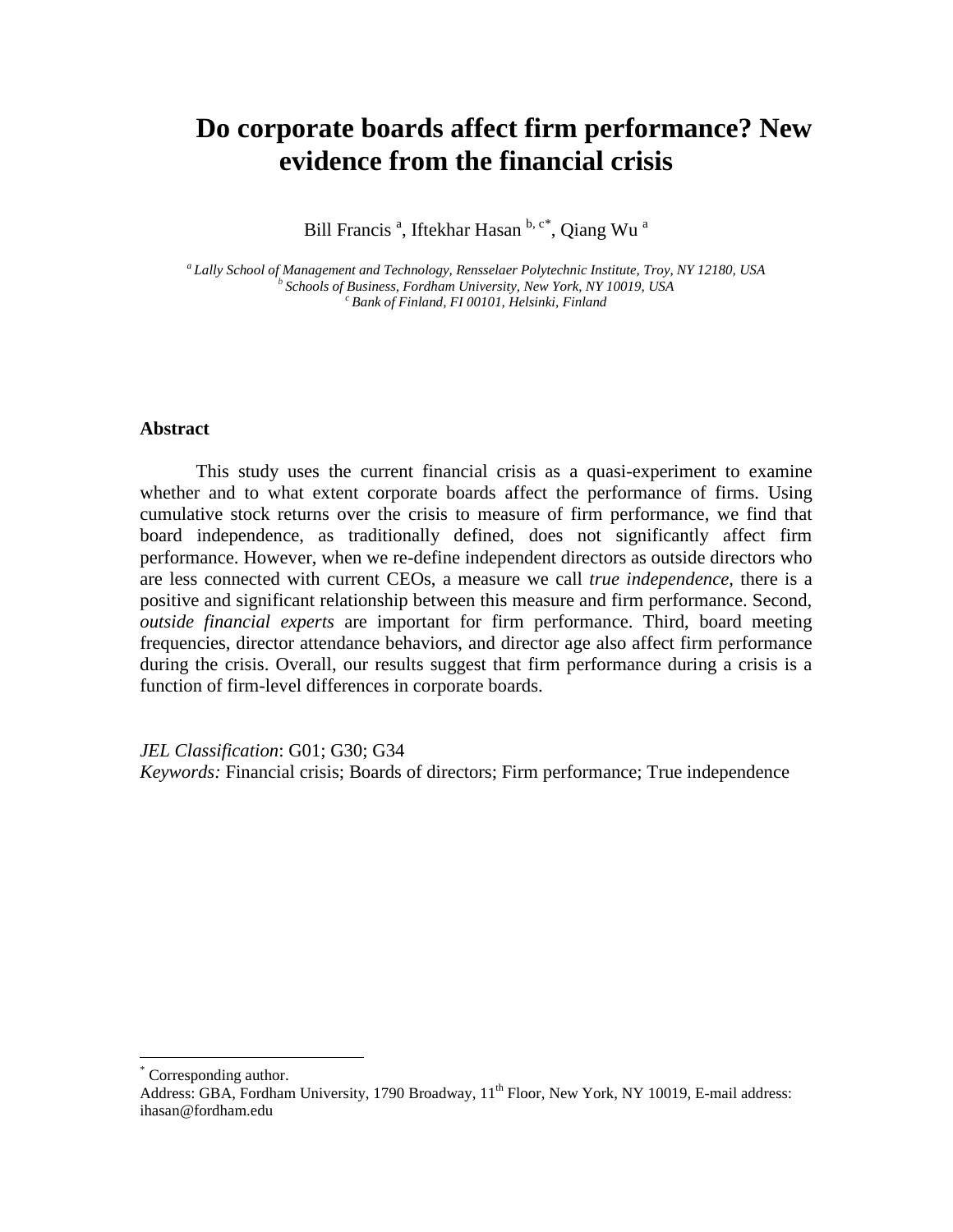#### **1. Introduction**

 $\overline{a}$ 

The impact of corporate governance on firm performance has received considerable attention in the economic and finance literature in recent years. This increased attention has been motivated by the financial scandals that rocked the US economy in the early part of this decade. Despite the proliferation of studies, there is still much debate as to the relationship between firm performance and boards of directors, which are arguably the main component of corporate governance (e.g., Fama and Jensen, [1](#page-2-0)983; Hermalin and Weisbach, 2003; Adams and Ferreira, 2007).<sup>1</sup> In this paper, we use the recent credit crisis to build on this line of research by examining whether and to what extent corporate boards affect firm performance during the current financial crisis.

Several authors (e.g., Johnson et al., 2000; Mitton, 2002) present evidence indicating that corporate governance is of first-order importance in determining firm performance during crises. In general, the authors attribute this importance to two factors. The first is that expropriation by managers is likely to become more severe during these periods because the expected return on investment falls. The second is that during crises, the quality of corporate governance is likely to attract more scrutiny. Thus, any preexisting weaknesses are more visible, thereby leading to a flight to quality and an ensuing decline in firms' stock prices.

The motivation for focusing on the board of directors is as follows. First, corporate boards are one of the, if not the most important, internal corporate governance mechanisms that monitor and advise management in fulfilling the mandate to protect shareholder interests (e.g., Fama and Jensen, 1983; Hermalin and Weisbach, 2003; Adams and Ferreira, 2007; and Harris and Raviv, 2008). This role should be especially

<span id="page-2-0"></span> $1$  For surveys of corporate boards, see Hermalin and Weisbach (2003) and Adams et al. (2008).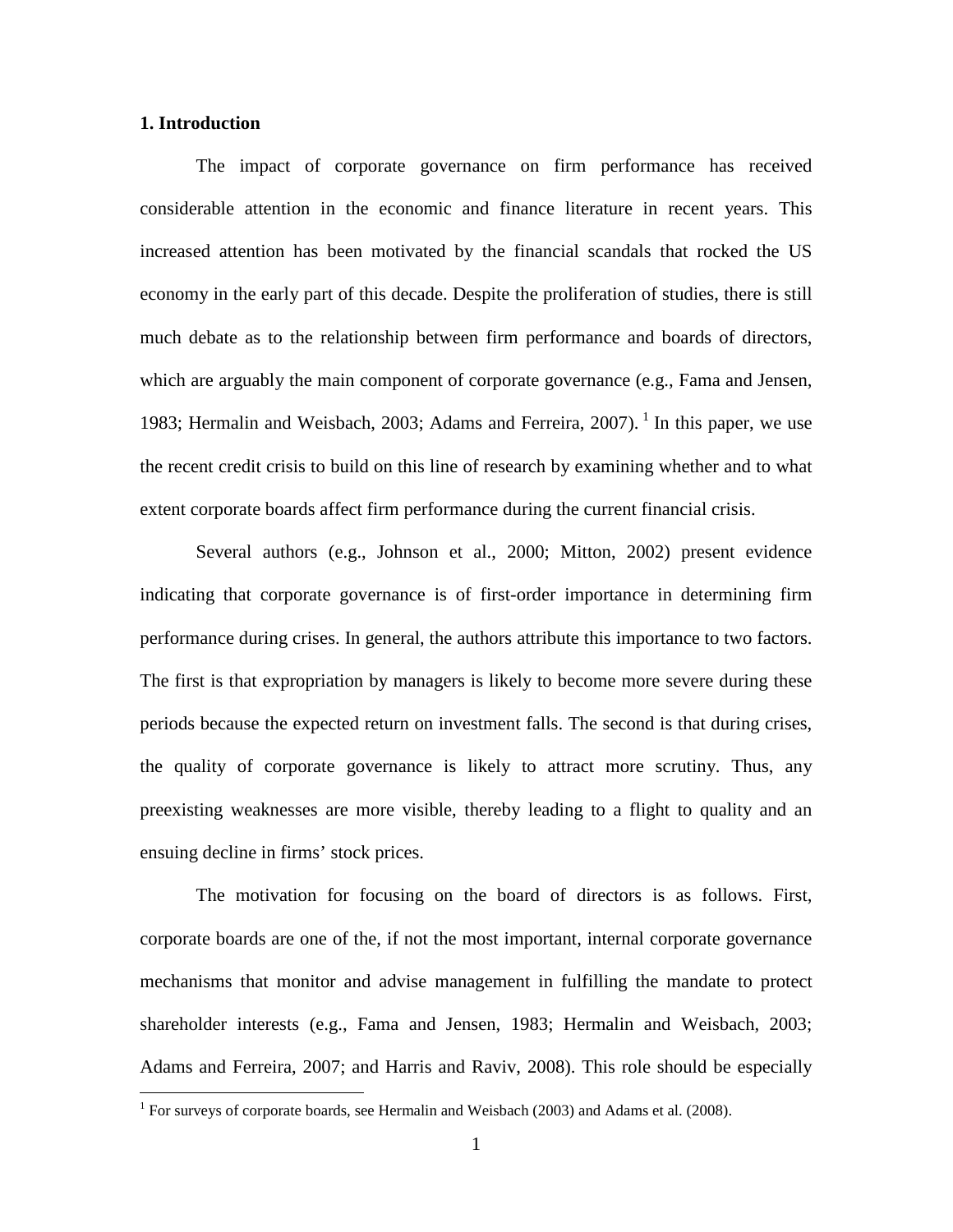important during periods of crises. For instance, Mace (1971) states that, "directors serve as a source of advice and counsel, serve as some sort of discipline device, and act in crisis situations." Hermalin and Weisbach (1998) point out that in a booming economy, boards tend to be reactive because good firm performance increases CEOs' bargaining power and reduces board independence. However, in an economic downturn, boards become more proactive and independent as the bad firm performance reduces CEOs' negotiation power.

Second, in fulfilling its mandate, a key function of the board is the reviewing and guiding the firm's risk-management policy. In light of the fact that managerial excessive risk-taking behavior has been cited as one of the major causes of the current financial crisis, it indicates that in many companies, both financial and non-financial, boards failed to set up appropriate risk strategies and monitor managers' risk-taking behavior in a timely and effectively manner (Kirkpatrick, 2009). Thus, although weak corporate boards may not be the direct trigger of the current crisis, corporate board practices could affect the extent to which firms are vulnerable to the financial crisis.

Third, although substantial empirical research exists on the relationship between corporate boards and firm performance, especially on the effects of board independence on firm performance, the results are still mixed.<sup>[2](#page-3-0)</sup> One often-cited reason for the mixed results is that a significant number of these studies fail to account for the endogeneity that arises from the joint determination of board structure and firm value (Hermalin and Weisbach, 2003). The current financial crisis, which is generally thought of as the most

 $\overline{a}$ 

<span id="page-3-0"></span> $2$  For example, several studies find no significant association between board independence and firm performance (e.g., Baysinger and Butler, 1985; Hermalin and Weisbach, 1991; Mehran, 1995; and Bhagat and Black, 2001), but others find board independence negatively affects firm performance (e.g., Agrawal and Knoeber, 1996; and Barnhart and Rosenstein, 1998).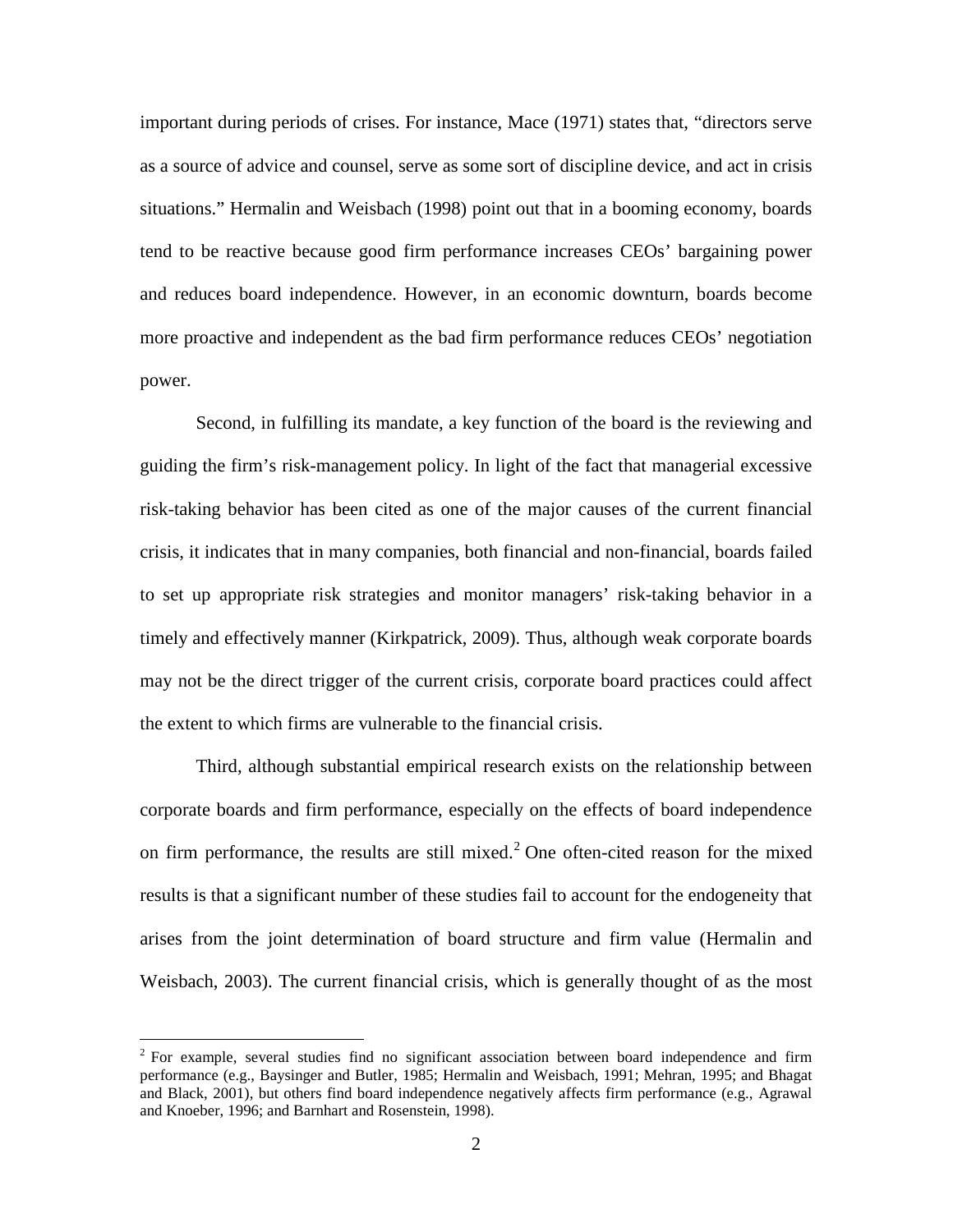serious crisis since the Great Depression, represents an exogenous shock to most individual firms. Therefore, by testing the impacts of boards of directors immediately before the external shock on the changes in firm performance during the crisis, we can to a large extent mitigate the endogeneity concern.

Based on the monitoring and advising roles of corporate boards we hypothesize that, during the crisis, firms with high-quality boards experience significantly smaller losses than firms with low-quality boards. Because board independence and financial experts on boards have received considerable attention from both the academic community and policymakers, and both of them have been widely cited as important indicators of board quality (e.g., the 2002 Sarbanes-Oxley Act (SOX)), in this paper we mainly focus on board independence and financial experts on boards.

However, boards of directors have multiple facets. Aside from board independence and financial experts on boards, prior studies find that other board characteristics, such as board size, board duality, board diversity, and board shareholdings also affect board efficacy and firm performance (e.g., Shivdasani, 1993; Yermack, 1996; Shivdasani and Yermack, 1999; Guner et al., 2008; Adams and Ferreira, 2009). Consequently, we also provide supplemental tests on the relationship between firm performance and other board characteristics.

Our sample is composed of 876 S&P 1500 nonfinancial companies that have data on board and firm characteristics. We use OLS regressions to estimate several different specifications, where the dependent variable is the cumulative stock returns during the crisis period and the independent variables are different board and firm characteristics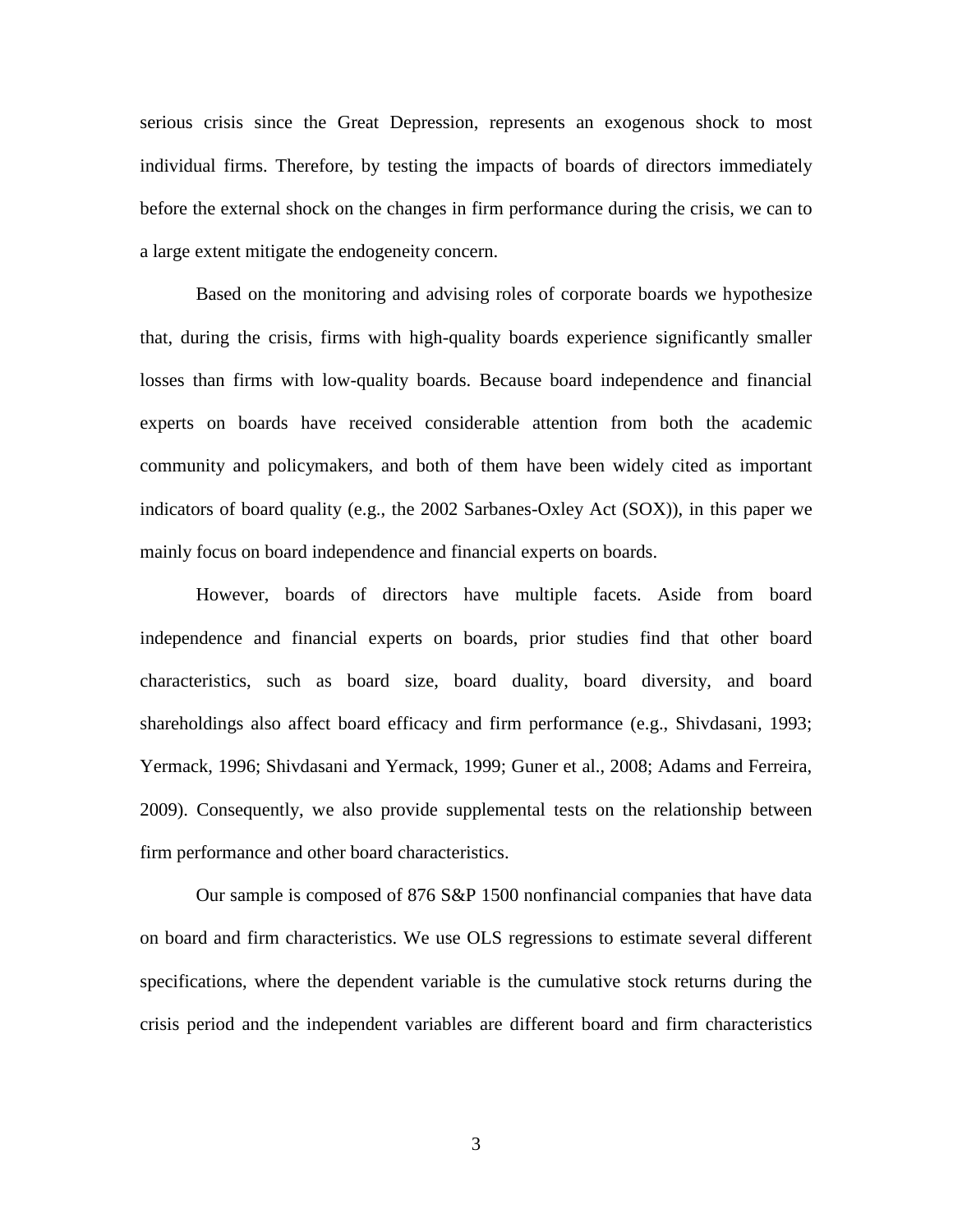that are typically used in empirical research that examine the relationship between board structure and firm performance.

We draw three broad conclusions from our findings. First, traditional board independence (the percentage of outsiders on the board) is not sufficient for board efficacy. We find no significant relationship between traditional board independence and firm performance during the crisis. However, when we define independent directors as outside directors who preceded the current CEO, a group we call "true independence", we find a significant and positive relationship between this true independence and firm stock performance. These findings provide support for Zajac and Westphal, 1996; Hermalin and Weisbach, 1998; Shivdasani and Yermack, 1999; and others who argue that CEOs usually try to be involved in the selection process of new directors to reduce board independence and maintain their control power. Our results further suggest that not all outside directors are equally effective monitors. That is, simply defining outside directors as independent directors as is customary in the literature does not capture the varied degrees of independence among outside board members.

Second, the financial expertise of directors is also important for firm performance during the current crisis. We find that the presence of outside financial experts rather than inside financial experts drives the positive association between financial experts on boards and firm performance. These findings support arguments in Kirkpatrick, 2009; Defond et al., 2005; and in SOX that outside financial experts provide a better understanding of financial information that is important for effective board oversight. The results are also consistent with more recent studies that emphasize the importance of the advising role that outside directors play (e.g., Adams and Ferreira, 2007; Agrawal and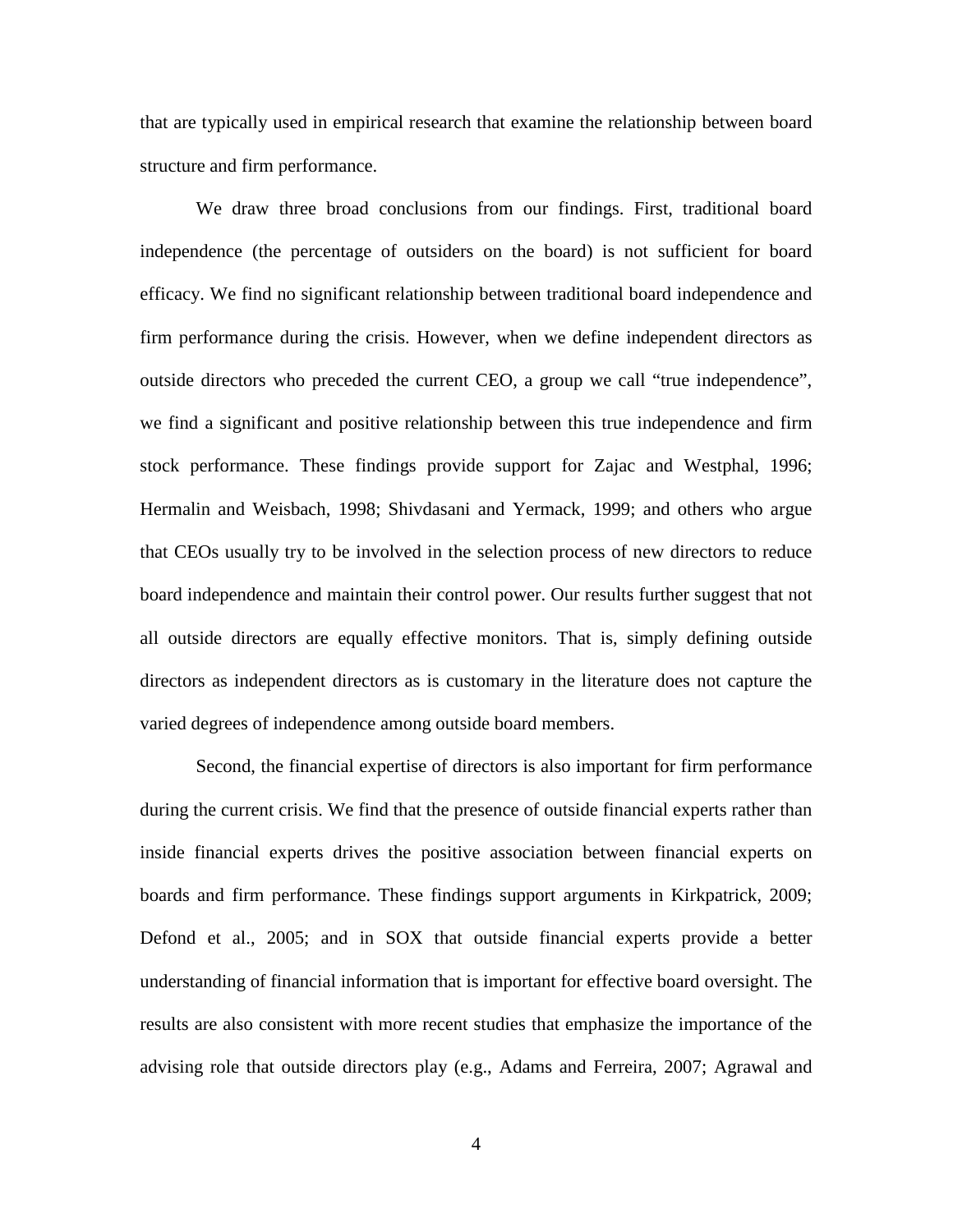Knoeber, 2001; and Coles et al.,  $2008$ ).<sup>[3](#page-6-0)</sup> The insignificant relationship between inside financial experts and firm performance indicates that being an insider constrains the monitoring effectiveness of inside financial executives.

Third, we find that several other board characteristics are also important for firm performance during the crisis. For instance, firm stock performance is positively related to the number of board meetings and the frequency with which directors attend these board meetings, consistent with Adams and Ferreira (2009), who, among others, argue that board meetings and the attendance at these meetings are important channels through which directors obtain firm-specific information and fulfill their monitoring role. Finally, we find that director age is positively related to firm performance, indicating that during times of crises, experience is a valuable resource to shareholders.

We further test the robustness of our results by using different time windows of the crisis, an accounting measure of firm performance, different proxies for firm-specific risk, a reduced sample only including firms with no director changes during the crisis. We also address several potential econometric issues in our data, such as endogeneity, multicollinearity, measurement error, outlier and correlation of errors due to the interdependence of returns. Our results are robust to all these tests.

Prior to the crisis, we expect corporate boards to have less evident impact on changes in firm performance. When the economy is good, the expected expropriation is relatively small (Lemmon and Lins, 2003) and boards tend to be reactive (Hermalin and Weisbach, 1998). In addition, investors may pay less attention to the quality of corporate governance when investment opportunities are plentiful (Mitton, 2002). Consistent with

 $\overline{a}$ 

<span id="page-6-0"></span> $3$  Note that this becomes especially important during periods such as the financial crisis. Another possible benefit, which is discussed later, is that financial experts, especially those from banks, may help the firm gain relatively easier access to external funds during the crisis (e.g., Guner et al., 2008; Ciamarra, 2006).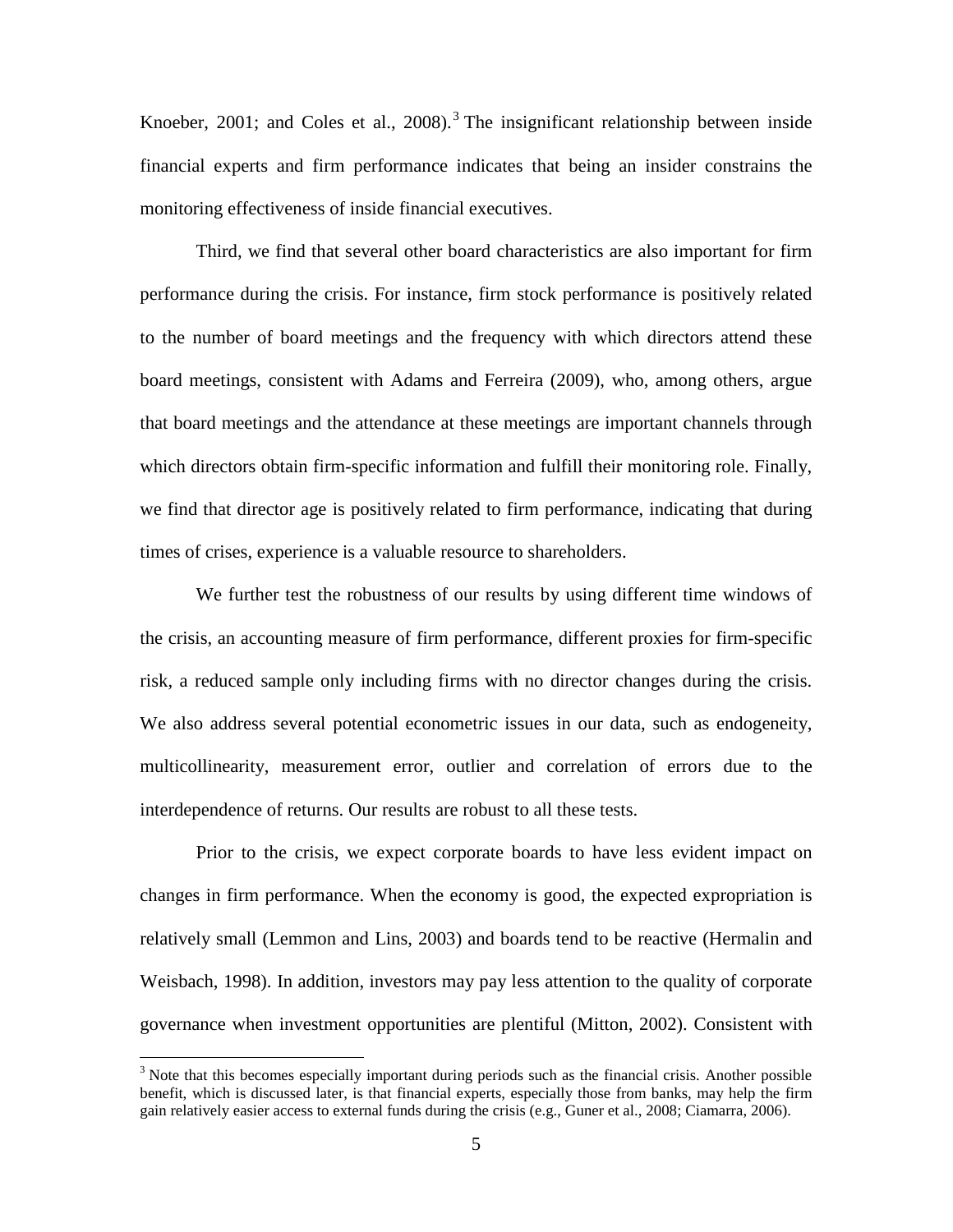this view, we find that most board characteristics, including both true independence and financial expertise, do not significantly affect firms' stock performance prior to the crisis.

Our study is related to the literature on the relationship between corporate governance and firm performance during financial crises. For example, Johnson et al. (2000), Mitton (2002), and Lemmon and Lins (2003) use the East Asian financial crisis to examine how country-level legal protection, firm-level disclosure quality, outside ownership concentration, diversification, and management ownership affect firm performance during crisis periods. Our study differs from them in several important ways. First, corporate governance has different aspects and their impacts on firm performance are not homogenous. Although prior studies find certain governance mechanisms have significant influences on firm-level performance during a crisis, they do not imply that other governance mechanisms have the same impacts on firm performance. Our study is the first one to investigate how the quality of corporate boards, which are thought to be the most important internal governance mechanism, affects firm performance during a crisis. The findings in our paper complement those of Mitton (2002) and Lemmon and Lins (2003) by showing that firm-level differences in corporate boards also play an important role in determining changes in firm performance during crisis periods in general and in particular to the current crisis.

Second, a significant difference of our paper compared to the others is that, most prior studies that test the relationship between corporate governance and firm performance during crisis periods use the East Asian financial crisis as the natural experiment and test the relation on a multiple-country level. <sup>[4](#page-7-0)</sup> Our study uses the current

 $\overline{a}$ 

<span id="page-7-0"></span> $<sup>4</sup>$  One exception is Baek et al. (2004), which examine the impact of corporate governance on Korean firm</sup> performance during the East Asian financial crisis.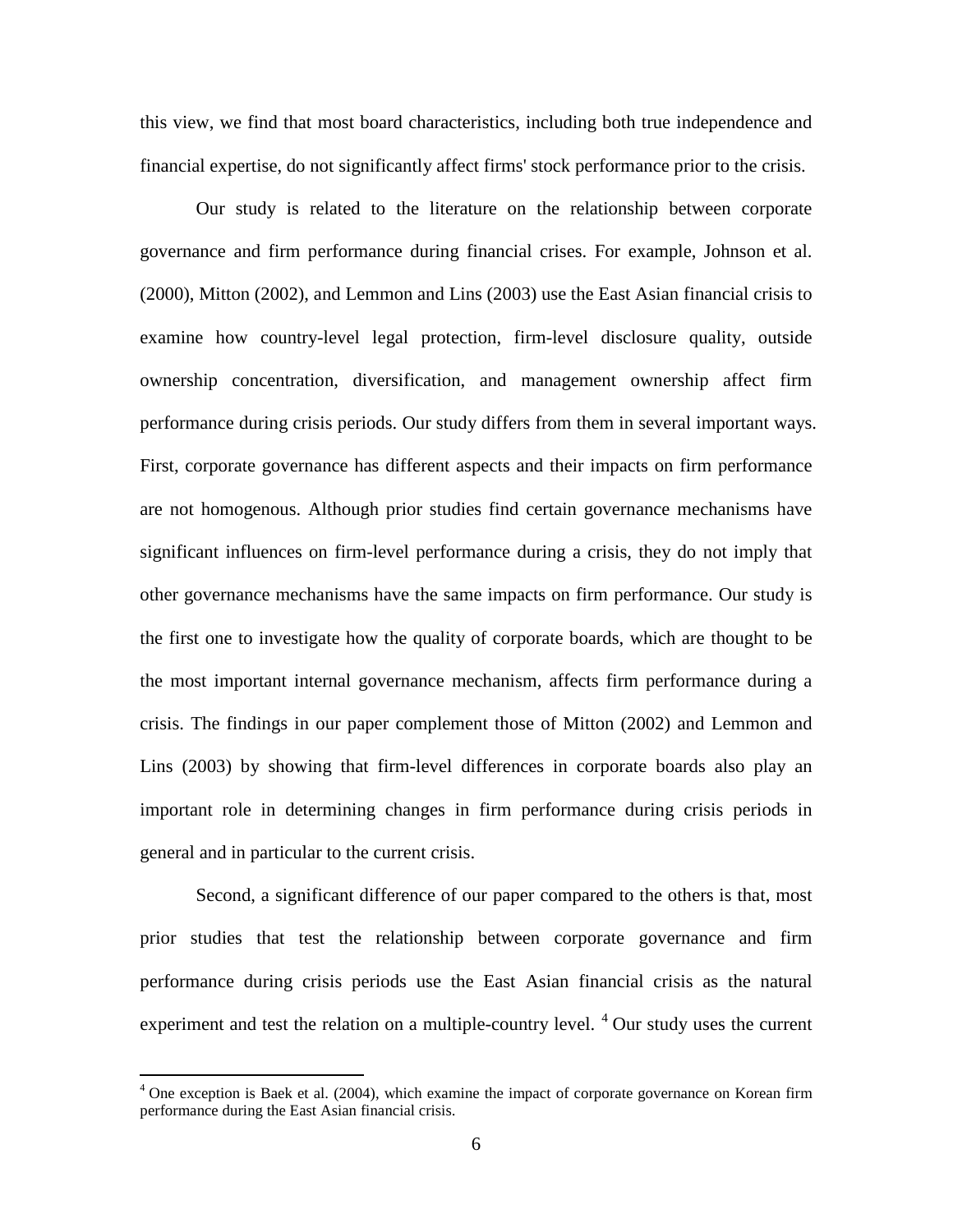financial crisis and focuses on only U.S. public companies thereby avoiding complications brought about by the impact of country effects.

More recently, an emerging literature begins to examine how different countrylevel and bank-level governance mechanisms affect bank performance during the current financial crisis (e.g., Beltratti and Stulz, 2009; Fahlenbrach and Stulz, 2009; and Fernandes and Fich, 2009). Our study differs from them as we focus on nonfinancial companies. Corporate governance of financial institutions is different for financial institutions and their findings cannot be directly generalized to nonfinancial companies (e.g., Adams and Mehran, 2003; and Andres and Vallelado, 2008). In addition, as the current crisis origins from the financial industry, whether and to what extent it is an exogenous shock to financial companies is unclear.

Our paper also adds to the literature that addresses the efficacy of the board of directors. Our results indicate that not all outside directors are equally effective monitors and that simply treating all outside directors as independent directors does not capture the variation of independence among outside directors. In addition, our result on the outside financial experts confirms the importance of the monitoring and advising *abilities* of boards for their efficacy, and provides evidence to support SOX requirements about financial experts on boards. Overall, our study indicates that directors' characteristics significantly impact firm performance and therefore, should be accounted for in studies that examine board effectiveness.

Finally, prior studies on the relationship between different board structures or characteristics or both on firm performance typically face the daunting task of correcting for the endogenous nature of the relationship. In this paper, we focus on the effect of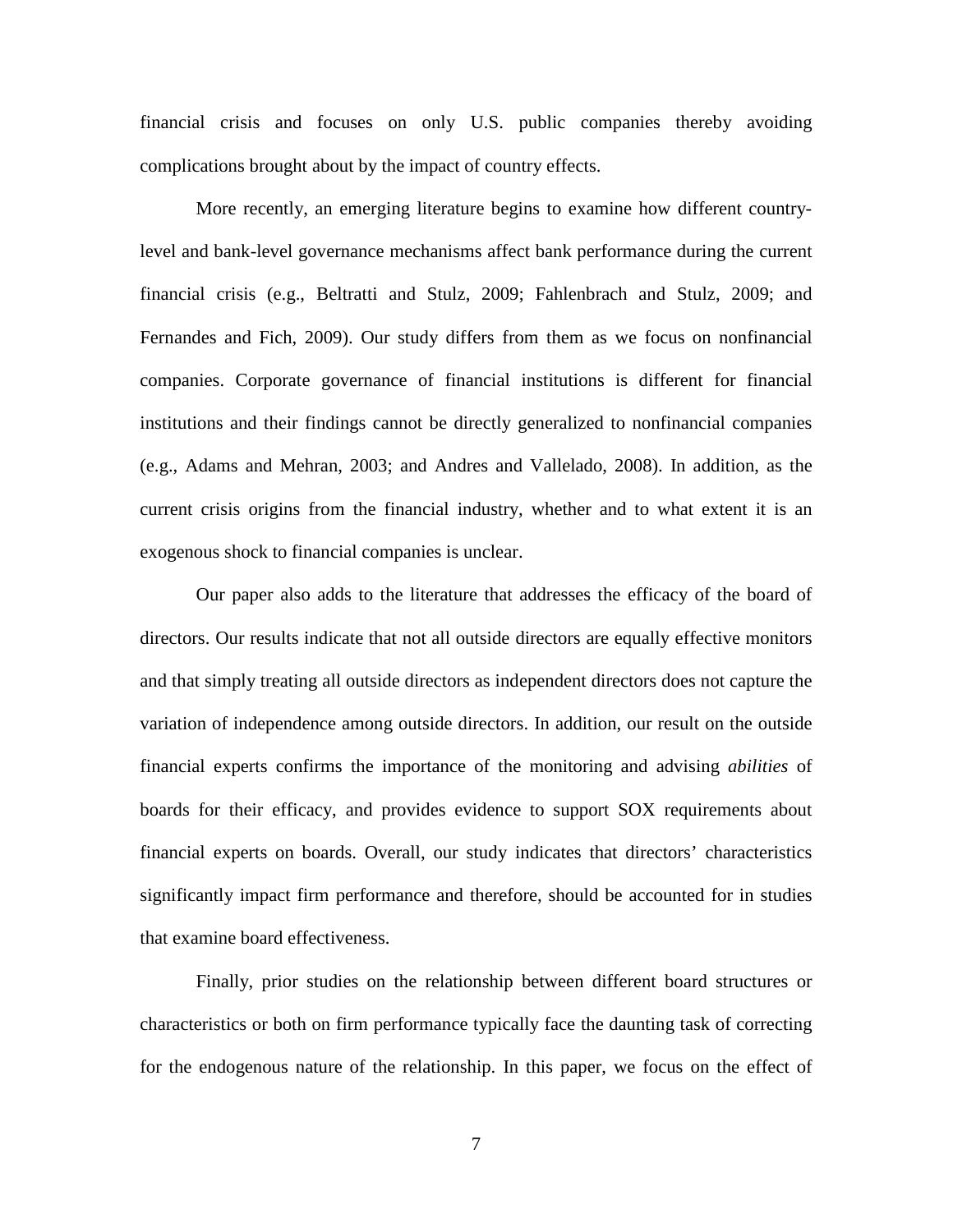corporate boards on the changes in firm value precipitated by a shock to the firm's investment opportunities. As such, our analysis avoids most of the issues regarding the endogeneity of board structure and firm performance that characterize most of the previous literature, and provides a relatively clear test on the relationship between corporate boards and firm performance.

The remainder of the paper is structured as follows. Section 2 contains the sample description, describes variables used in the analysis, and presents summary statistics. The results of univariate tests are in Section 3. Section 4 reports the multivariate tests results and conducts robustness checks. The final section provides conclusions.

#### **2. Sample selection, variable descriptions and summary statistics**

#### *2.1. Sample selection*

Monthly stock data comes from the Center for Research in Security Prices (CRSP). The primary valuation measure is the firm's cumulative stock return over the crisis period. Figure 1 shows the movement of the S&P 1500 composite stock index from January 2007 to December 2009. It indicates that there is a continuous decline from October 2007 through March 2009, where it bottomed out and then experienced an upturn. Given this evidence, we choose October 2007 as the beginning point and March 2009 as the ending point. We think this measurement period is long enough to reflect the impact of the external shock on firm value. However, as several other papers use different time periods, we experimented with several starting and ending points. The results are all robust to different time windows of the crisis.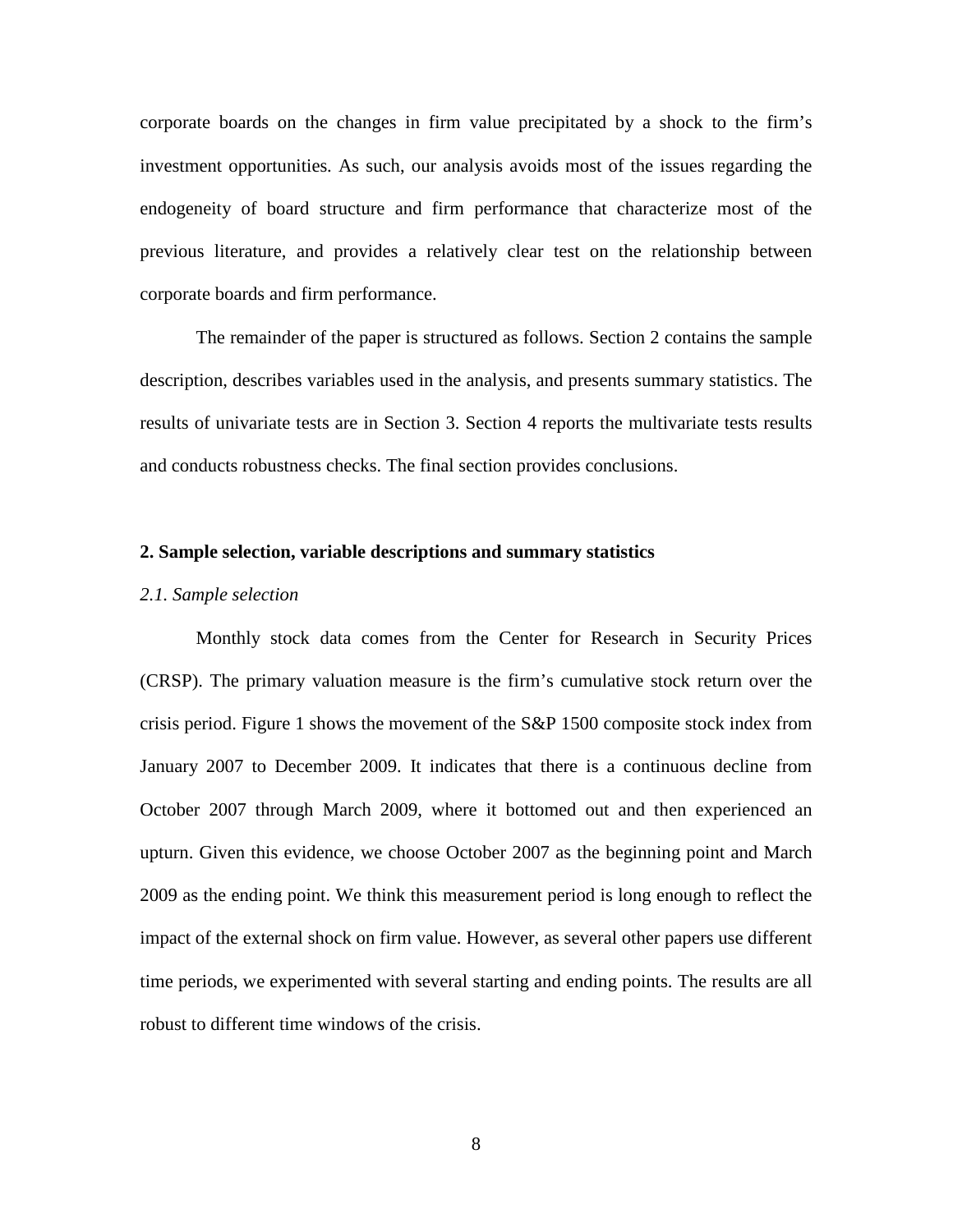#### [Insert Figure 1 here]

Information on corporate boards is from the Investor Responsibility Research Center (IRRC). The IRRC board data cover S&P 500, S&P Midcap 400, and S&P Small Cap 600 companies.<sup>[5](#page-10-0)</sup> It provides detailed information about each director, such as the director's name, title, affiliation, age, tenure, sex, ethnicity, directorship, and shareholdings.

Accounting and other firm-specific data is from the Compustat database, CEO information is from ExecuComp, and the Gompers et al. (2003) governance index (Gindex) is also from IRRC. Because subprime mortgages are always cited as the origin of the current financial crisis, it is unclear to what extent that the current financial crisis is an exogenous shock to financial institutions. Thus, we exclude financial companies (SIC=6000-6999) from our sample. After merging the various data sources, the final sample contains 876 observations for nonfinancial companies.

#### *2.2. Variable descriptions*

 $\overline{a}$ 

#### *2.2.1. Stock performance measure*

Similar to Johnson et al. (2000), Mitton (2002), Lemmon and Lins (2003), Baek et al. (2004), Beltratti and Stulz (2009), and Fahlenbrach and Stulz (2009), we use cumulative stock returns (buy-and-hold returns) over the crisis period (from October 2007 to March 2009) as the primary measure of firm performance. We compute crisis period cumulative stock returns as follows:

<span id="page-10-0"></span> $5$  The S&P 1500 covers about 85% of the U.S. equities market.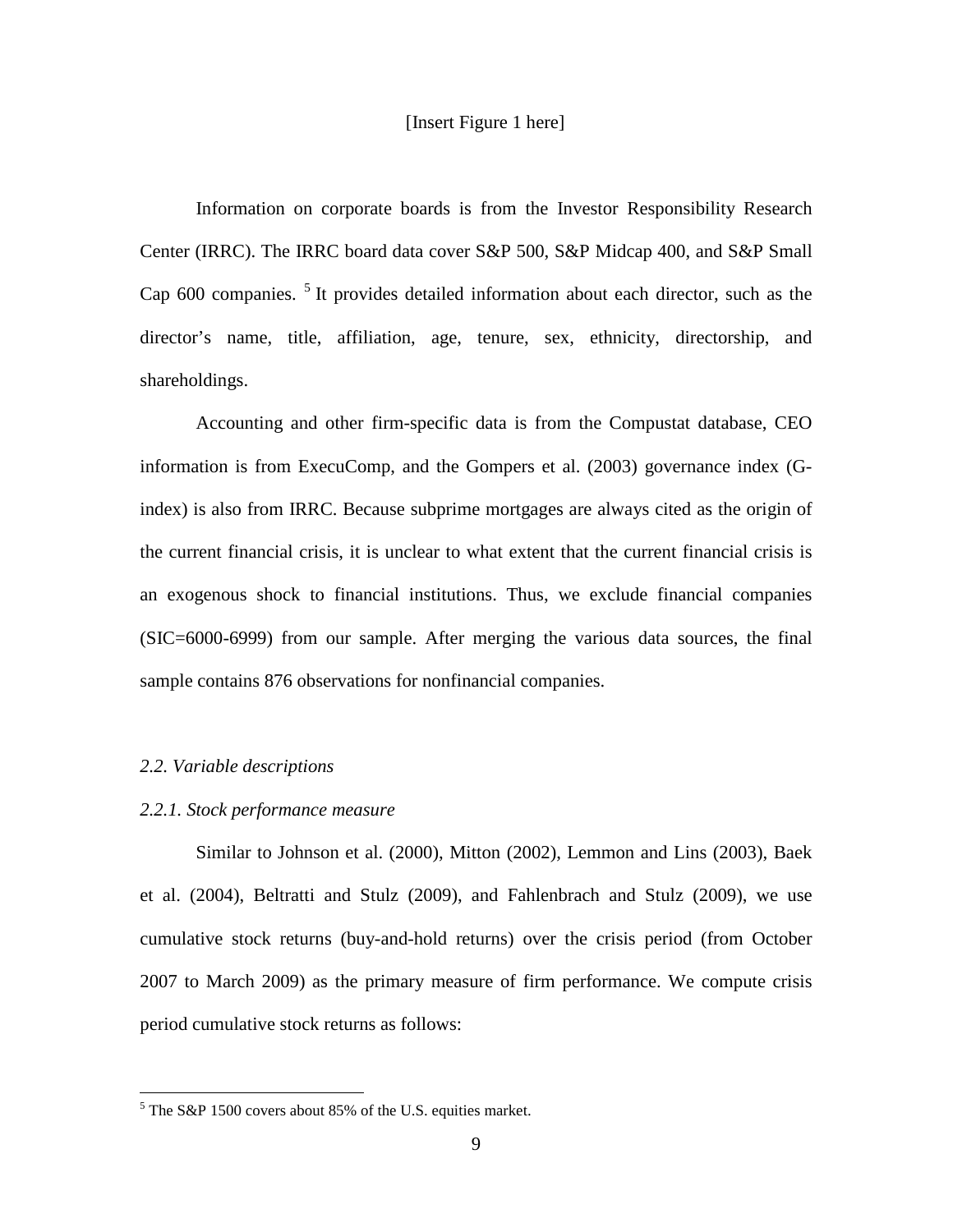*Crisis* \_*Period* \_*Return* = 
$$
(1 + R_{i, Oct2007})(1 + R_{i, Nov2007})(1 + R_{i, Dec2007}) \cdots (1 + R_{i, Mar2009}) - 1 \cdots (1)
$$

where  $R_{i}$  is the monthly return of firm i at time t. For robust checks, we also construct cumulative stock returns using different beginning dates such as July 2007 and different ending dates such as December 2008.

#### *2.2.2. Measures of corporate boards*

It has long been recognized that board independence plays a significant role in monitoring management effectively (e.g., Fama, 1980; Fama and Jensen, 1983). SOX and the new listing rules for NYSE and NASDAQ incorporate this idea and require firms to increase the representation of outside directors on corporate boards and committees. Following prior studies, we define an independent director as a board member who is not a past or present employee of the firm and who is not affiliated with the firm through business ties or family ties. Board independence is measured as the ratio of outside board members to board size.

In this paper, motivated by prior studies, such as Mace (1971), Hermalin and Weisbach (1998), Zajac and Westphal (1996) and Shivdasani and Yermack (1999), which show that CEOs always try to involve in selecting new directors to reduce board independence and increase their control power, we propose a new measure of board independence, called "true independence." We refer a true independent board member as an outside director whose selection is not influenced by the current CEO, and we define true independence at the company level as the ratio of true independent board members to board size. We argue that this true independence is a better measure of board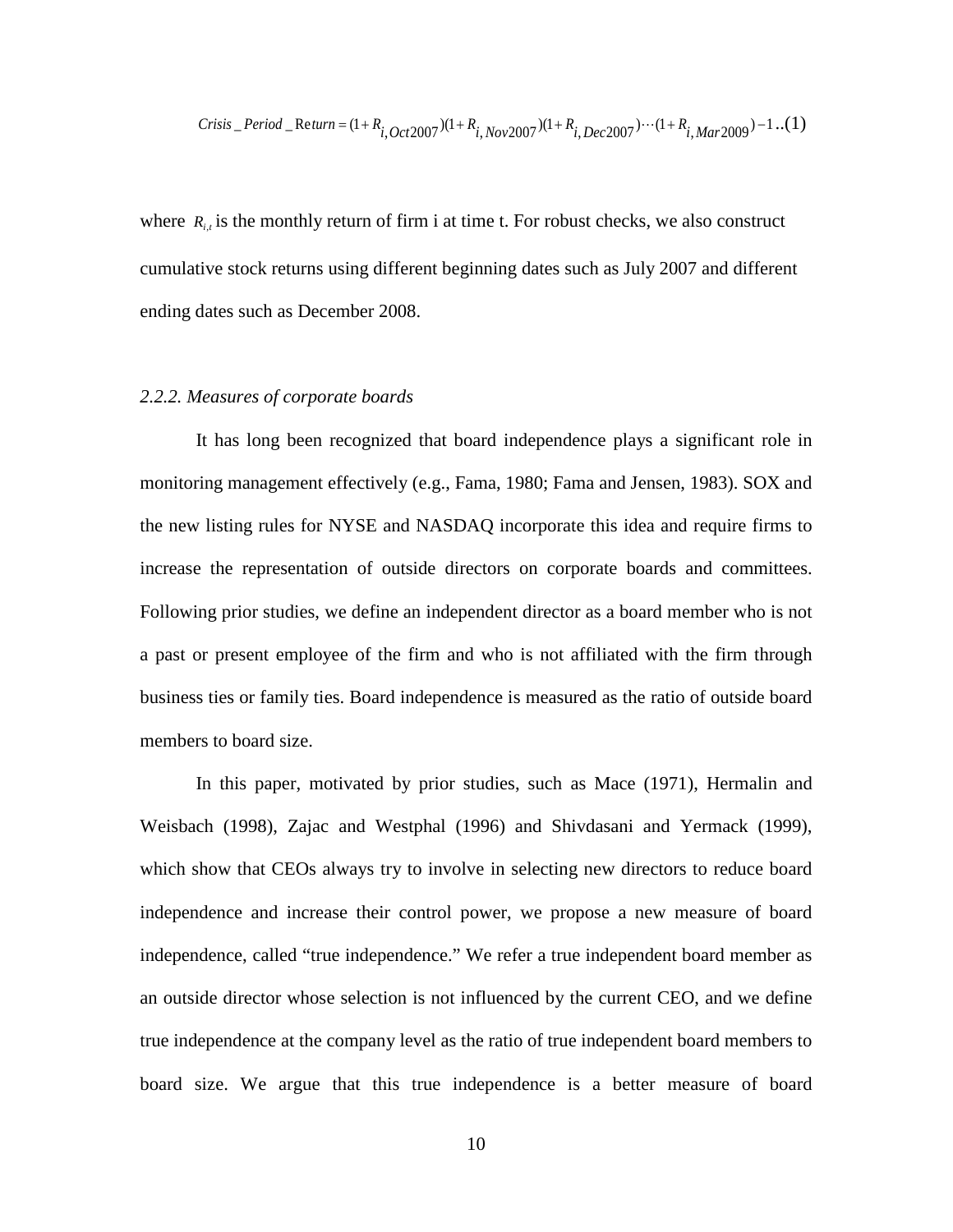independence than the traditional measure in terms of capturing the variation of independence of outside board members. We will discuss this measure in details in Section 4.

Financial expertise of directors is another important factor that could affect board efficacy. Financial experts can provide a better understanding of financial information (Kirkpatrick, 2009), provide valuable financial advice to management (Francis et al., 2009), and to some extent help firms access external funds (Guner et al., 2008). Those functions could be more important during the financial crisis. Fernandes and Fich (2009) find that financial expertise of banks' outside directors is positively related to the stock performance of financial institutions during the current crisis. Thus, the second set of testing variables is financial expertise of directors.

Although the Sarbanes-Oxley Act requires audit committees to include at least one financial expert, it does not set forth a strict definition of financial expert. [6](#page-12-0) Similar to Anderson et al. (2004) and Guner et al. (2008), we separate the sample's financial experts into insider financial experts and outside financial experts. Insider financial experts include the companies' CFOs, accountants, treasurers, and VPs of finance. Outside financial experts refer to outside directors with backgrounds in commercial banking, investment banking, hedge funds, mutual funds, insurance, corporate law, accounting, auditing, etc.

 $\overline{a}$ 

<span id="page-12-0"></span> $6$  SOX provides guidelines for deciding who is a financial expert. The five key qualities in the law include: 1) understands Generally Accepted Accounting Principles (GAAP) and financial statements; 2) is experienced in preparing or auditing financial statements of comparable companies; 3) has experience accounting for estimates, accruals, and reserves; 4) understands internal accounting controls; and 5) understands the functions of an audit committee.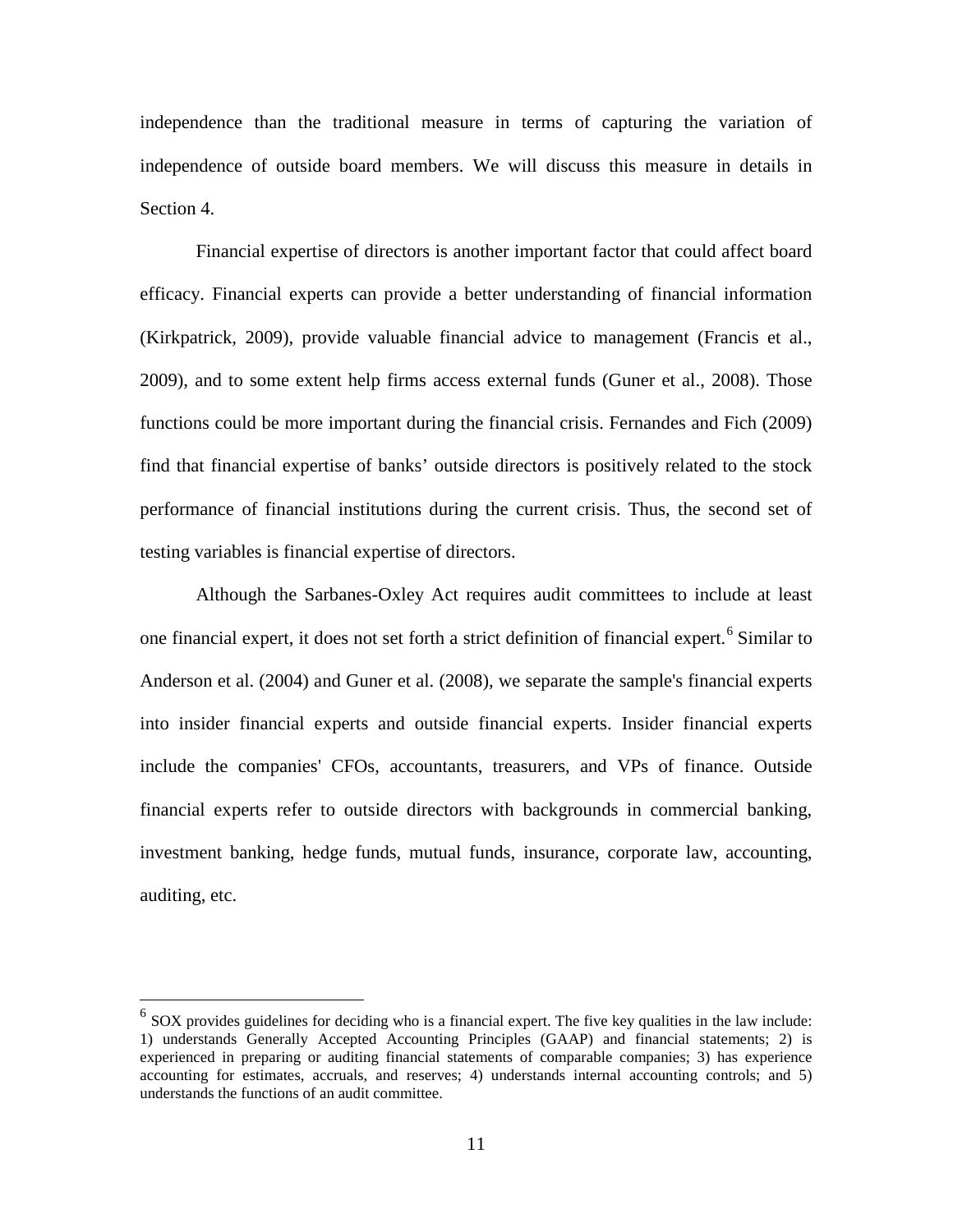Extant studies find certain relations between board efficacy and other board characteristics, such as board size (Yermack, 1996; Coles et al., 2008), board duality (Dalton et al. 1998; Coles et al., 2001), the presence of female directors (Adams and Ferreira, 2009), board meeting frequencies (Vafeas, 1999), board meeting attendance problems (Adams and Ferreira, 2009), director age (Shivdasani and Yermack, 1999), director tenure (Vafeas, 2003), directorship (Ferris et al., 2003; Perry and Peyer, 2005), and board shareholdings (Shivdasani, 1993; Bhagat et al., 1999). Therefore, in this paper, we also provide supplemental tests on the relationship between those board characteristics and firm performance during the crisis.

#### *2.2.3. Control variables*

 $\overline{a}$ 

Following prior studies, such as Mitton (2002), Lemmon and Lins (2003), and Baek et al. (2004), we control for several risk factors that might affect firms' stock performance. The first one is firm size, measured by the logarithm of total assets.<sup>[7](#page-13-0)</sup> The second is leverage, measured as the ratio of total liabilities to total assets. The third one is the market-to-book ratio, measured as the market value of equity to the book value of equity. The last risk-control variable, Beta, is calculated by regressing a firm's monthly stock returns five years before the crisis period on the corresponding NYSE/AMEX/NASDAQ Value-Weighted Index from CRSP. We require at least 12 months of return data prior to October 2007 to compute beta. We also include prior ROA, measured as EBIT to total assets, to control for prior firm performance; other variables include CEO tenure to control for CEO entrenchment, number of segments to control for the firm's diversification situation, and G-index (Gompers et al., 2003) to control for

<span id="page-13-0"></span> $<sup>7</sup>$  The results are robust when using market value as the measure of firm size.</sup>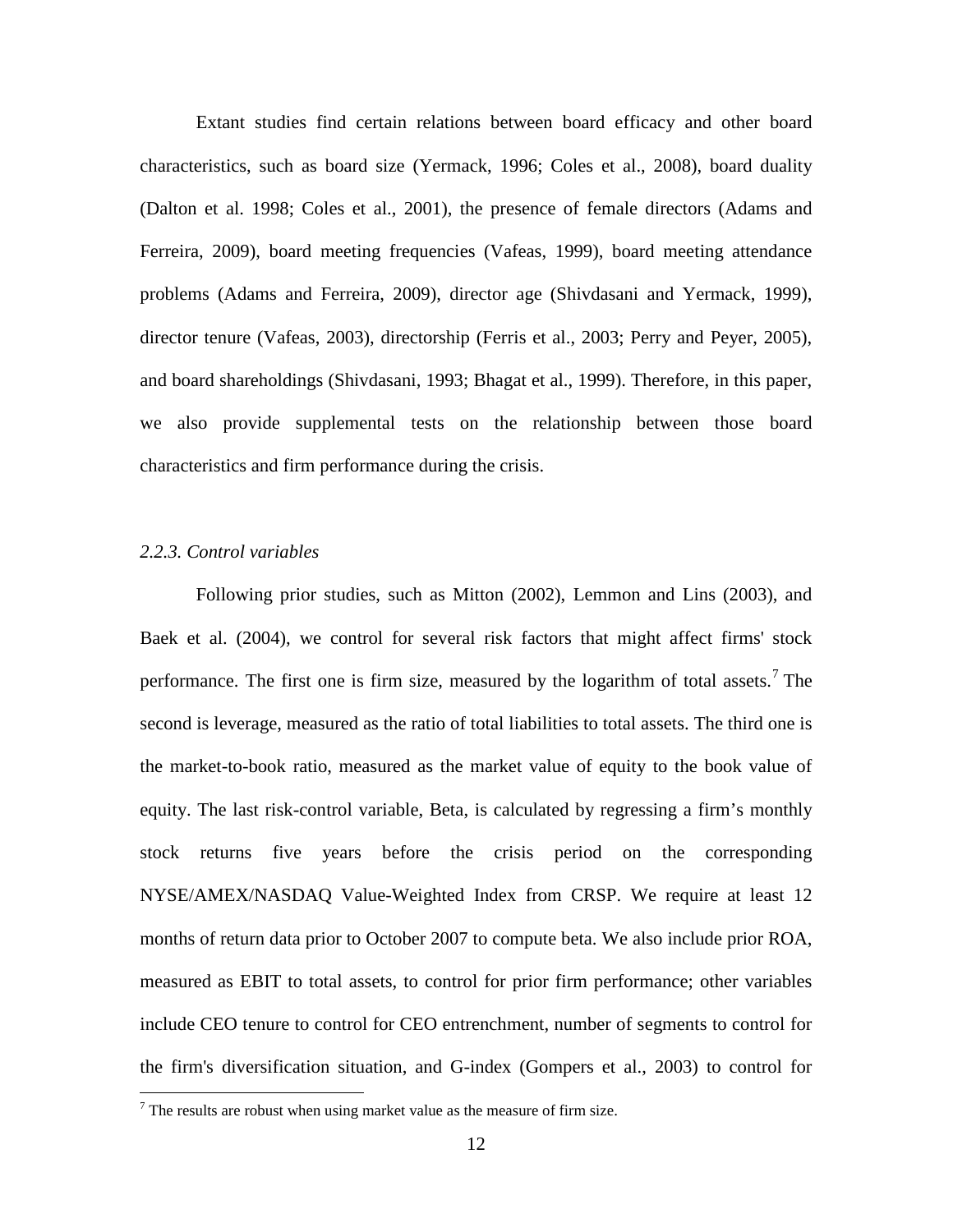overall firm governance. To avoid spurious correlation among these variables and firm performance during the crisis, we measure them at the end of the firm's 2006 fiscal year. Finally, we estimate our regressions using indicator variables for a firm's primary onedigit SIC code to control for industry differences. We also try to use two-digit SIC code and the results are quantitatively unchanged.

#### *2.3. Summary statistics*

Table 1 provides means, standard deviations, and minimum and maximum values for firm performance, as well as board- and firm-specific variables. As expected, Table 1 shows that firms performed poorly during the crisis, with cumulative stock returns approaching negative 44%, on average.

#### [Insert Table 1 here]

Figure 2 compares firm performance before and during the crisis. Panel A of Figure 2 shows that although most firms in the sample suffered disproportionately in terms of stock market declines, they performed reasonably well in the year prior to the crisis. The average cumulative stock return during the pre-crisis period is 17%. We also find that stock price volatility in the crisis period is twice that of the pre-crisis period.

[Insert Figure 2 here]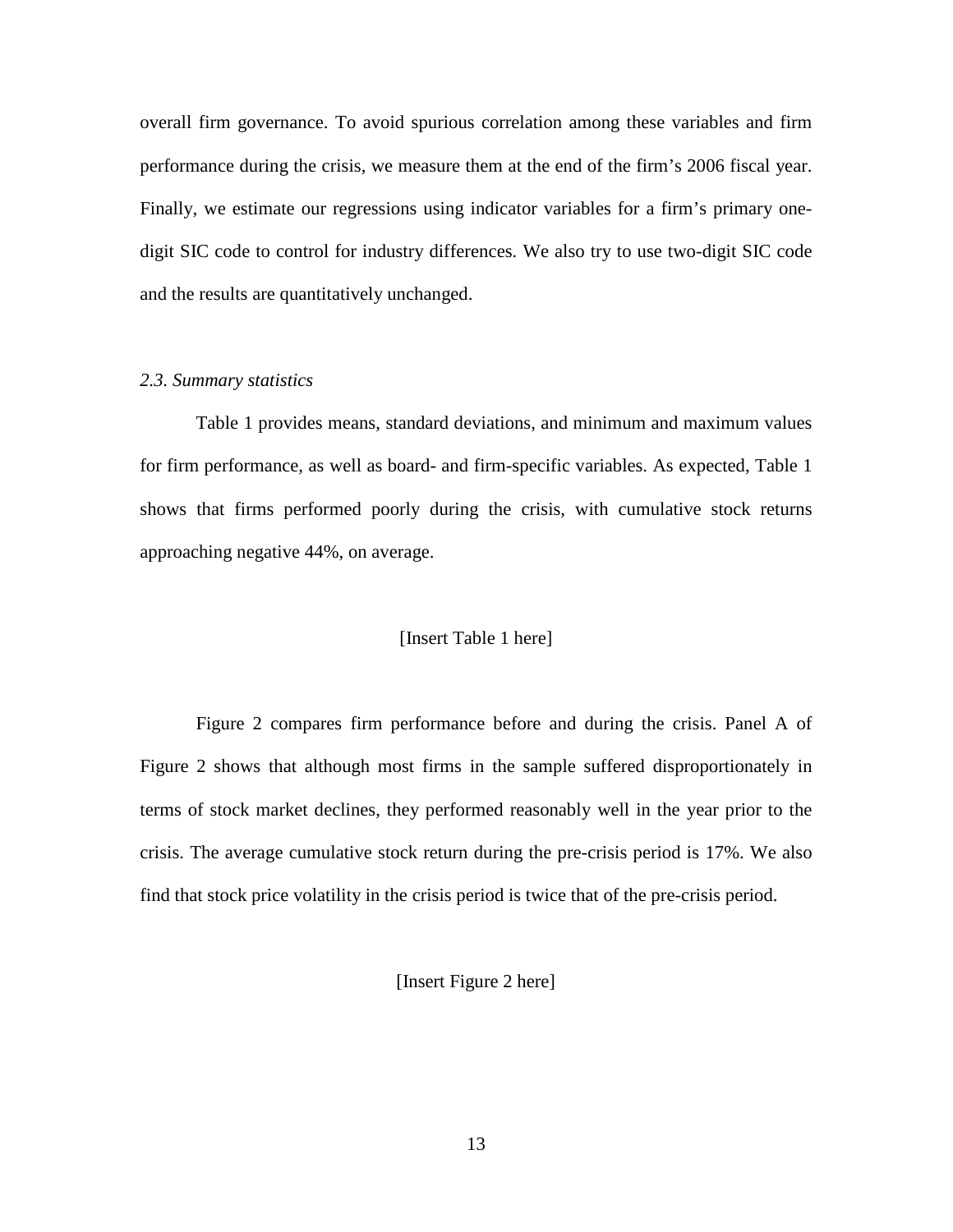Panel B of Figure 2 provides additional details about individual firm performance before and during the crisis. Before the crisis, 625 companies have positive cumulative stock returns and 251 companies have negative stock returns. In contrast, during the crisis about 829 companies have negative returns and only 47 companies have positive returns. Thus, for most firms the current financial crisis is a serious exogenous shock that has significantly lowered stock returns.

The average board size in our sample is 9.14, with a minimum of four directors and a maximum of 18. The average board independence is about 78% and varies widely across our sample, ranging from 33% to 100%. This is consistent with Linck et al. (2008), which suggests that corporate boards have become more independent after SOX. We find that the average true independence is about  $60\%$  and varies across our sample.<sup>[8](#page-15-0)</sup> The results indicate that about 18% of outside directors are selected by the current CEO. In our sample, about 70% firms have CEOs that are also chairmen of the board.

Table 1 also shows that about 57% of sample firms have at least one financial expert on boards. Among them, 13% are inside financial experts and about 43% are outside financial experts. About 69% firms have at least one woman on the board. The number of board meetings per year display significant variation, ranging from three to twenty-five times per year with an average, of about eight board meetings per year. In our sample, the average director age is 61, and the average director tenure is about 11 years and has 0.78 additional outside director memberships. On average, each board owns about eight percent of the outstanding shares of the firm.

 $\overline{a}$ 

<span id="page-15-0"></span><sup>8</sup> The correlation between board independence and true independence is 0.338.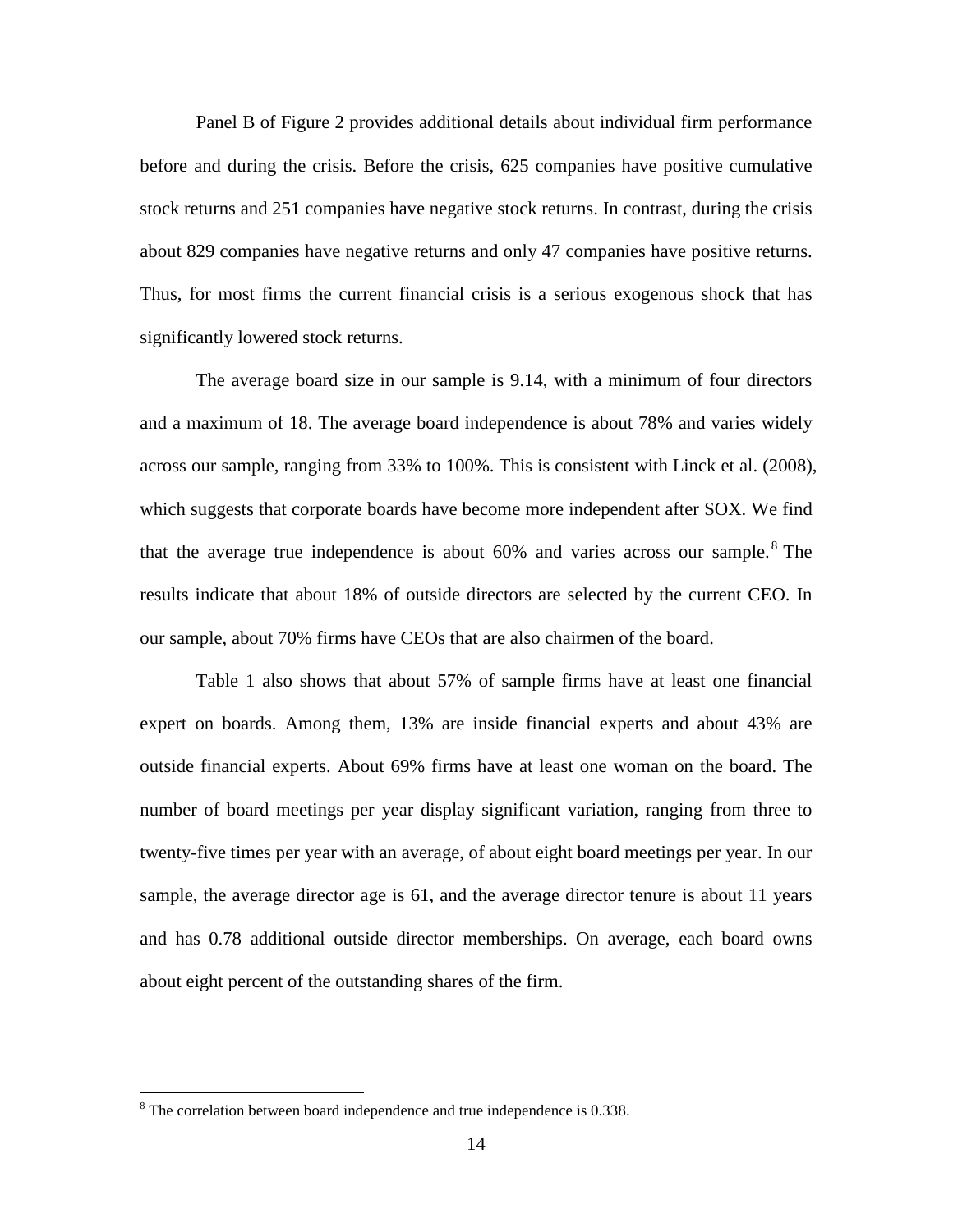Table 1 also shows that there is substantial variation in firm characteristics in our sample. For example, firm size ranges from \$43 million to \$673,321 million, and leverage ranges from 0 to 0.956.

#### **3. Univariate statistics on board structure and firm value during the crisis**

Our primary hypothesis is that, all else equal, firms with higher-quality boards should exhibit smaller declines in firm value during the crisis. To provide some preliminary evidence on this hypothesis, Table 2 provides univariate comparisons of cumulative stock returns during the crisis for firms with different board structures or characteristics.

#### [Insert Table 2 here]

We partition the full sample into different sub-samples based on the median values of the board variables. If the variable is an indicator variable, we separate the sample based on whether the dummy equals 1 or 0.

As discussed, board independence is considered one of the most important factors in board effectiveness. Thus, we first partition the full sample into two subsamples based on board independence (median value is 0.80). We find that the mean return is -0.436 for the firms with board independence below the median, and it is -0.446 for firms with board independence above the median. Notably, no difference between these two subsamples seems to exist with regard to firm performance during the crisis. This is not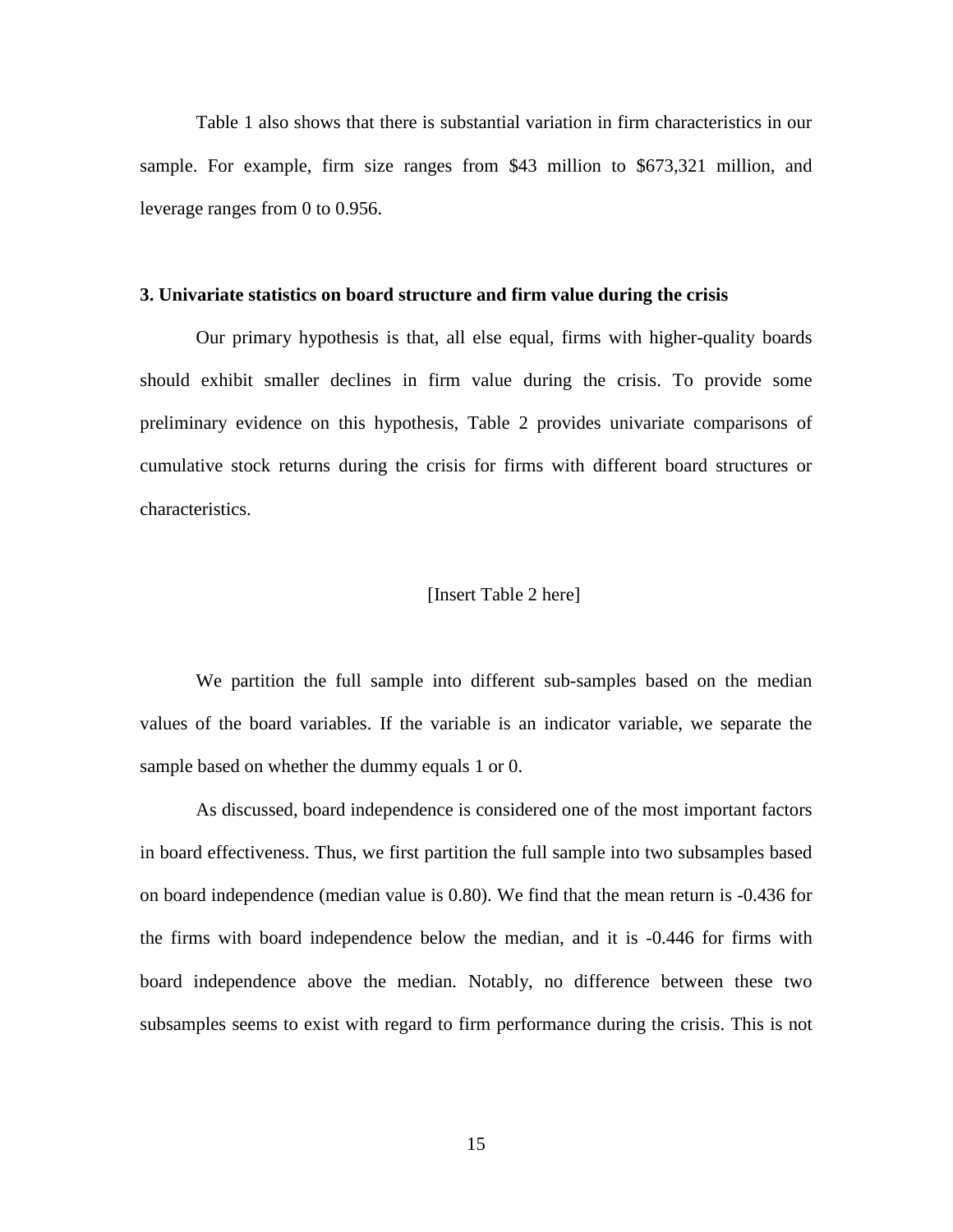surprising given the extant empirical studies find there is no relationship between these two.

Accordingly, we further separate the full sample into two sub-samples based on the board's true independence (median value is 0.66). Here the mean return is -0.458 for the firms with board true independence below the median, and it is -0.428 for firms with board true independence above the median. The mean difference of 0.030 is significant at the 10% level, suggesting that firms with more true independent boards perform better than firms with less true independent boards. The result provides some preliminary evidence that board independence is in fact important for board effectiveness during the crisis, and that the traditional measure of board independence is very noisy at capturing the degree of independence of the boards.

Next, we separate the full sample into two subsamples based on whether the board has at least one financial expert. We find that the average stock return is -0.419 for firms with financial experts, but it is  $-0.472$  for firms without financial experts. The mean difference of 0.053 is significant at the 1% level, suggesting that firms with financial experts on their boards perform much better than firms without financial experts on their boards. The result provides preliminary evidence of the importance of this financial expertise during the crisis.

We further assess the effect of board size on firm performance. We divide the full sample into two subsamples (based on the median size of 9). We find that the average stock return is -0.419 for companies with large boards, but it is -0.457 for the small-board sample. The mean difference of 0.038 is significant at the 5% level, suggesting that firms with small boards perform worse than firms with large boards. This is somewhat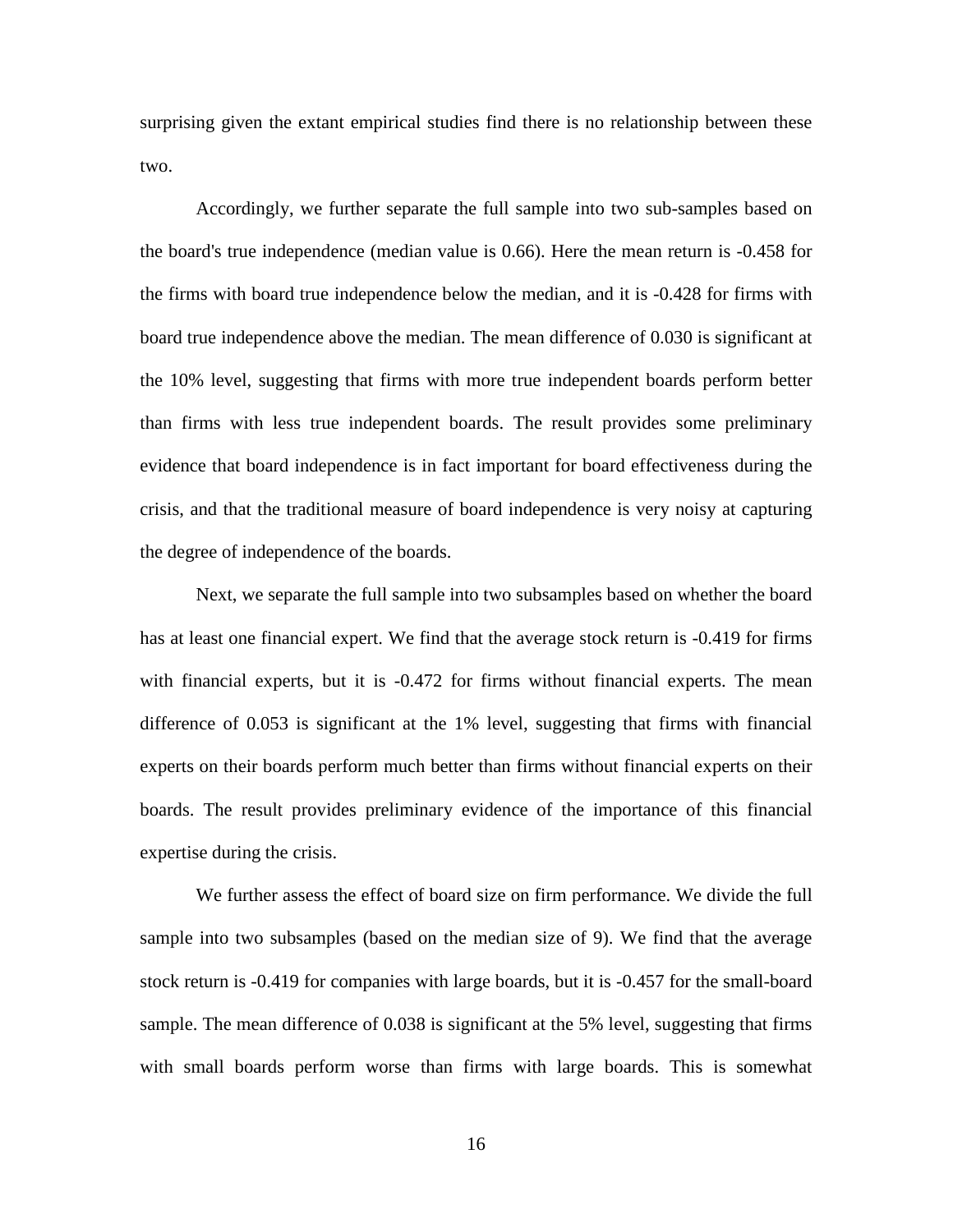surprising given that several authors (e.g., Yermack, 1996) argue that small boards tend to be much more effective than large boards.

We also separate the full sample into two subsamples based on whether the CEO is also the chairman of the board. We find no difference between duality and nonduality boards with regard to firm performance during the crisis.

Finally, we divide our sample into subsamples based on other board characteristics. The results show that firms with female directors perform better than firms without these kinds of directors, and firms with older directors perform better than firms with younger directors.

In summary, the results of the univariate tests suggest that traditional board independence has no impact on firm performance, while our new measure of board independence is positively related to firm performance. The results also suggest that some other board factors, such as financial experts, board size, gender and age also affect firm performance during the crisis. In the next section, we go to multivariate analysis and further investigate how board characteristics affect firm stock performance in a multivariate environment.

#### **4. Multivariate analysis of the boards and firm value during the crisis**

To further assess the impact of corporate board characteristics on firm stock price performance during the crisis, we estimate the following multivariate regression model: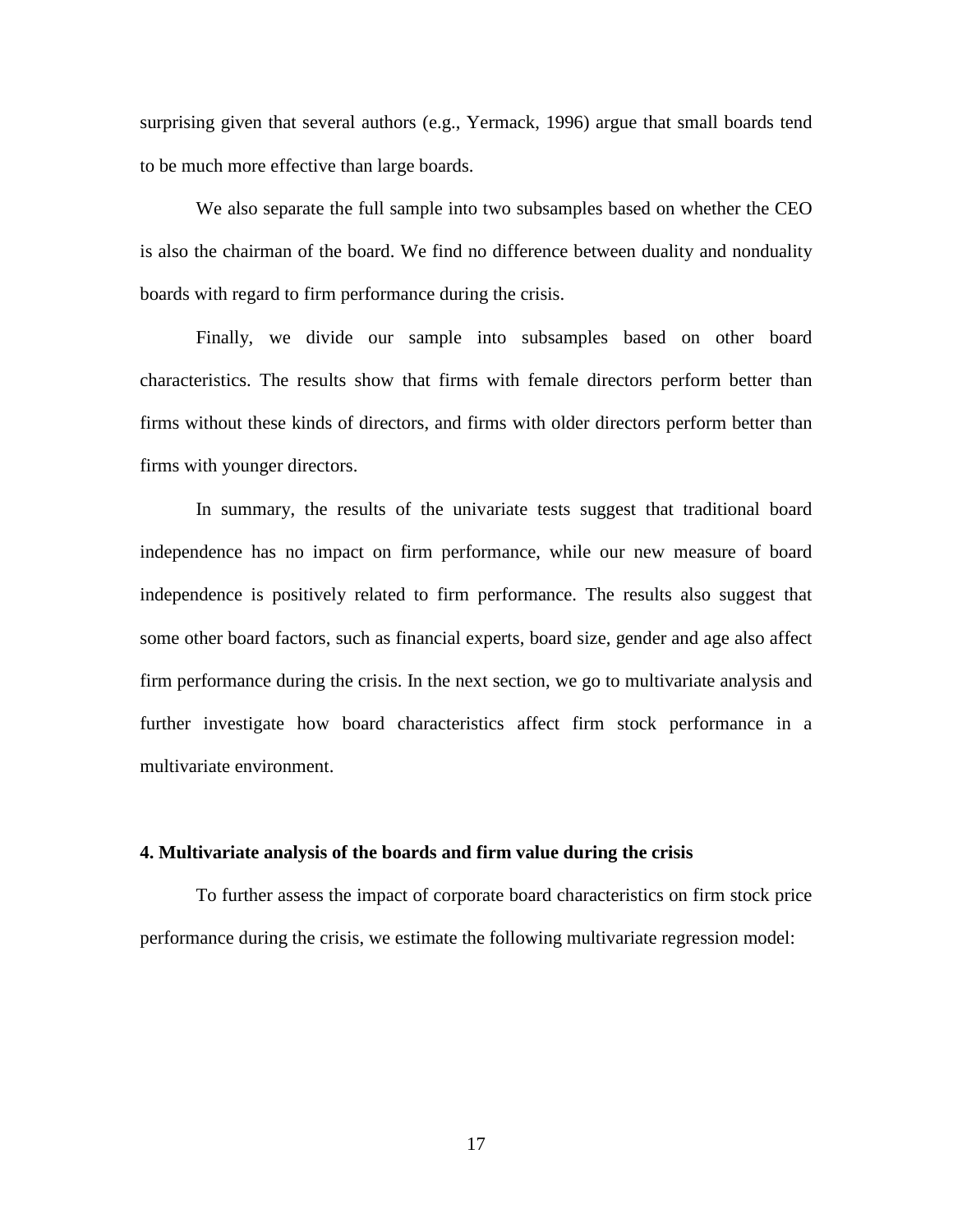*Crisis* \_*Period* \_*Return* = 
$$
\alpha + \beta_1(Boad_{\text{variable}}) + \beta_2(Firm_{\text{size}}) + \beta_3(Leverage)
$$
  
+  $\beta_4(M/B) + \beta_5(ROA) + \beta_6(CEO_{\text{varure}}) + \beta_7(Segment)$   
+  $\beta_8(Beta) + \beta_9(G_{\text{index}}) + \beta_{10}(Industry_{\text{numines}}) + \varepsilon$  (2)

where the variables reflect previously described characteristics and circumstances.

#### *4.1. Board independence and firm performance*

We first test how board independence and board true independence affect firm performance during the crisis. The results of these regressions are in Table 3.

#### [Insert Table 3 here]

We report the traditional board independence regression in Column 1. The estimated coefficient on board independence is statistically insignificant, indicating that board independence (the ratio of outsiders to total directors) does not affect firm stock performance, at least during the crisis. The results are consistent with the univariate tests and with most prior studies that find no significant relationship between board independence and firm performance (e.g., Baysinger and Butler, 1985; Hermalin and Weisbach, 1991; Mehran, 1995; Bhagat and Black, 2001).

In theory, shareholders select directors, who in turn monitor management on their behalf. However, there is a long-standing criticism that, in practice, directors are not selected by stockholders but by the CEOs they are supposed to monitor. Mace (1971) discusses anecdotal evidence of CEOs exercising authority in selecting nominees for the board. Hermalin and Weisbach (1998) present a model of the bargaining game between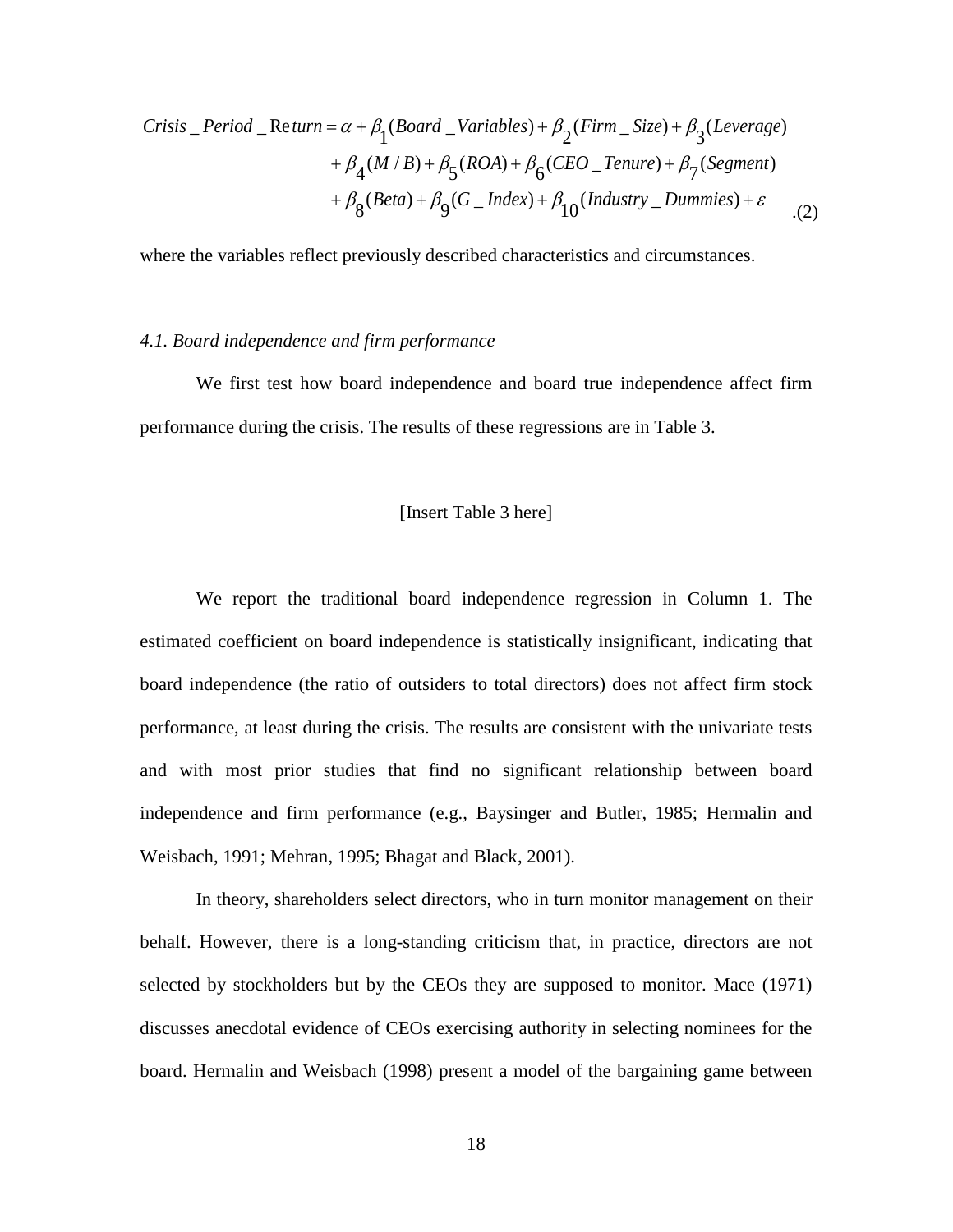CEO power and board independence, which compromises the effectiveness of the board. Additionally, Shivdasani and Yermack (1999) find that the stock market reaction to outside directors' appointment is, on average, significantly lower when the CEO is involved in director selection. They conclude that by being intricately involved in selecting new directors, CEOs reduce the pressure on themselves from active monitoring by the directors. Zajac and Westphal (1996) also discuss how powerful CEOs try to select passive boards to reduce board independence and the control power of boards.

Based on this line of research, we conjecture that if a CEO chooses an outside director, the director's incentive and ability to monitor is significantly reduced. In this case, we designate these directors as not "truly independent directors."

To control for this situation and to identify directors who are truly independent, we define a director as being "truly independent" if he/she is not elected by the current CEO. <sup>[9](#page-20-0)</sup> We contend that an outside director would have significantly more power and a higher incentive to monitor the CEO if the CEO were not involved in his/her selection. As such, we categorize independent directors into those who are "truly independent directors" and those who are not. The variable *true independence* corresponds to the number of "truly independent directors" divided by board size.

In Column 2 of Table 3, we use a binary variable, *True Independent Board*, which equals 1 if the majority of board members are truly independent directors and 0 otherwise, to measure board true independence. The estimated coefficient is 0.052 and is significant at the 5% level, indicating that the cumulative stock return for firms with truly

 $\overline{a}$ 

<span id="page-20-0"></span><sup>&</sup>lt;sup>9</sup> Landier et al. (2005) use a similar approach to construct a variable called "independent from the CEO", which referrers to a top executive who joined the firm before the current CEO was appointed. They find a positive relationship between this "independent inside executive" and firm performance.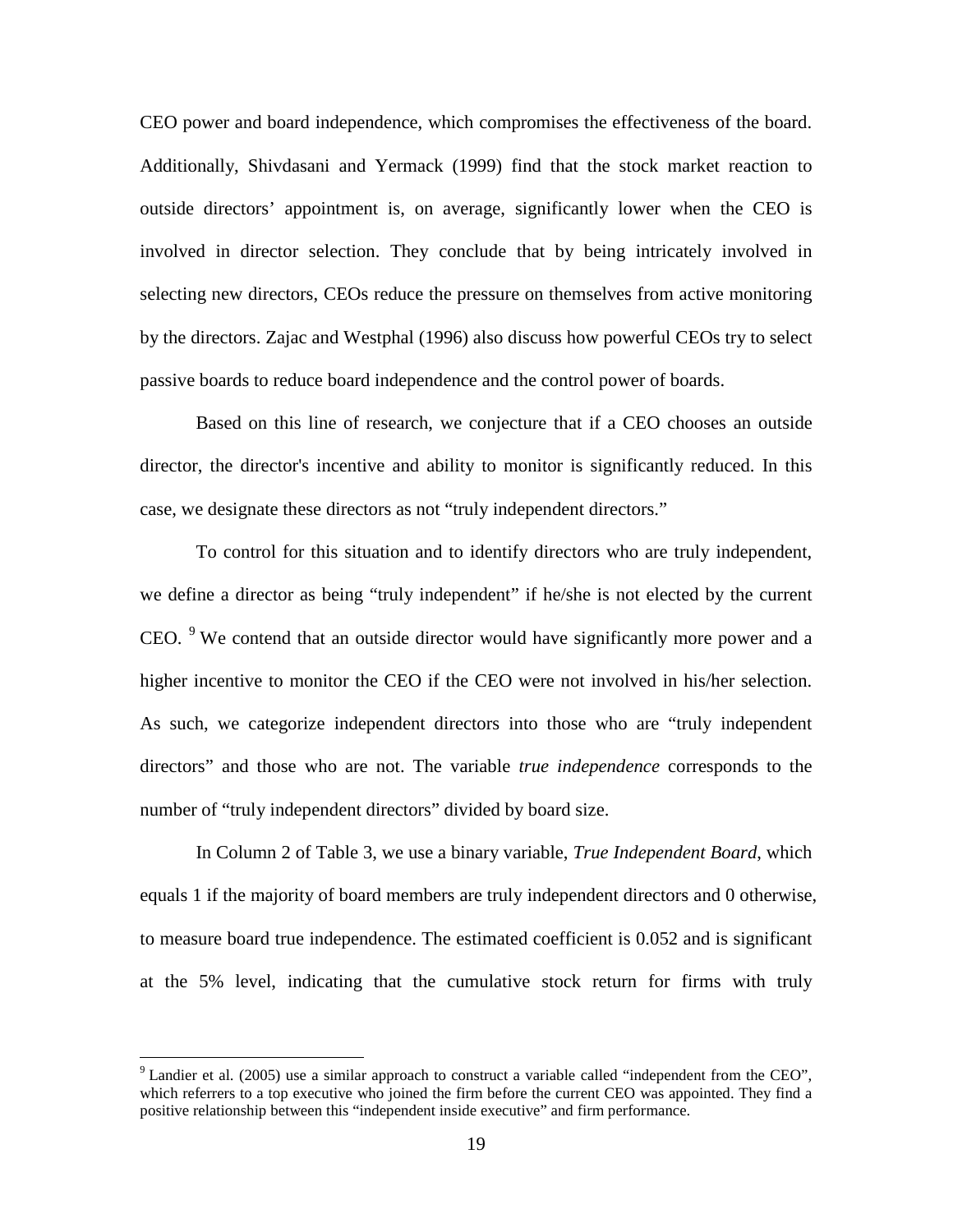independent director-dominated boards is 0.052 higher than for firms without truly independent director-dominated boards.

In Column 3 of Table 3, we include *true independence* as the measure of board independence. The estimated coefficient on *true independence* is 0.092 and is significant at the 1% level. This result indicates that if a firm changes its board from a  $25<sup>th</sup>$  percentile true independent board to a  $75<sup>th</sup>$  percentile true independent board, its stock return increase about 0.046, an effect that is economically meaningful. The result also suggests that true independence may be a better measure to capture board independence than the measure that is traditional used.

With regard to firm control variables, consistent with our expectations, we find that highly leveraged firms suffer more during the crisis compared to small firms and less leveraged firms. Firms with higher growth opportunities before the shock experience a smaller drop in equity value during the crisis. Also, prior *ROA*, *Beta*, and *G-index* are all negatively related with firm stock performance. The results are consistent with prior studies, such as Mitton (2002), Lemmon and Lins (2003), Baek et al. (2004), and Gompers et al. (2003).

In sum, the results in Table 3 indicate that the traditional measure of board independence is contaminated by the effect of the CEO, and therefore it does not reflect the extent to which outside directors are "truly independent." Once we modify the traditional measure by accounting for the CEO's role in capturing directors, we find a positive and significant relationship between board independence and firm performance.

#### *4.2. Financial experts on boards and their impacts on firm performance*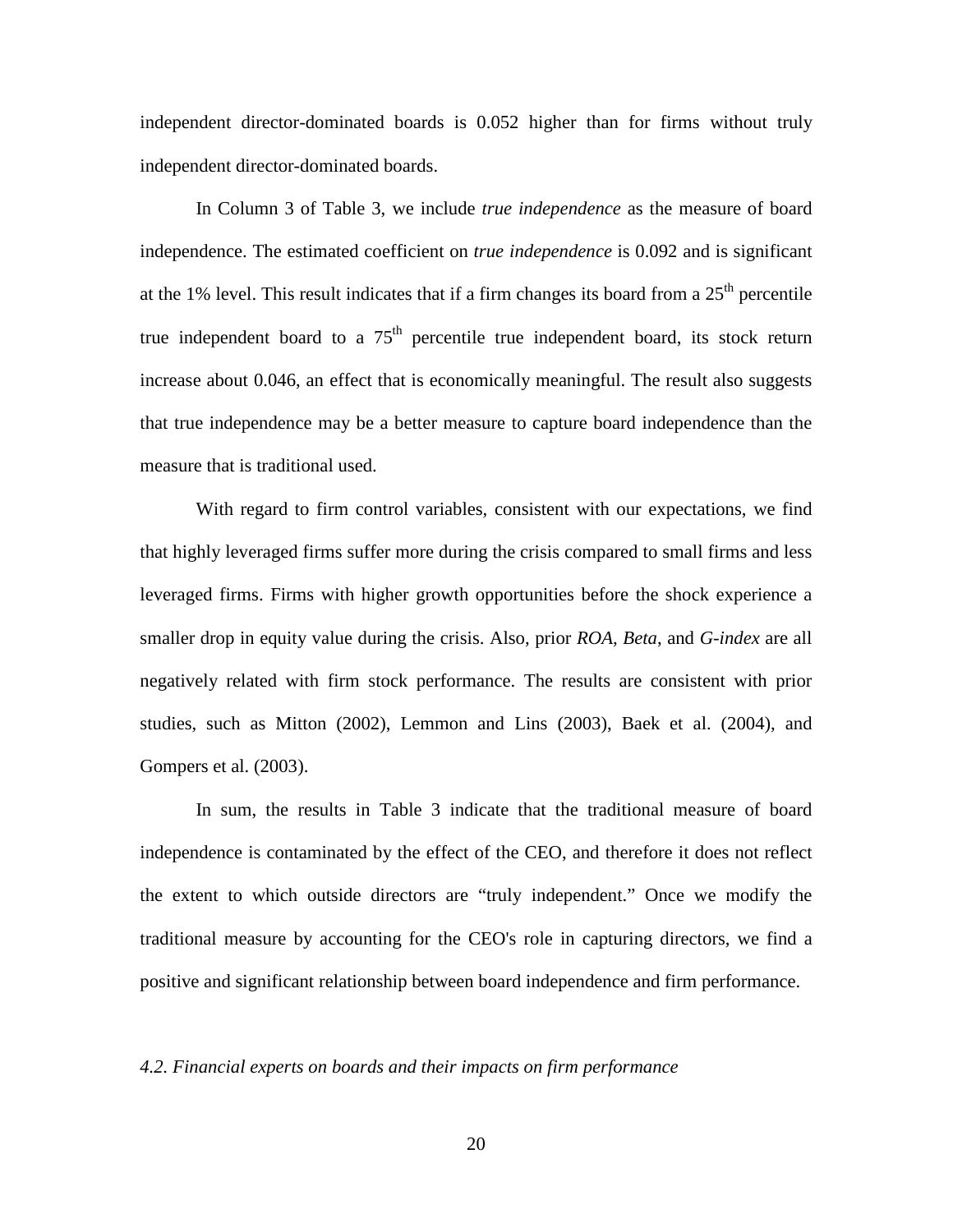Corporate boards are often criticized for lacking the financial expertise necessary to be effective (e.g., Kirkpatrick, 2009). An implication of this is that, in general, most boards as they are currently constructed do not understand and therefore cannot control the level of financial risk in a timely and effective manner. In this section, we test whether directors' financial expertise affects firm performance during the crisis.

We conjecture that financial experts play an important role in preventing firms' losses during the crisis for three reasons. First, a better understanding of financial numbers can help the board oversee the management (Kirkpatrick, 2009). Second, directors with professional financial knowledge may provide valuable advice to management during the crisis (Francis et al., 2009). Third, financial experts, especially those from financial institutions, may help firms access external funds more easily (e.g., Guner et al., 2008; Ciamarra, 2006). We test our conjectures in Table 4.

#### [Insert Table 4 here]

Column 1 of Table 4 shows the results of using a dummy variable that equals 1 if the director is a financial expert and 0 otherwise as the testing variable. The estimated coefficient on this indicator variable is 0.034 and is significant at the 5% level. The coefficient estimate indicates that the stock returns for firms with financial experts on their boards are, on average, about 0.034 higher than those of firms without financial experts on their boards. The results support the conjecture that having financial experts on the board can help prevent losses during the crisis.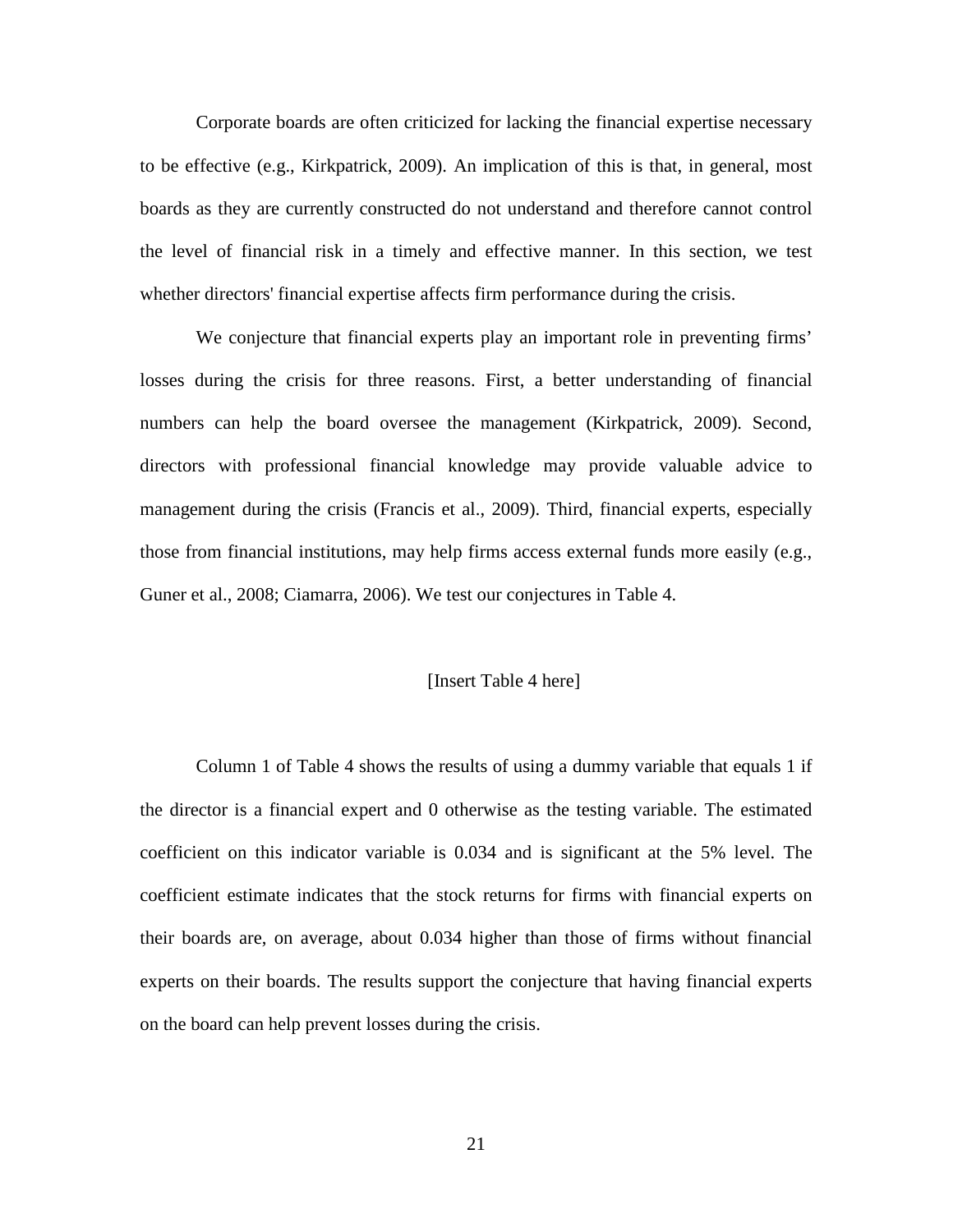We further separate the sample's financial experts into insider financial experts and outside financial experts. Although inside financial experts could have the same monitoring and advising abilities as outside financial experts, their insider positions might mitigate their effectiveness. Column 2 of Table 4 shows how the presence of inside financial experts affects firm performance. The testing variable is a dummy variable, *inside financial experts*, that equals 1 if there is an inside CFO, accountant, treasurer, or vice president of finance sits on the board. Consistent with our expectation, the estimated coefficient of *inside financial experts* is negative and insignificant, suggesting that the presence of inside financial experts has no impact on firm performance during the crisis.

Column 3 of Table 4 contains results where we use a dummy variable that equals 1 if an outside director is a financial expert and 0 otherwise as the testing variable. The estimated coefficient on this indicator variable is 0.052 and is significant at the 1% level. The coefficient estimate indicates that the stock returns for firms with outside financial experts are, on average, about 0.052 higher than those for firms without outside financial experts. The results are also consistent with the findings by Fernandes and Fich (2009) which show that financial experience of the banks' outside directors is positively related to the financial institutions' stock performance during the current crisis.

Column 4 of Table 4 presents the results of including the absolute number of outside financial experts as an explanatory variable. Consistent with the conjecture, the estimated coefficient is positive (0.037) and significant at the 1% level. The result further confirms the positive relationship between firm performance and outside financial experts.

Column 5 shows the results using the ratio of financial experts on the board as the measure of the relative size of financial experts. The estimated coefficient is 0.309 and is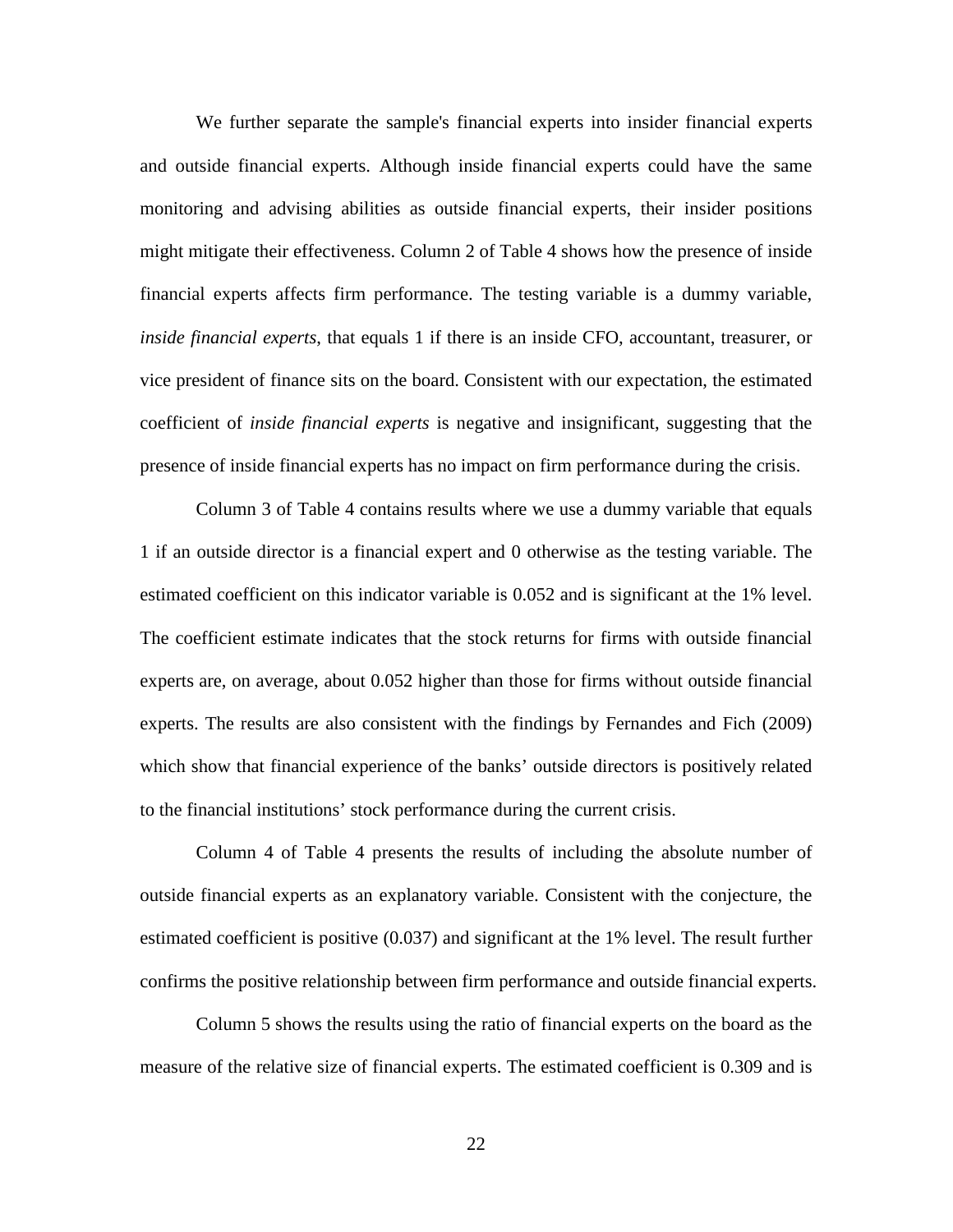significant at the 1% level. If a firm changes from the  $25<sup>th</sup>$  percentile to the  $75<sup>th</sup>$  percentile in this measure, its stock returns increase about 0.15, which is economically significant.

In sum, Table 4 shows that outside financial experts rather than inside financial experts are important for firm performance during the financial crisis. The professional financial knowledge of outside financial experts could enhance their monitoring abilities. Outside financial experts might also provide invaluable advice to the board and to the firm, subsequently helping firms suffer less from the crisis. They might also help firms access external funds, which is very important during the crisis period.

#### *4.3. Which one matters: True independence or financial expertise?*

So far, we find that board true independence and outside financial expertise affect firm performance positively during the crisis period. However, a true independent director could also be an outside financial expert, and an outside financial expert could also be a true independent director. This raises a question of which one really matters.

To isolate better the impact of one on another, we exclude outside financial experts from the true independent directors' sample, and exclude true independent directors from the outside financial experts' sample.<sup>[10](#page-24-0)</sup> By doing so, the new measures of true independence and outside financial expertise do not contaminate each other.

Columns 1 and 2 of Table 5 show the results of rerunning the regressions using the new measures of true independence and outside financial expertise as the testing variables. Column 1 shows that the estimated coefficient of the new *true independence* is

 $\overline{a}$ 

<span id="page-24-0"></span> $10$  Excluding financial experts does not significantly affect the value of true independence, because the absolute number of financial experts is relatively small compared to the number of all true independent directors. However, the number of outside financial experts is reduced about 43% when we exclude true independent directors from the sample.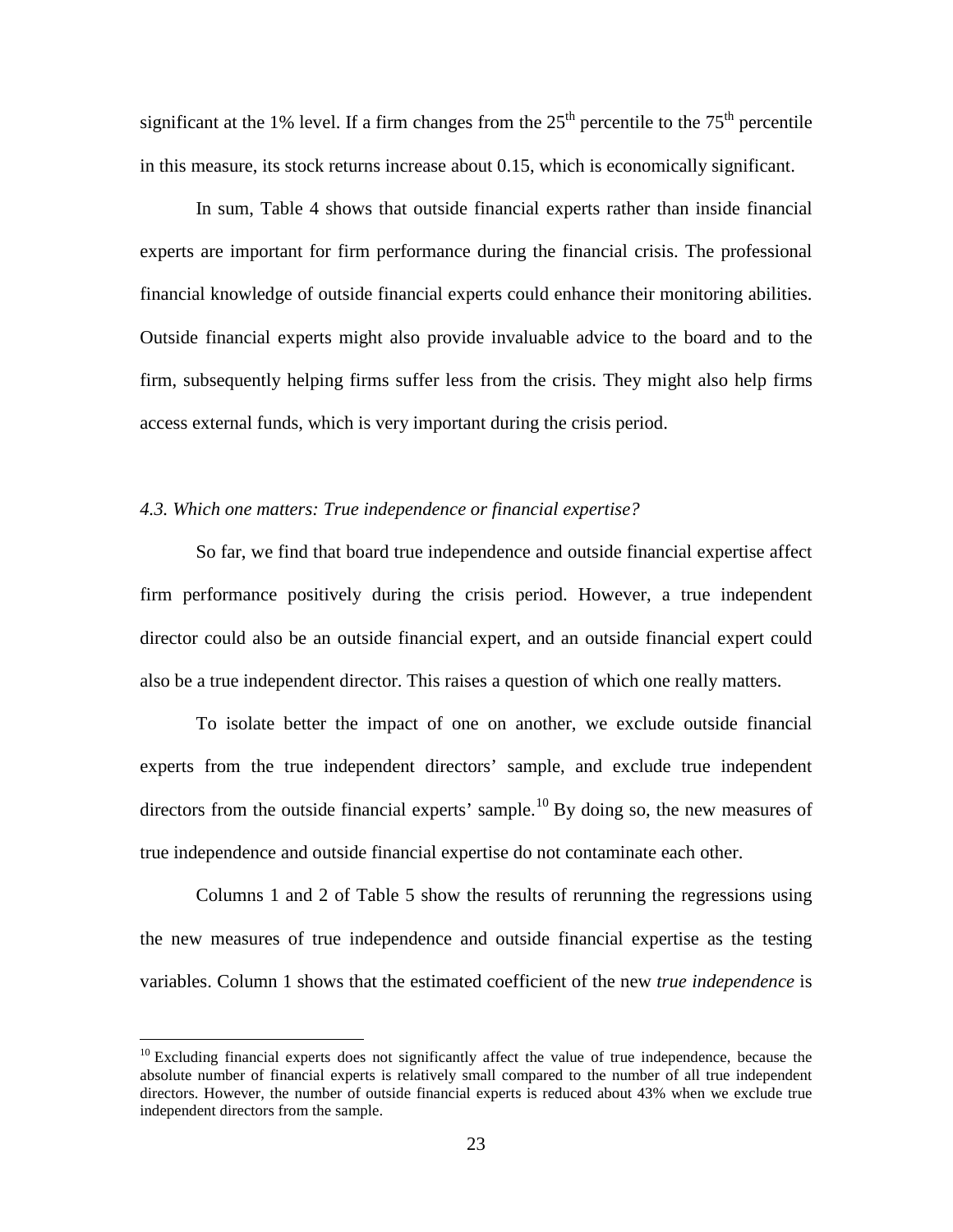0.070 and is significant at the 5% level. The economic magnitude is slightly lower than in Column 2 of Table 3 (0.092), but it is still meaningful. In Column 2, the estimated coefficient of outside financial expertise is 0.049 and is significant at the 1% level. The economic magnitude is very similar to that in Column 3 of Table 5 (0.052). Overall, the results in Table 5 show that both true independence and outside financial expertise are beneficial for firms.

#### [Insert Table 5 here]

Are truly independent outside financial experts more valuable than those who are not truly independent outside financial experts? To answer this question, we rerun Model 2 of Table 5 but using use a reduced sample that only includes firms with outside financial experts. Thus, the coefficient of the dummy variable *outside financial expert* captures the incremental effects of having outside financial experts who are not truly independent compared to those that have truly independent outside financial experts. The insignificant result in Column 3 of Table 6 shows that there is no difference between these two groups of outside financial experts. A substitutive relation seems to exist between true independence and outside financial expertise. In other words, outside directors—whether truly independent or financial experts—could enhance board efficacy and thereby firm performance during the crisis.

#### *4.4. Other board characteristics and firm performance*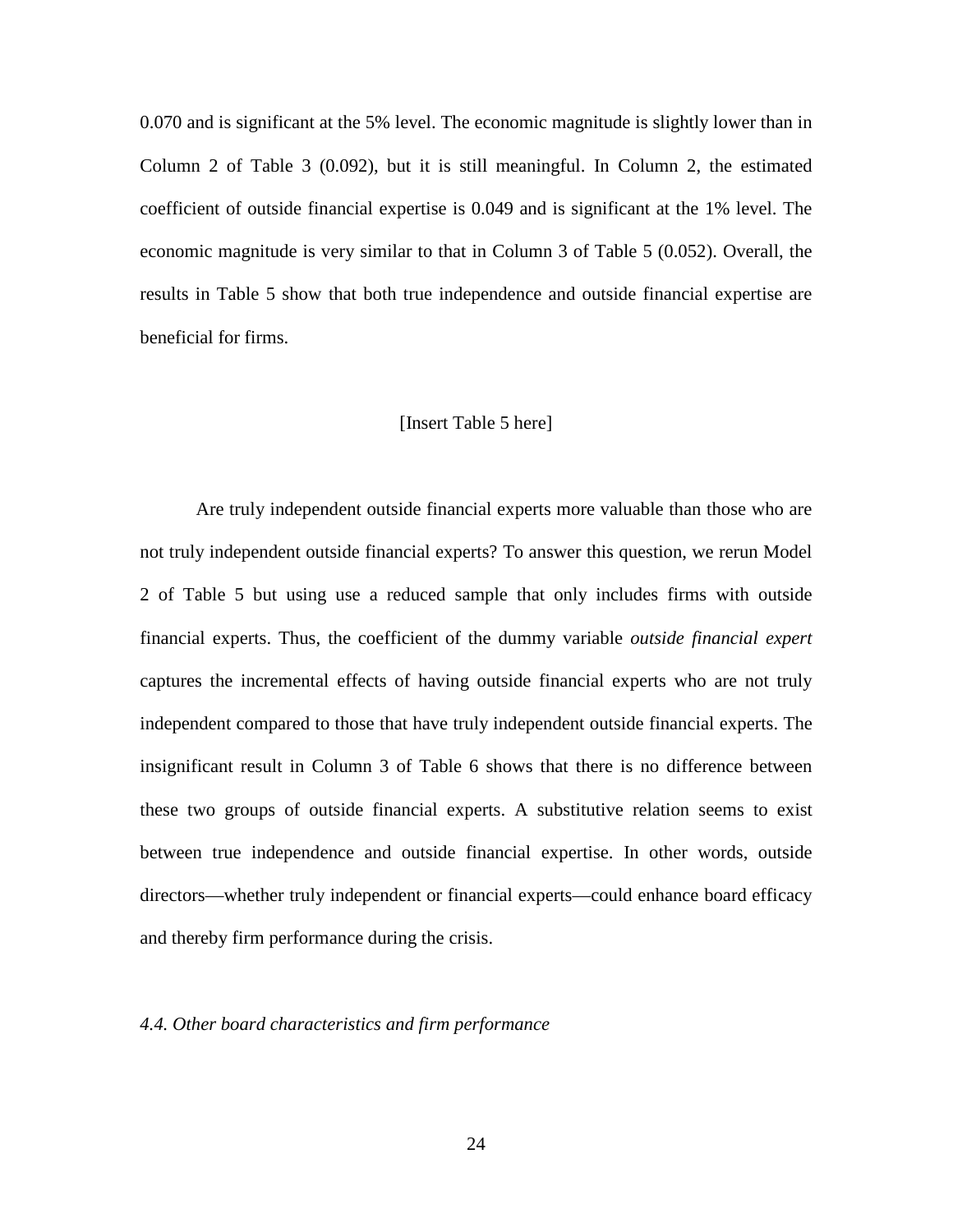In this section, we test whether other board characteristics affect firm performance during the crisis. The first testing variable is board size. The role of size in board effectiveness is ambiguous and we could not predict the relationship between board size and firm performance. <sup>[11](#page-26-0)</sup> In Column 1 of Table 6, we use *Log (board size)* as the testing variable. The estimated coefficient is insignificant, indicating that board size does not affect firm stock performance during the crisis. The results seems inconsistent with Jensen (1993) and Yermack (1996), who argue that small boards are more effective and can increase firm performance. However, it is consistent with more recent studies such as Boone et al. (2007), Linck et al. (2008), and Coles et al. (2008), which show that the impact of board size on performance is environment-specific and not a general phenomenon.

#### [Insert Table 6 here]

Duality refers to a board leadership structure in which the CEO fulfills the functions of both the CEO and the chairman of the board of directors. Shivdasani and Yermack (1999) find that duality leads to managers being more entrenched and more likely to manipulate earnings. In Column 2, we test whether duality affects firm performance. Although the estimated coefficient is negative, it is not significant at the

 $\overline{a}$ 

<span id="page-26-0"></span><sup>&</sup>lt;sup>11</sup> For example, Jensen (1993) argues that small boards are more effective because of the high coordination costs and free rider problems associated with large boards. Yermack (1996) detects a negative relationship between board size and firm performance. However, Singh and Harianto (1989) and Klein (2002) suggest that large boards might enhance corporate governance by reducing CEO domination and by providing broader services. Recent work by Boone et al. (2007), Coles et al. (2008) and Linck et al. (2008) argue that the optimal board size should depend on firm-specific traits, such as firm size, age and complexity of business.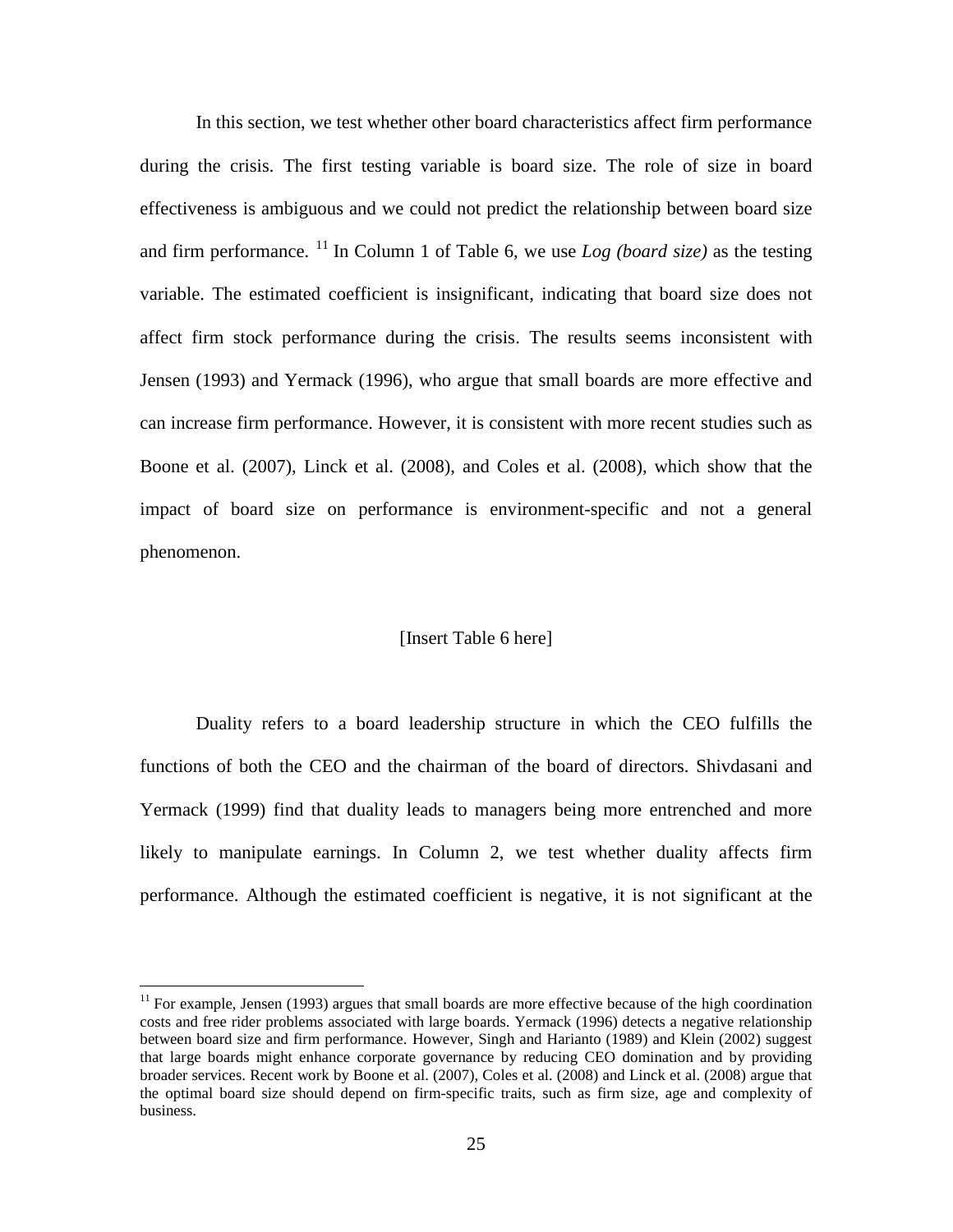traditional level. Thus, board duality does not exhibit a significant impact on stock performance during the crisis. The result is consistent with Dalton et al. (1998).

In Column 3 of Table 6, we test whether the presence of female directors affects firm stock returns. Adams and Ferreira (2009) find that women directors are more effective than men when it comes to monitoring management, but they do not significantly affect firm performance. The results in Column 3 also show that the presence of female directors does not affect firm performance during the financial crisis.

Prior studies find that board meetings are beneficial to shareholders. For example, Conger et al. (1998) suggest that board meeting time is an important resource in improving the effectiveness of boards. Vafeas (1999) find that operating performance improves following years of abnormal board activity and suggests that board meeting frequency is an important dimension of board operations that enhance corporate governance. Thus, we expect that board meeting activity is an important channel through which directors can obtain firm-specific information, monitor management, and determine strategic responses to different events. Column 4 of Table 6 addresses this issue. We find that board meeting frequency is positively related to stock performance. Economically, one additional board meeting increases stock returns about 0.019. The result suggests that board meetings are an important attribute of board efficacy during the crisis.

Attendance behavior is important from a governance perspective because it is the primary channel through which directors obtain the necessary information to carry out their duties (Adams and Ferreira, 2009). If directors do not attend board meetings regularly, it is difficult for them to obtain information about the firm and monitor or

26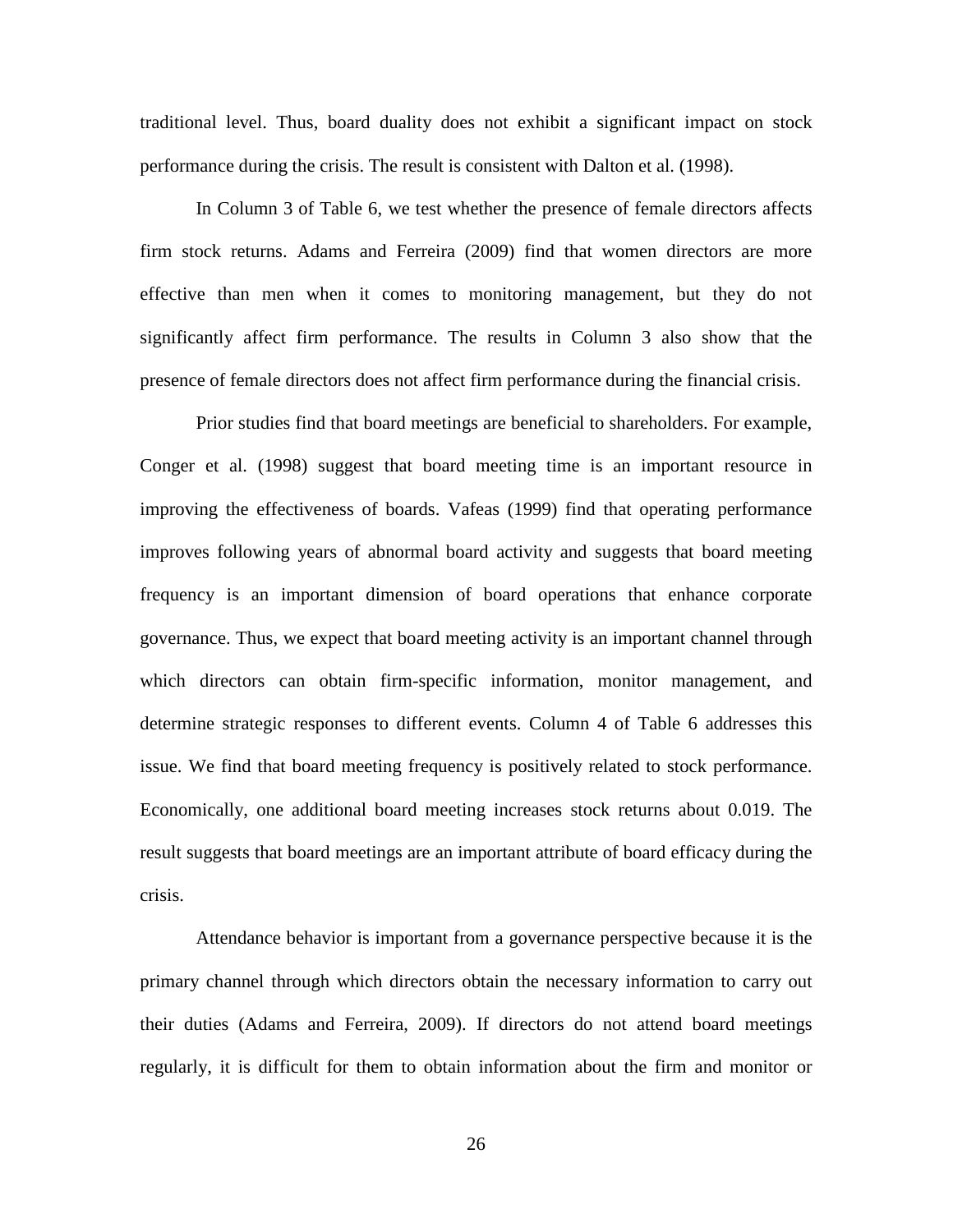advise management. Lipton and Lorsch (1992) point out that a lack of time to carry out board duties is a common problem among directors, evidenced by poor attendance at board meetings. During the crisis period, we therefore expect that firms characterized by poor board attendance would perform significantly worse than those with better attendance. Column 5 shows the results of testing this conjecture; they are consistent with the expectation. The estimated coefficient is -0.051 and significant at the 10% level, indicating that firms with poor board attendance at meetings perform significantly worse than those with good attendance during the crisis.

The effect of directors' age on board efficacy and firm performance is ambiguous. On one hand, age can be a good proxy for business experience and the degree of conservatism, which may be important for solving problems and taking risk-averse actions before and during the crisis. On the other hand, old directors may not catch up with new information and technology as easily as young directors do, which may be important in dealing with unexpected and new problems during the crisis. Also, old directors may be less flexible when dealing with unexpected events. Column 6 of Table 6 contains the results of examining the relationship between the director age and firm performance. The coefficient on age is positive and is marginally significant, which supports the notion that during times of crises, director experience is of significant value to shareholders.

The expertise hypothesis suggests that a long-term director has more experience, commitment, and competence because he or she has important knowledge about the firm and its business environment. On the other hand, the management-friendliness hypothesis suggests that seasoned directors are more likely to befriend, and less likely to monitor,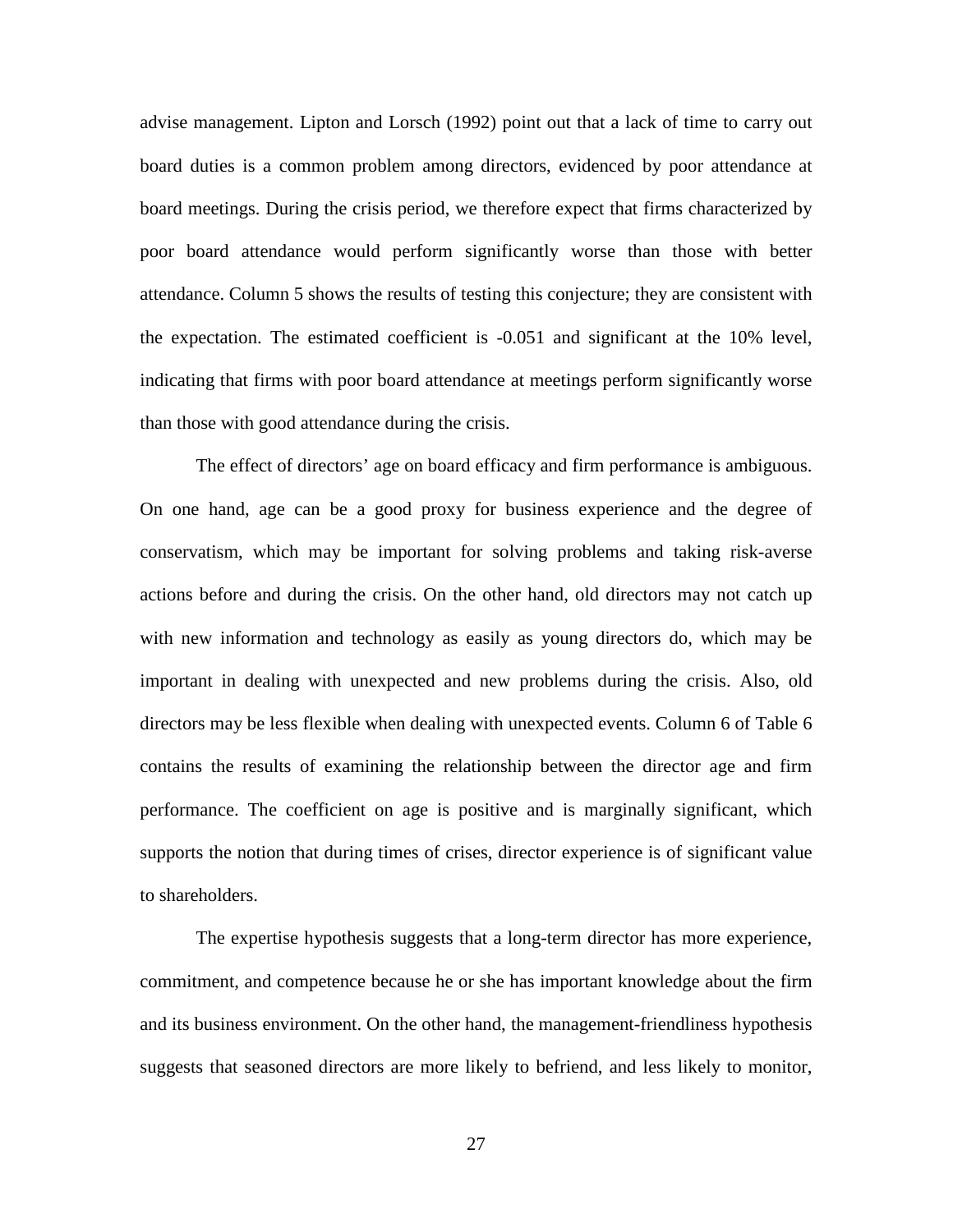managers (Vafeas, 2003). Lipton and Lorsch (1992) recognize that lead directors may attempt to usurp some of the CEO's functions through time, and they therefore advocate term limits for directors. Thus, *a priori* we cannot predict the relationship between board tenure and firm performance. In Column 7 of Table 6, we test the relation empirically. We find there is no significant relationship between director tenure and firm performance.

The relationship between the number of directorships on board effectiveness is also unclear. Fama and Jensen (1983) and Perry and Peyer (2005) argue that firms that look for highly qualified directors might prefer directors who serve on other boards, because multiple appointments can signal director quality. Kaplan and Reishus (1990) and Ferris et al. (2003) find that successful directors are also more likely to receive more offers to serve on other boards. However, the "busy director" hypothesis argues that too many board assignments might dissipate board members' time and attention, thereby undermining their ability to monitor management. The financial and academic press also raise this issue by pointing out that directors who take on too many directorships are spread too thinly, thereby confounding their abilities to attend meetings and therefore to monitor and advise management. Column 8 of Table 6 shows the results of testing how directorship affects firm performance. The insignificant coefficient indicates directorship has no impact on firm performance, at least during the financial crisis period.

One element that reflects the incentives of directors to monitor management actively is board shareholdings. Jensen and Meckling (1976) argue that equity ownership among directors creates powerful incentives to monitor management. Shivdasani (1993) and Bhagat et al. (1999) among others provide empirical support for the notion that financially invested board members create boards that are more effective. Consistent with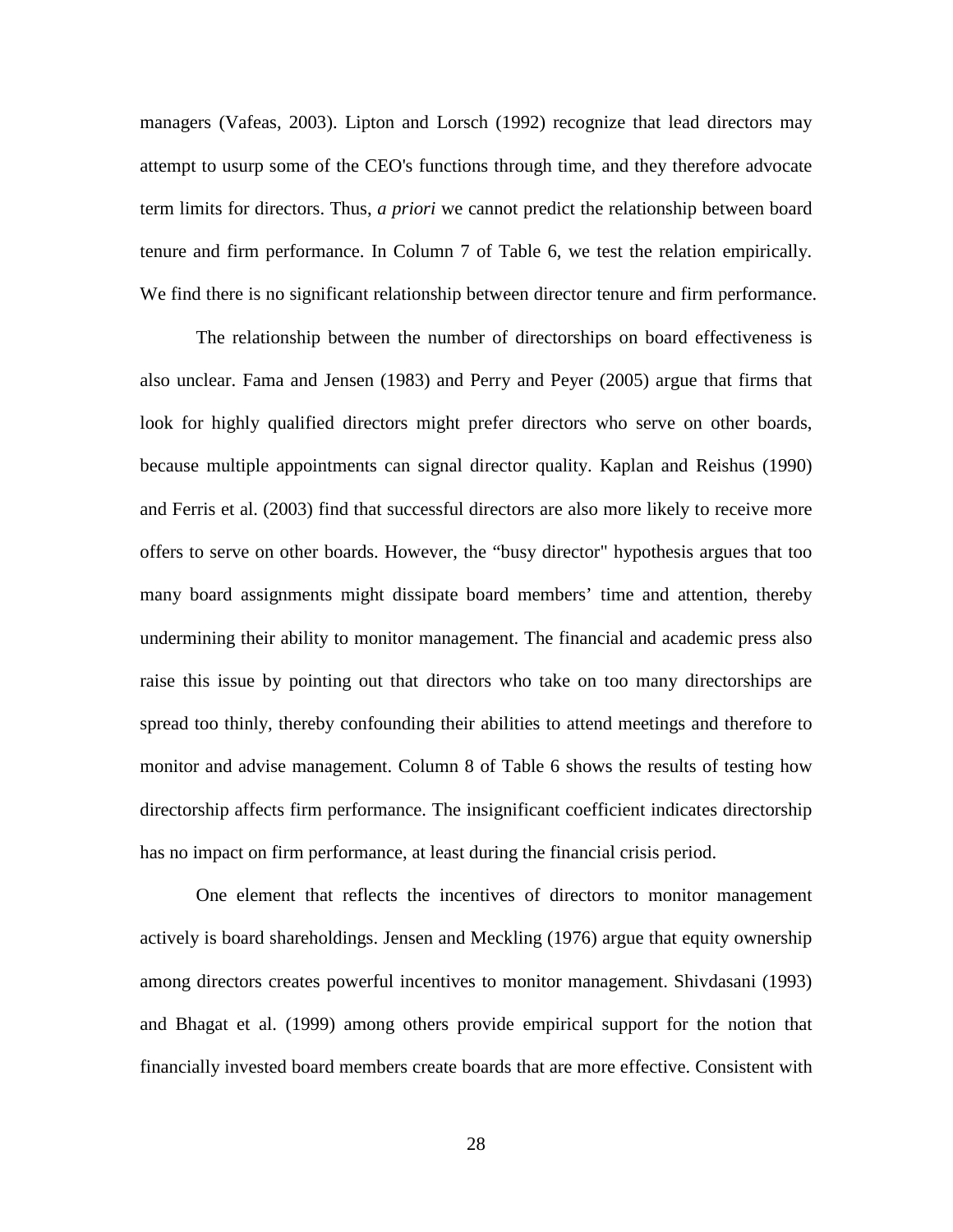this line of research, we expect a positive relationship between board shareholdings and board effectiveness. Column 9 of Table 6, however, shows no significant relationship between director shareholdings and firm stock performance during the crisis period.

#### *4.5. Robustness checks*

 $\overline{a}$ 

The prior individual tests indicate that several board characteristics affect firm stock performance during the financial crisis period. Including all these factors into a single regression focuses the analysis on their incremental explanatory power but raises the multicollinearity concern. Thus, we test whether multicollinearity problems exist for the regression. The average variance inflation factor (VIF) is 1.84 and the highest for any regressor is 4.38, which is well below the threshold indicator of 10. Thus, multicollinearity is not a serous issue in this regression.

#### [Insert Table 7 here]

The regression results are in Column 1 of Table 7. After combining the variables into a single regression, we find that most of the results in the prior regression specifications still hold. The results also show little collinearity among the testing variables, as the economic magnitudes of most testing variables change very little and they retain their significance when combined.<sup>[12](#page-30-0)</sup>

Beltratti and Stulz (2009) and Fahlenbrach and Stulz (2009) define July 2007 as the beginning of the current crisis. Figure 1 also shows that stock price has a jump in July 2007, although it is followed by an upward in August and September 2007. In Column 2

<span id="page-30-0"></span><sup>&</sup>lt;sup>12</sup> Because only 214 observations exist for *board meeting*, *board meeting* is not in the regression.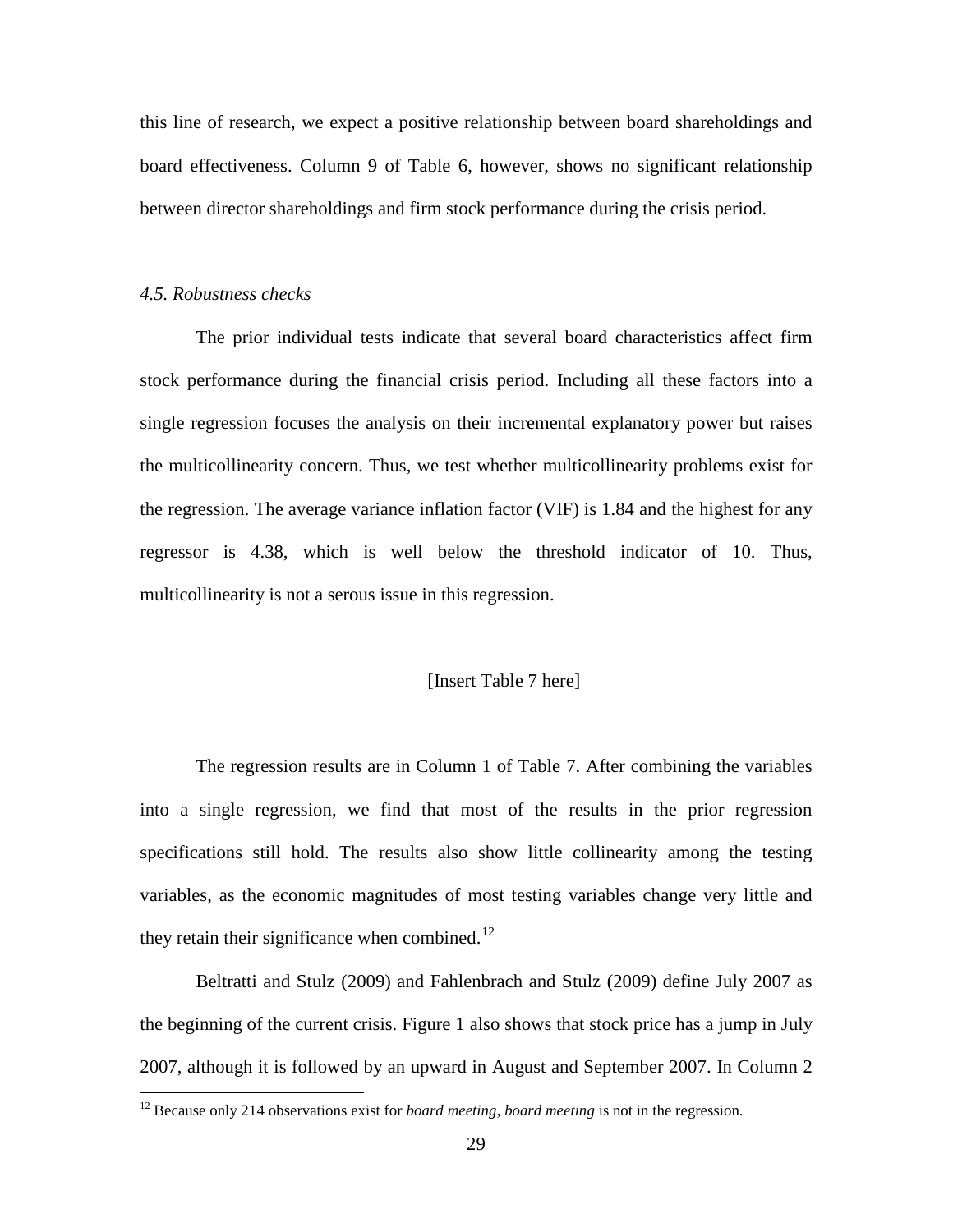of Table 7, we change the time window of the crisis to begin on July 2007. Our results are robust to defining cumulative returns over this longer period.  $13$  Although the magnitude of some coefficients decreases somewhat, all key variables retain significance.

Baek et al. (2004) and Beltratti and Stulz (2009) also use accounting profitability as the performance measure in their studies. In Column 3 of Table 7, we provide a robustness check by using cumulative return on assets (ROA) during the crisis period as an alternative measure of firm performance. Similar to Beltratti and Stulz (2009), we define crisis period cumulative ROA as the cumulative quarterly net income from 2007Q3 to 2009Q1 divided by the total assets at the end of 2007Q2. We rerun Model 1 of Table 7 but use cumulative ROA as the performance measure. Again, we find that our two main variables, board true independence and financial expertise, as still significantly positively related to accounting profitability,. However, both board age and board attendance behavior become insignificant here. Baek et al. (2004) attribute this inconsistency to two major reasons. One is the weak correlation between ROA and stock returns. <sup>[14](#page-31-1)</sup> Another is that accounting based measure of performance is subject to earnings management, especially during crisis periods. Therefore, it is not a reliable measure of firm performance.

As discussed, the unexpected shock of the current financial crisis allows us to isolate the effects of corporate boards on firm value more clearly. When economy is good, on one hand, the expected expropriation by managers is relatively small and is already reflected in current prices (Lemmon and Lins, 2003). On the other hand, as Hermalin and Weisbach (1998) point out, boards tend to be reactive rather than proactive during good

<span id="page-31-0"></span> $^{13}$  We also use December 2008 as the ending of the crisis, and the results are similar.

<span id="page-31-1"></span> $14$  The correlation between cumulative stock returns and cumulative ROA is 0.384.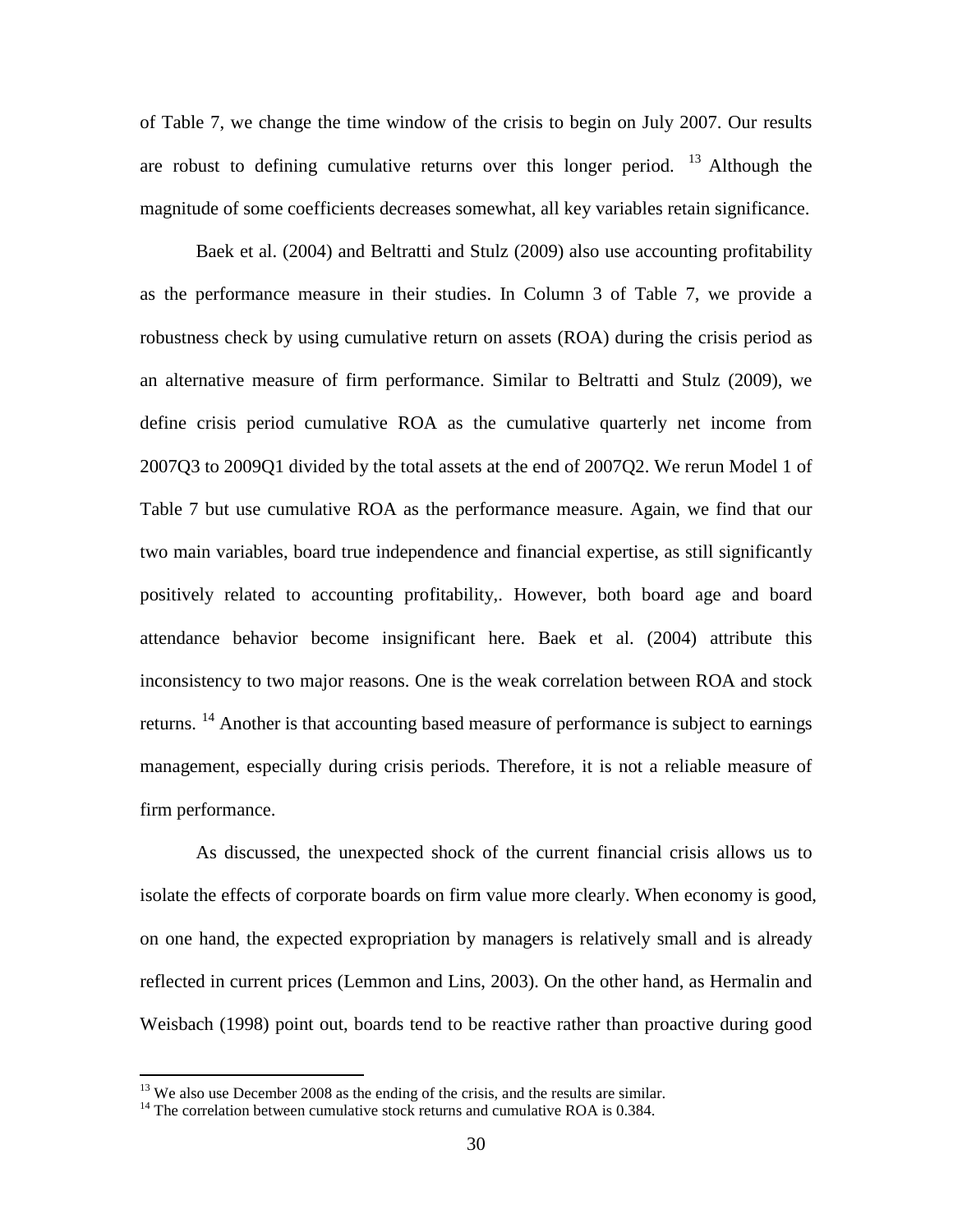times because good firm performance increases CEO power. Thus, all these imply that the effects of corporate boards on firm value should be less evident prior to the crisis.

Column 4 of Table 7 reports regression that corresponds to Column 1 of Table 7, but the dependent variable is now the cumulative stock return over a one-year period preceding the crisis (October 2006 to September 2007). <sup>[15](#page-32-0)</sup> Consistent with expectations, we find most board characteristics, such as true independence and financial expertise, have no impact on firm stock performance during the pre-crisis period. <sup>[16](#page-32-1)</sup> A negative relation only exists between the presence of female directors and firm value, which is consistent with Adams and Ferreira (2009). These pre-crisis results provide further evidence that the results we document during the crisis period are not spurious.

#### *4.6. Additional econometric issues*

The first econometric issue is the potential endogeneity of board variables. Hermalin and Weisbach (1998) point out that board variables are not exogenous and are jointly determined with firm value. If it is the case, then the estimated coefficients are inconsistent and the direction of causality is unclear. We mitigate the endogeneity issue in several ways. First, we examine the board structure changes from 2005 to 2006. If corporate boards could anticipate the crisis, we expect that at least some board structures should be changed dramatically. For example, boards of directors could reduce their shareholdings to prevent future losses. In addition, boards could increase their meeting frequencies to deal with the upcoming crisis. However, the results in Table 8 show that there are no significant differences between 2005 and 2006 in terms of all testing board

<span id="page-32-0"></span> $15$  The results are similar when we use 18 month pre-crisis period (March 2006 to September 2007).

<span id="page-32-1"></span><sup>&</sup>lt;sup>16</sup> We also find that traditional board independence has no significant impact on company performance during the pre-crisis period.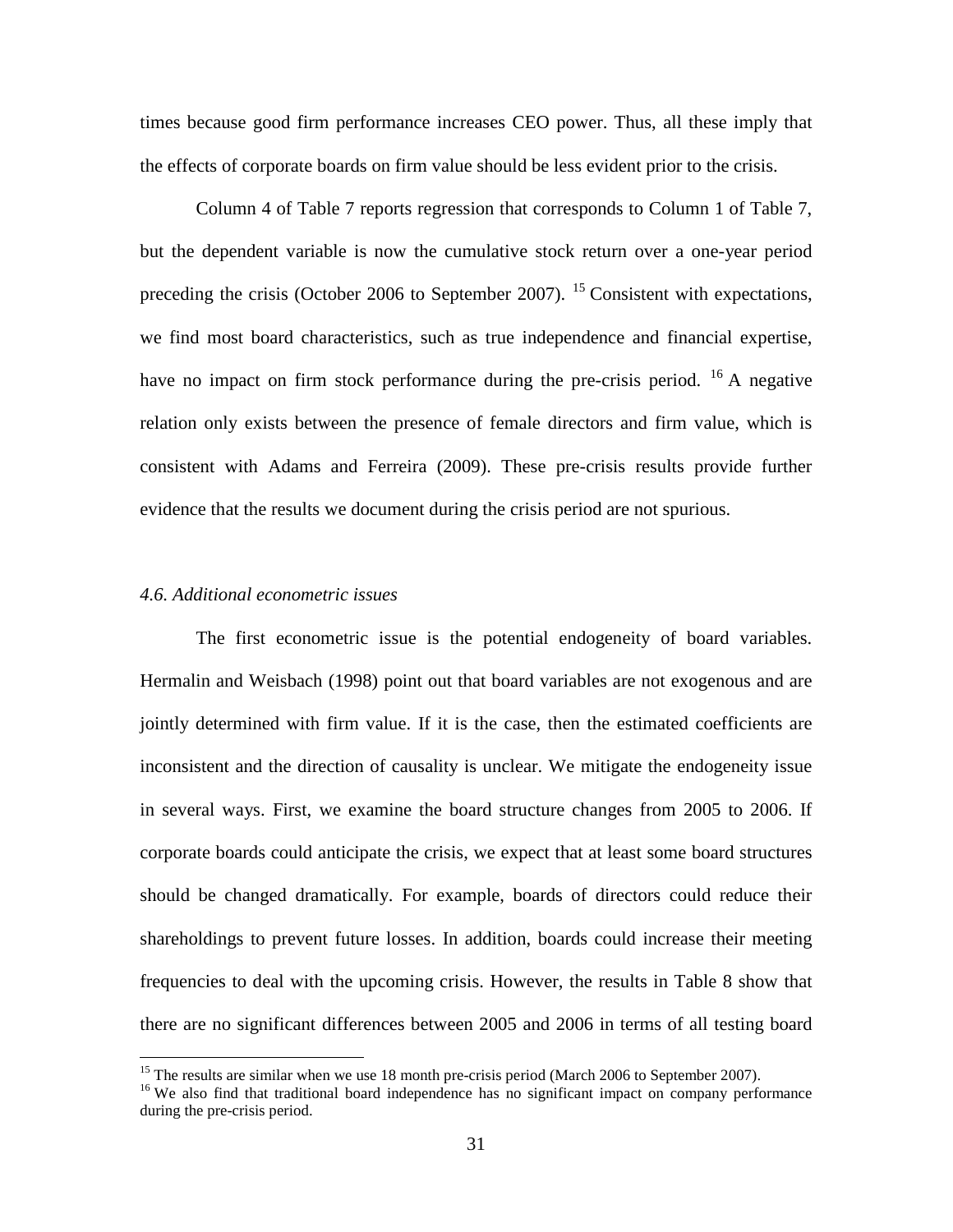variables, indicating that the current financial crisis is an unexpected event to most boards of directors. Second, we measure all board variables at the end of 2006, which is before the beginning of the crisis, while we measure firm performance as the changes in firm value during the crisis. Thus, concerns about endogeneity should be mitigated.

# [Insert Table 8 here]

Another possibility is that the changes of board structure during the crisis impact firm stock performance during the crisis, which makes our results hard to interpret. To deal with this issue, we first examine the board structure changes from 2006 to 2008. Again, we do not find significant changes of our main board variables, such as board independence, board true independence, financial expertise, board age, board attendance behavior and board shareholdings. Second, we trace each board of directors of our sample firms from 2006 to 2008. We construct a reduced sample in which we only include firms that have no single board member change from 2006 to 2008. For 876 sample firms, 280 firms have no any changes of directors. We rerun Model 1 of Table 7 using this reduced sample. The results are in Column 1 of Table 9. We find that our main findings in earlier tables all hold when using this reduced sample. The economic magnitudes of most coefficients are higher than those in full sample regressions. This reduced sample test isolates the impact of board changes during the crisis on the identified relationship and further mitigates the endogeneity concerns.

[Insert Table 9 here]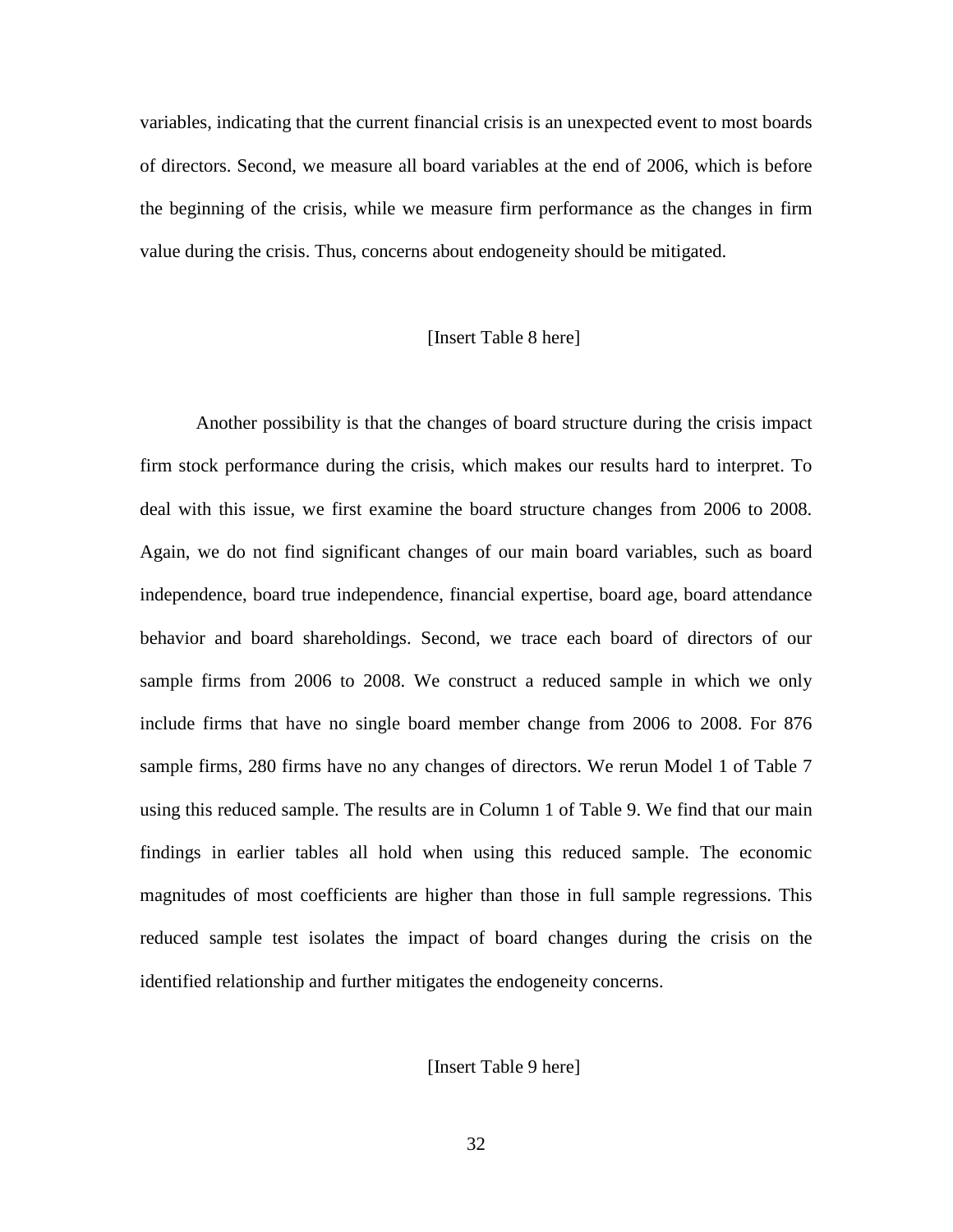There are two possible problems associated with one of our independent variables Beta. One is the measurement error in Beta because it is a generated regressor from historical market model. Second is that it captures more firms' systematic risk instead of firm-specific risk premium. To deal with these two issues, we first run an errors-invariables regression to check how low the measurement reliability of Beta could affect our main results materially. We assume that Beta falls to measurement reliability of 0.9 before the results are materially affected.  $17$  The results are reported in Column 2 of Table 9. We find the main results hold when Beta has a reliability of 0.9, indicating that our findings are not sensitive to the measurement error of Beta.

To more precisely capture firm-specific risk before the crisis, we use idiosyncratic risk as an alternative measure of risk. We first regress a firm's monthly stock return five years before the crisis period on the corresponding NYSE/AMEX/NASDAQ Value-Weighted Index from CRSP. Then we use the standard deviation of the error term from the market model to measure idiosyncratic risk. We rerun Model 1 of Table 7 but use idiosyncratic risk instead of Beta as the measure of firm risk. The results are in Column 3 of Table 9. We find that the main results still hold when controlling for idiosyncratic risk. The economic magnitude of board true independence is even higher than that in Model 1 of Table 7. Consistent with the expectation, we detect a very strong negative relationship between idiosyncratic risk and firm performance during the crisis.

To further isolate the noise in Beta measurement, we use S&P long-term debt rating at the end of 2006 from Compustat to measure firm-specific risk factor. Of the 876 nonfinancial companies, 544 have S&P long-term debt ratings. We construct a variable

 $\overline{a}$ 

<span id="page-34-0"></span><sup>&</sup>lt;sup>17</sup> Using 0.8 criterion yields similar results.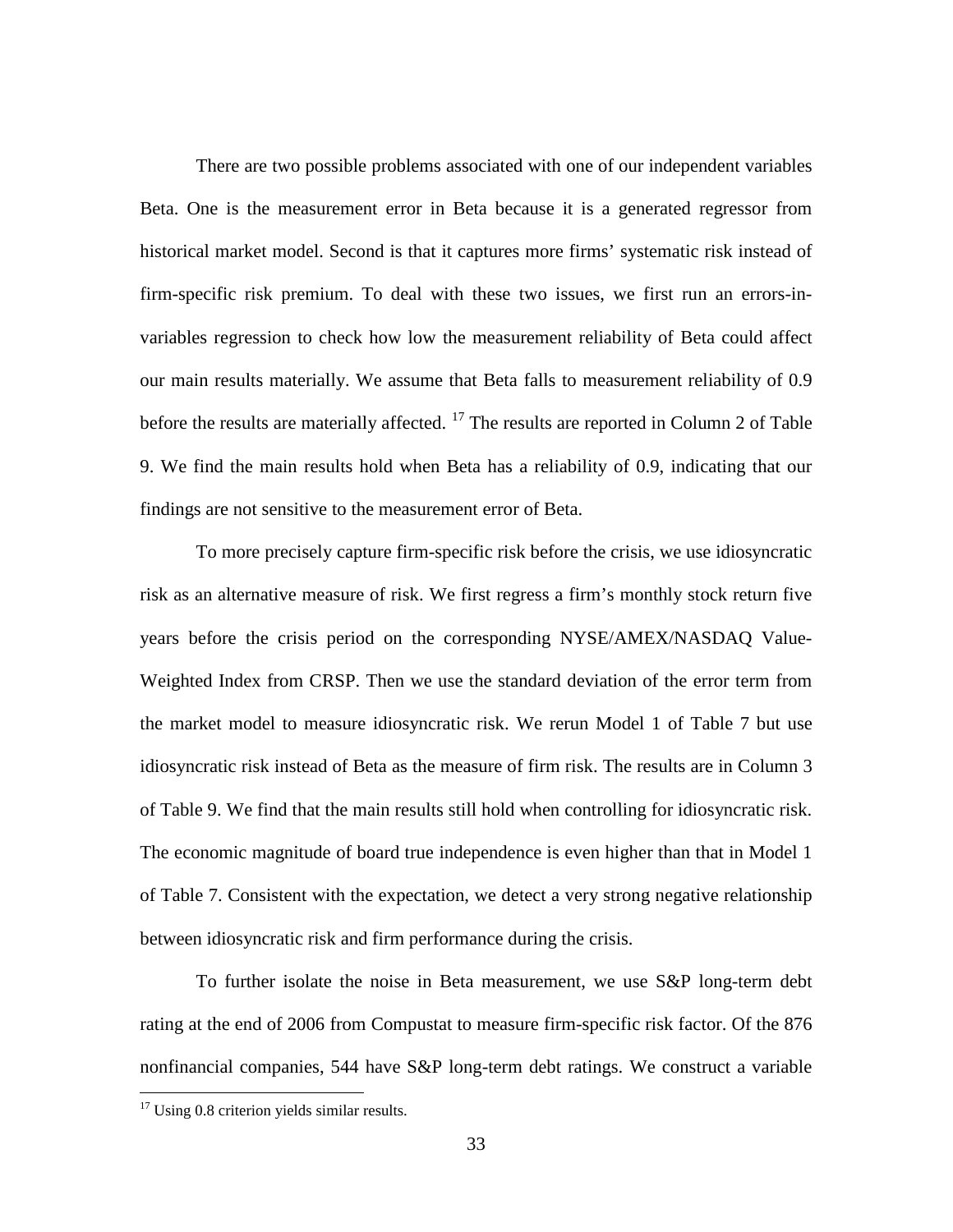*Rating*, which is a score that ranges from 1 to 7. One indicates an AAA rating, 2 indicates an AA rating, 3 indicates an A rating, 4 indicates a BBB rating, 5 indicates a BB rating, 6 indicates a B, and 7 indicates a worse than B rating. We rerun Model 1 of Table 7, but use debt rating as the measure of risk factor. The results are in Column 4 of Table 9. Again, we find that *True Independence* and *Ratio of Outside Financial Expert* are still both positively related to firm stock performance.

We further investigate whether a few observations with extreme stock returns drive the results. The results are robust when we truncate the data at the  $1<sup>st</sup>$  and 99<sup>th</sup> percentiles of the returns and board variables. We also perform a median regression that estimates the effect of explanatory variables on the median cumulative stock returns, conditional on the values of explanatory variables. The results also hold. Therefore, we conclude that our results are not driven by outliers.

A final econometric issue that we consider is the correlation of errors because of the interdependence among returns in calendar time. Following Mitton (2002), we address this issue by running simulated regressions of the actual returns on several randomly generated independent variables. In 10, 000 repetitions, the coefficients on the hypothetical variables are significant at the 1% level 0.8% of the time, at the 5% level 3.7% of the time, and at the 10% level 6.2% of the time. The simulation results indicate that the correlation of errors is not a serious problem in our data.

#### **5. Conclusion**

In this paper, we test whether and how different board characteristics affect firm performance during the current financial crisis. Using cumulative stock returns during the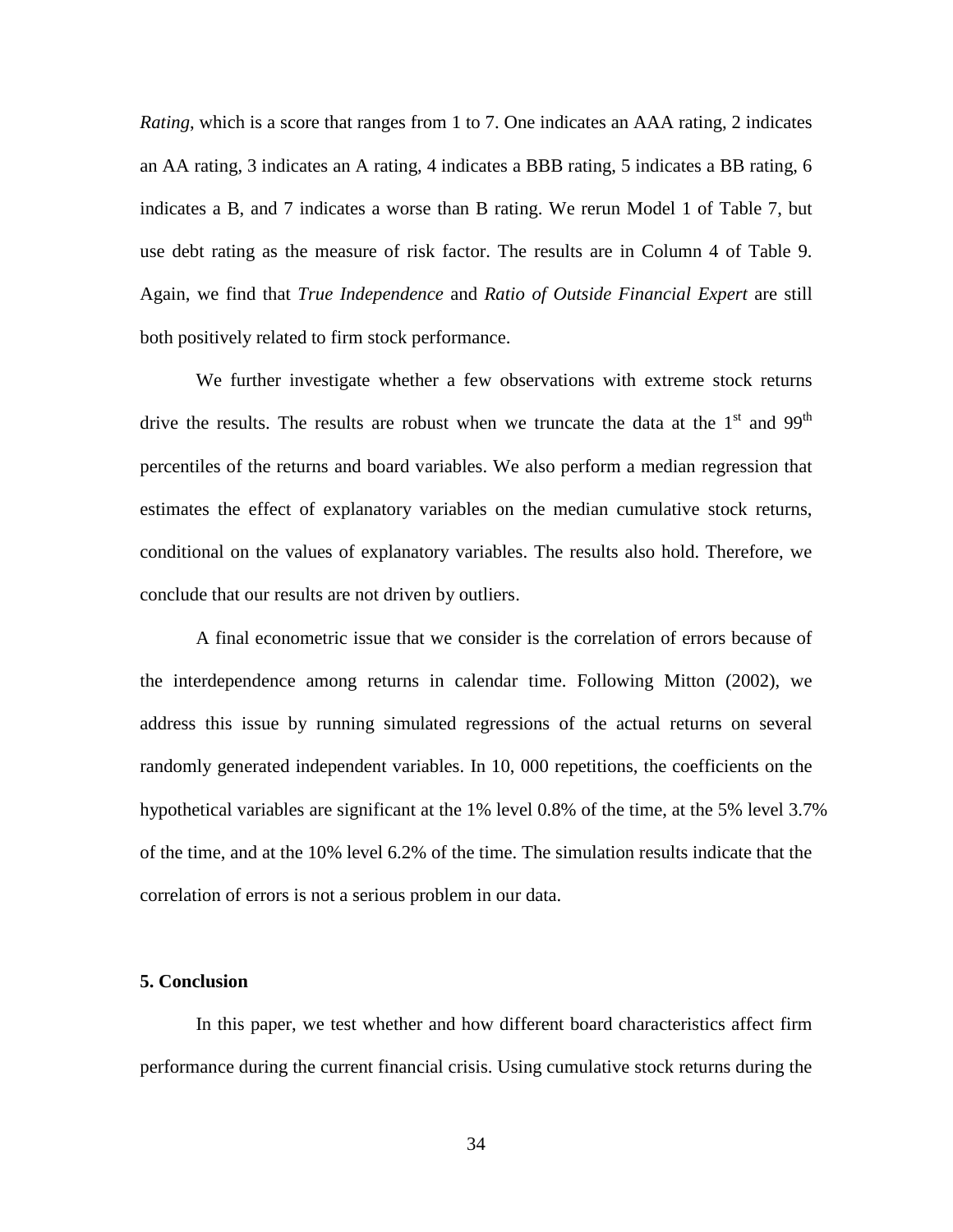crisis period as the measure of firm performance, we find that the traditional measure of board independence does not significantly affect firm performance. However, by redefining independent directors as outside directors who are less influenced by current CEOs, a positive and significant relationship appears between this "true independence" and firm performance. The results suggest that not all outside directors are equally effective monitors and that CEO influence compromises the traditional definition of board independence. Future studies of boards of directors should account for these CEO "captures" of board members.

In addition, we find that outside financial experts are important for firm performance, suggesting that financial experience of outside directors is important for board efficacy. Finally, we find that several other board factors, such as board meeting frequency, director attendance behaviors, and director age, affect firm performance during the crisis. Overall, these results suggest that firm stock performance during a crisis is a function of firm-level differences in corporate boards.

The findings in our paper further our understanding of the crisis and support the policy recommendation that firms should build a strong governance system to protect shareholder wealth. However, from the policymakers' perspective, the proper role of corporate boards and the optimal board structure are still debatable issues. The results in our paper, especially those relating to "true independence," should be of use to policymakers.

35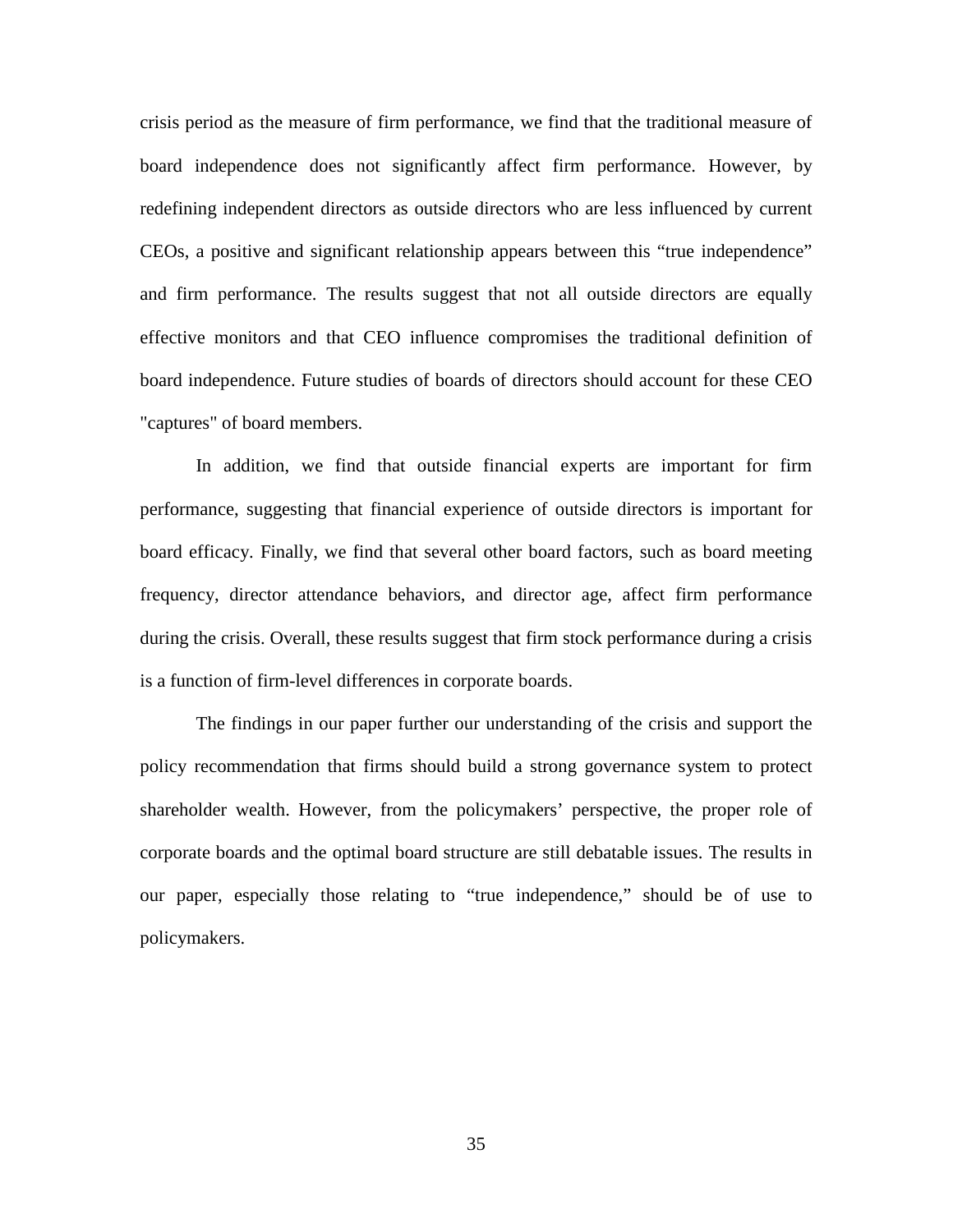#### **References**

- Adams, R., Ferreira, D., 2009. Women in the boardroom and their impact on governance and performance. Journal of Financial Economics 94, 291-309
- Adams, R., Hermalin, B.E., Weisbach, M.S., 2008. The role of boards of directors in corporate governance: A conceptual framework and survey. Unpublished working paper, National Bureau of Economic Research
- Adams, R., Mehran, H., 2003. Is corporate governance different for bank holding companies? FRBNY Economic Policy Review 9, 123-142
- Adams, R., Ferreira, D., 2007. A theory of friendly boards. The Journal of Finance 62, 217-250
- Agrawal, A., Knoeber, C.R., 1996. Firm performance and mechanisms to control agency problems between managers and shareholders. Journal of Financial and Quantitative Analysis 31, 377-390
- Agrawal, A., Knoeber, C.R., 2001. Do some outside directors play a political role? Journal of Law and Economics 44, 179-198
- Anderson, R.C., Mansi, S.A., Reeb, D.M., 2004. Board characteristics, accounting report integrity, and the cost of debt. Journal of Accounting and Economics 37, 315-342
- Andres, P.d., Vallelado, E., 2008. Corporate governance in banking: The role of the board of directors. Journal of Banking & Finance 32, 2570–2580
- Baek, J.-S., Kang, J.-K., Park, K.S., 2004. Corporate governance and firm value: Evidence from the Korean financial crisis. Journal of Financial Economics 71, 265–313
- Barnhart, S.W., Rosenstein, S., 1998. Board composition, managerial ownership, and firm performance: An empirical analysis. Financial Review 33, 1-16
- Baysinger, B.D., Butler, H.N., 1985. Corporate governance and the board of directors: performance effects of changes in board composition. Journal of Law, Economics and Organizations 1, 101-124
- Beltratti, A., René M. Stulz, 2009. Why did some banks perform better during the credit crisis? A cross-country study of the impact of governance and regulation. Unpublished working paper, Ohio State University
- Bhagat, S., Black, B.S., 2001. The non-correlation between board Independence and long-term firm performance. Journal of Corporation Law 27, 231-273
- Bhagat, S., Carey, D.C., Elson, C.M., 1999. Director ownership, corporate performance, and management turnover. Business Lawyer 54, 885-920
- Boone, A.L., Field, L.C., Karpoff, J.M., Raheja, C.G., 2007. The determinants of corporate board size and composition: an empirical analysis. Journal of Financial Economics 85 66-101

Ciamarra, E.S., 2006. Monitoring by affiliated bankers on board of directors: evidence from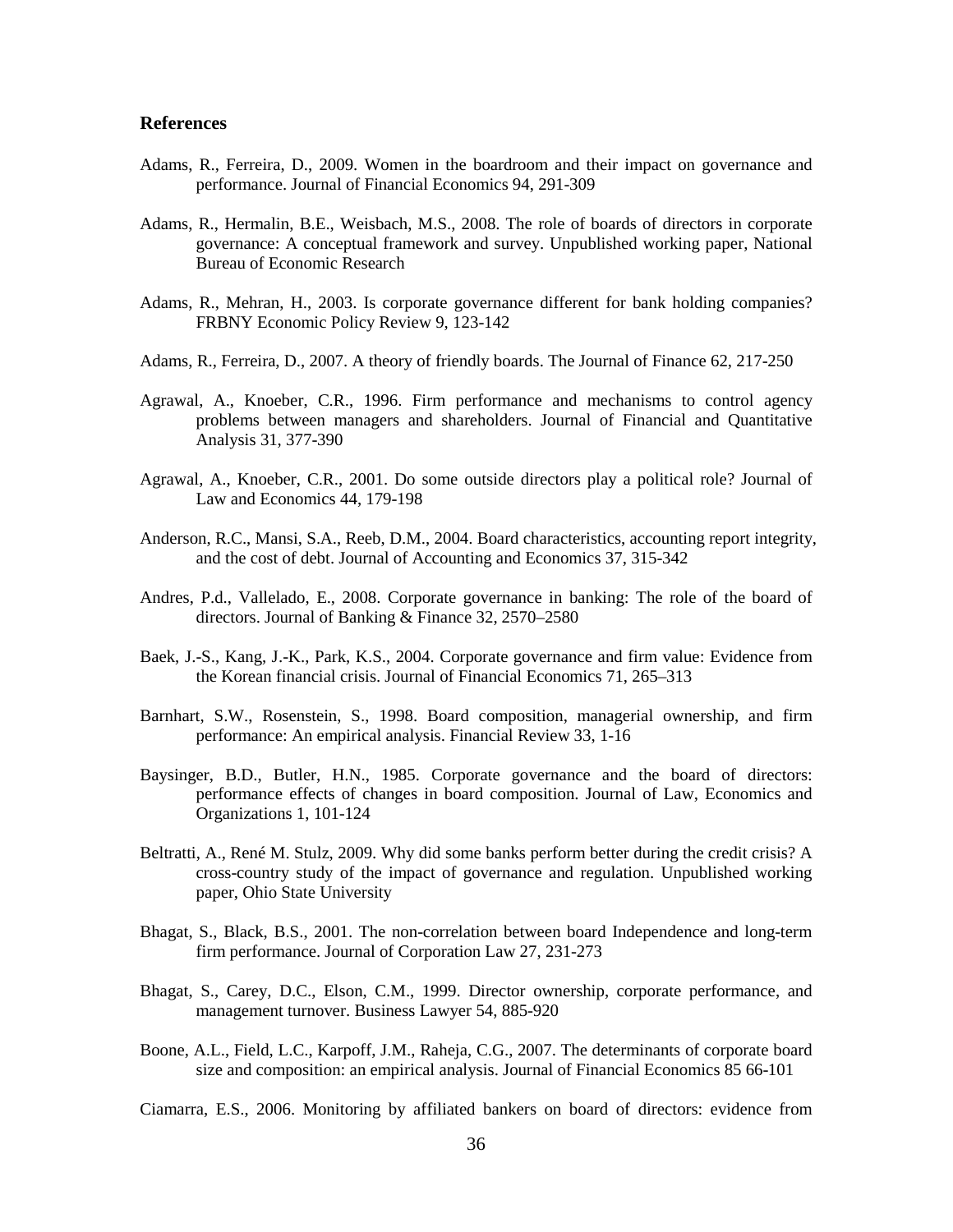corporate financing outcomes. Working paper, Brandeis University

- Coles, J.L., Daniel, N.D., Naveen, L., 2008. Boards: does one size fit all. Journal of Financial Economics 87, 329-356
- Coles, J.W., McWilliams, V.B., Sen, N., 2001. An examination of the relationship of governance mechanisms to performance. Journal of Management 27, 23-50
- Conger, J., Finegold, D., Lawler, E., 1998. Appraising boardroom performance. Harvard Business Review 76, 136-148
- Dalton, D.R., Daily, C.M., Ellstrand, A.E., Johnson, J.L., 1998. Meta-analytic reviews of board composition, leadership structure, and financial performance. Strategic Management Journal 19, 269 – 290
- Defond, M.L., Hann, R.N., Hu, X., 2005. Does the market value financial expertise on audit committees of boards of directors? Journal of Accounting Research 43, 153-159
- Fahlenbrach, R., Stulz, R.M., 2009. Bank CEO incentives and the credit crisis Unpublished working paper, Swiss Finance Institute
- Fama, E.F., 1980. Agency problems and the theory of the firm. Journal of Political Economy 88, 288-307
- Fama, E.F., Jensen, M.C., 1983. Separation of ownership and control. Journal of Law and Economics 26, 301-325
- Fernandes, N., Fich, E.M., 2009. Does financial experience help banks during credit crises? Unpublished working paper, Drexel University
- Ferris, S.P., Jagannathan, M., Pritchard, A.C., 2003. Too busy to mind the business? Monitoring by directors with multiple board appointments. The Journal of Finance 58, 1087 – 1112
- Francis, B., Hasan, I., Wu, Q., 2009. Do professors in the boardroom impact firm performance? Working paper, Rensselaer Polytechnic Institute
- Gompers, P., Ishii, J., Metrick, A., 2003. Corporate governance and equity prices. The Quarterly Journal of Economics 118, 107-155
- Guner, A.B., Malmendier, U., Tate, G., 2008. Financial expertise of directors. Journal of Financial Economics 88, 323–354
- Harris, M., Raviv, A., 2008. A theory of board control and size. Review of Financial Studies 21, 1797-1832
- Hermalin, B.E., Weisbach, M.S., 1991. The effects of board composition and direct incentives on firm performance. Financial Management 20, 101-112
- Hermalin, B.E., Weisbach, M.S., 1998. Endogenously chosen boards of directors and their monitoring of the CEO. The American Economic Review 88, 96-118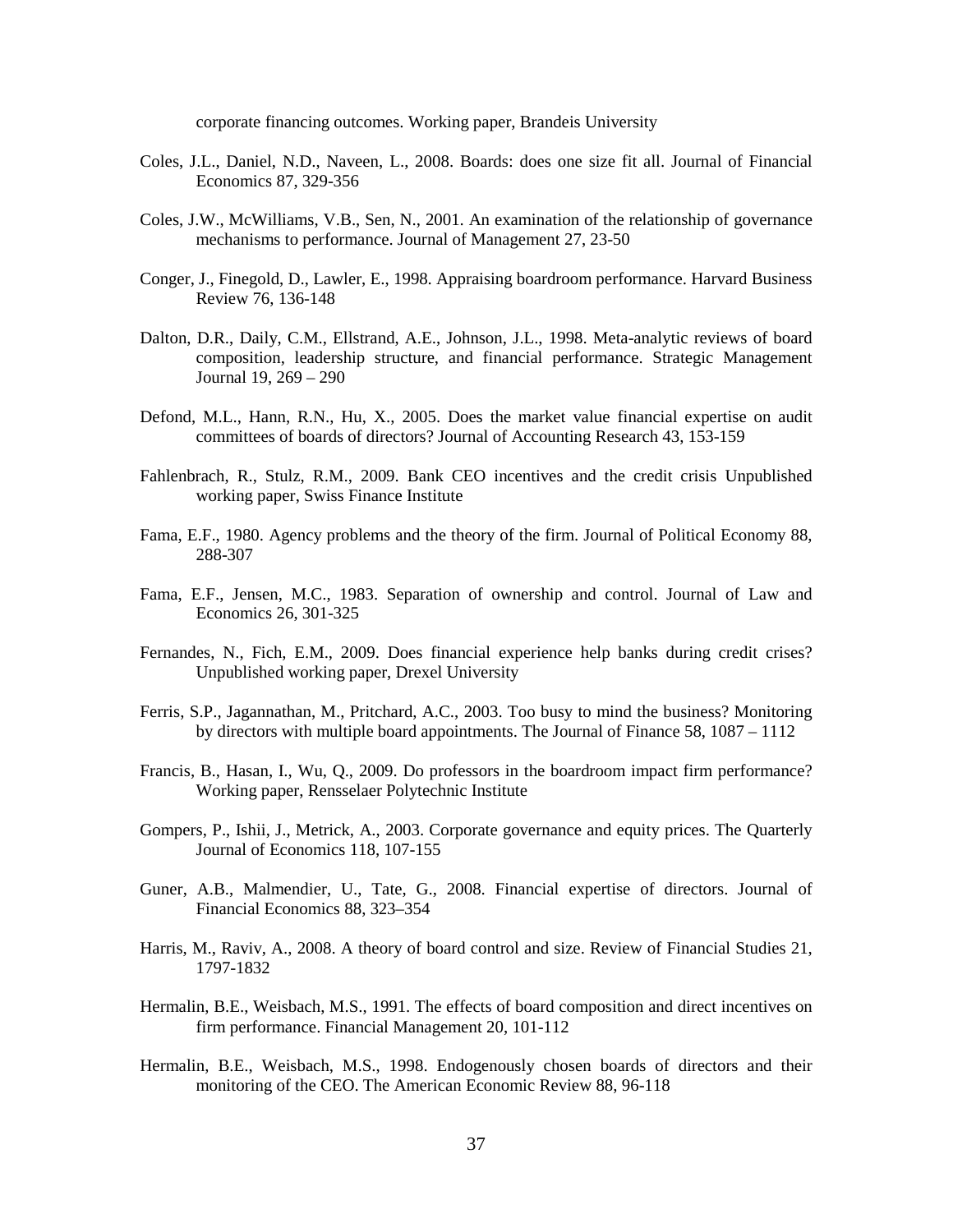- Hermalin, B.E., Weisbach, M.S., 2003. Boards of directors as an endogenously determined institution: a survey of the economic literature. Economic Policy Review 9, 7-26
- Jensen, M.C., 1993. The modern industrial revolution, exit, and the failure of internal control systems. The Journal of Finance 48, 831-880
- Jensen, M.C., Meckling, W.H., 1976. Theory of the firm: managerial behavior, agency costs and ownership structure. Journal of Financial Economics 3, 305-360
- Johnson, S., Boone, P., Breach, A., Friedman, E., 2000. Corporate governance in the Asian financial crisis. Journal of Financial Economics 58, 141–186
- Kaplan, S.N., Reishus, D., 1990. Outside directorships and corporate performance. Journal of Financial Economics 27, 389-410
- Kirkpatrick, G., 2009. Corporate governance and the financial crisis. Working paper, OECD
- Klein, A., 2002. Audit committee, board of director characteristics, and earnings management. Journal of Accounting and Economics 33, 375-400
- Lemmon, M.L., Lins, K.V., 2003. Ownership structure, corporate governance, and firm value: Evidence from the East Asian financial crisis. The Journal of Finance 58, 1445-1468
- Linck, J.S., Netter, J.M., Yang, T., 2008. The determinants of board structure. Journal of Financial Economics 87, 308-328
- Lipton, M., Lorsch, J.W., 1992. A modest proposal for improved corporate governance. Business Lawyer 48, 59-77
- Mace, M.L., 1971. Directors: Myth and reality. Boston: Harvard Business School Press
- Mehran, H., 1995. Executive compensation structure, ownership, and firm performance. Journal of Financial Economics 38, 163-184
- Mitton, T., 2002. A cross-firm analysis of the impact of corporate governance on the East Asian financial crisis. Journal of Financial Economics 64, 215-241
- Perry, T., Peyer, U.C., 2005. Board seat accumulation by executives: A shareholder's perspective. The Journal of Finance 60, 2083-2123
- Shivdasani, A., 1993. Board composition, ownership structure, and hostile takeovers. Journal of Accounting and Economics 16, 167-198
- Shivdasani, A., Yermack, D., 1999. CEO involvement in the selection of new board members: An empirical analysis. The Journal of Finance 54, 1829-1853
- Singh, H., Harianto, F., 1989. Management-board relationships, takeover risk, and the adoption of golden parachutes. The Academy of Management Journal 32, 7-24
- Vafeas, N., 1999. Board meeting frequency and firm performance. journal of Financial Economics 53, 113-142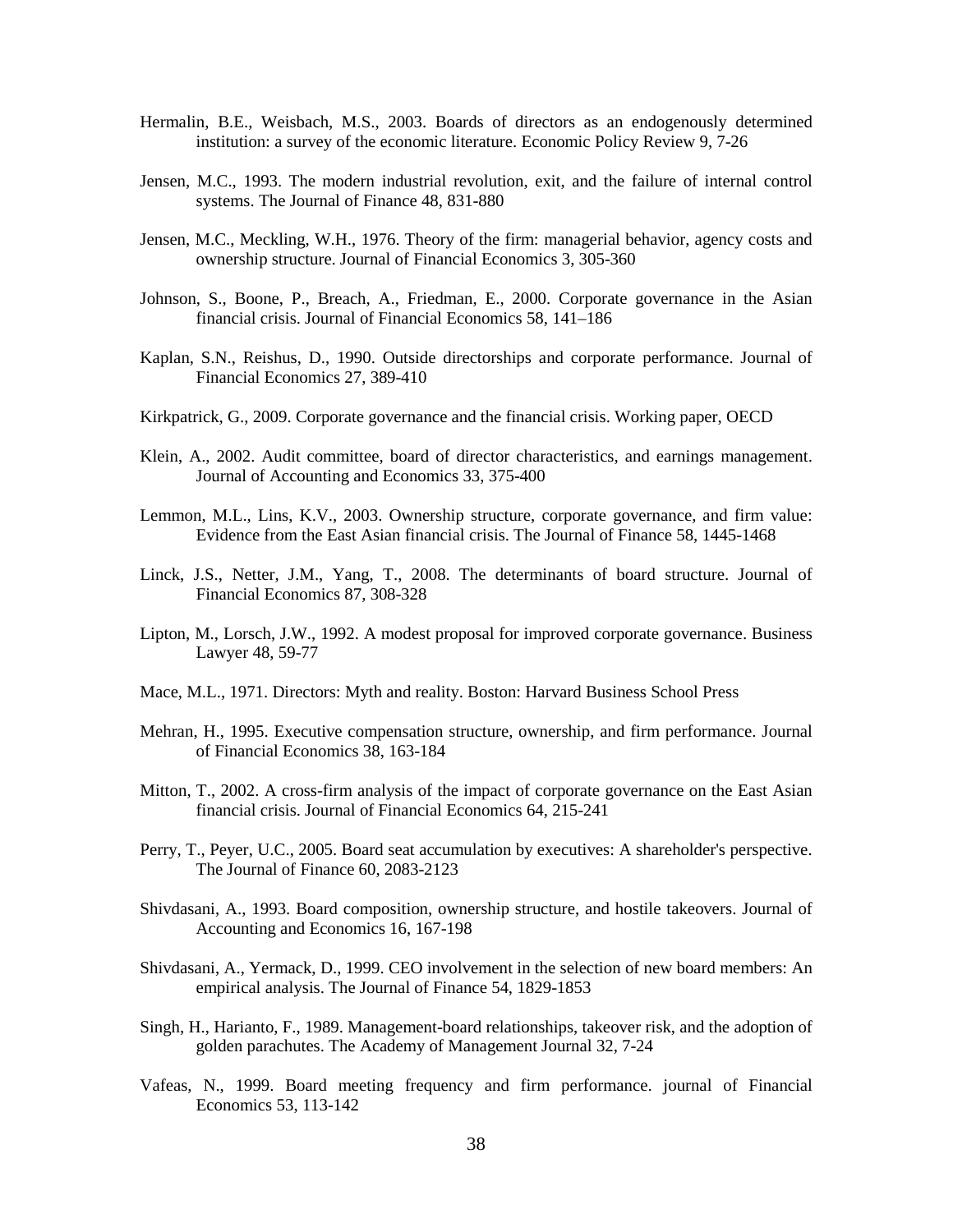- Vafeas, N., 2003. Length of board tenure and outside director independence. Journal of Business Finance and Accounting 30, 1043-1064
- Yermack, D.L., 1996. Higher market valuation of companies with a small board of directors. Journal of Financial Economics 40, 185-211
- Zajac, E.J., Westphal, J.D., 1996. Director reputation, CEO-board power, and the dynamics of board interlocks. Administrative Science Quarterly 41, 507-529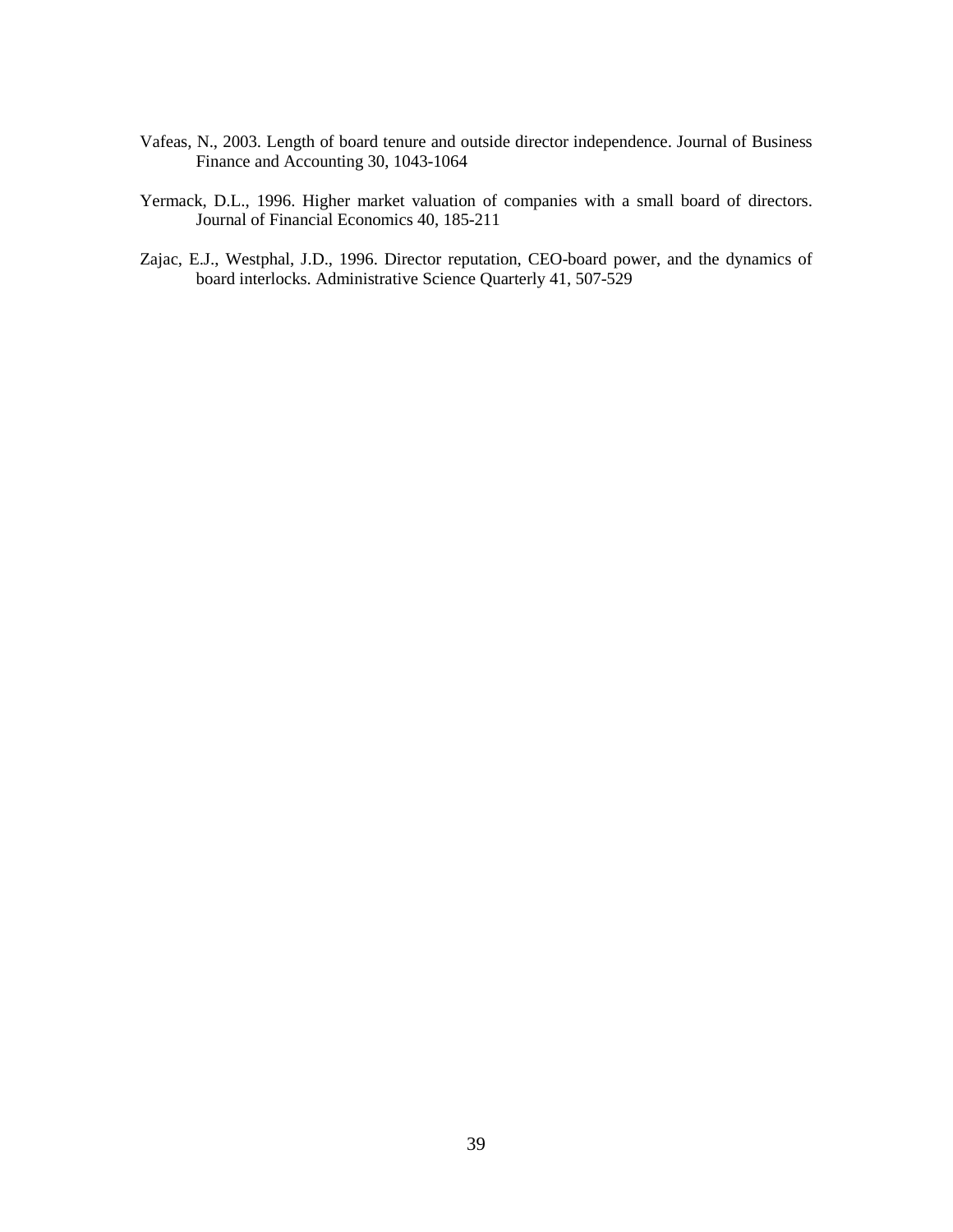

**Figure 1: S&P 1500 Index during the financial crisis**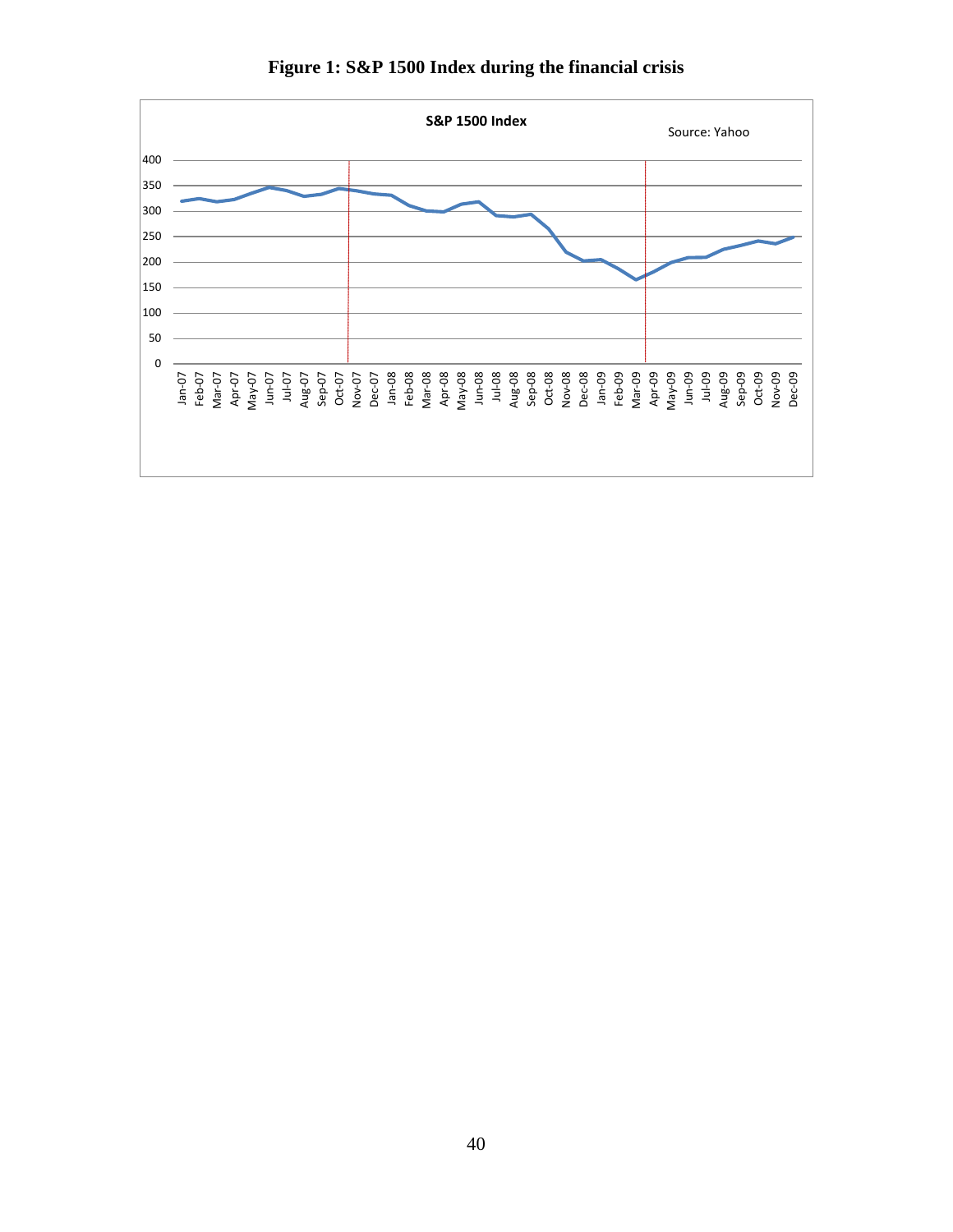# **Figure 2: Comparison of firm performance between pre-and during- the crisis**



Part A: Cumulative stock returns and return volatility before and during the crisis

Part B: Number of S&P firms with positive or negative stock returns before and during the crisis

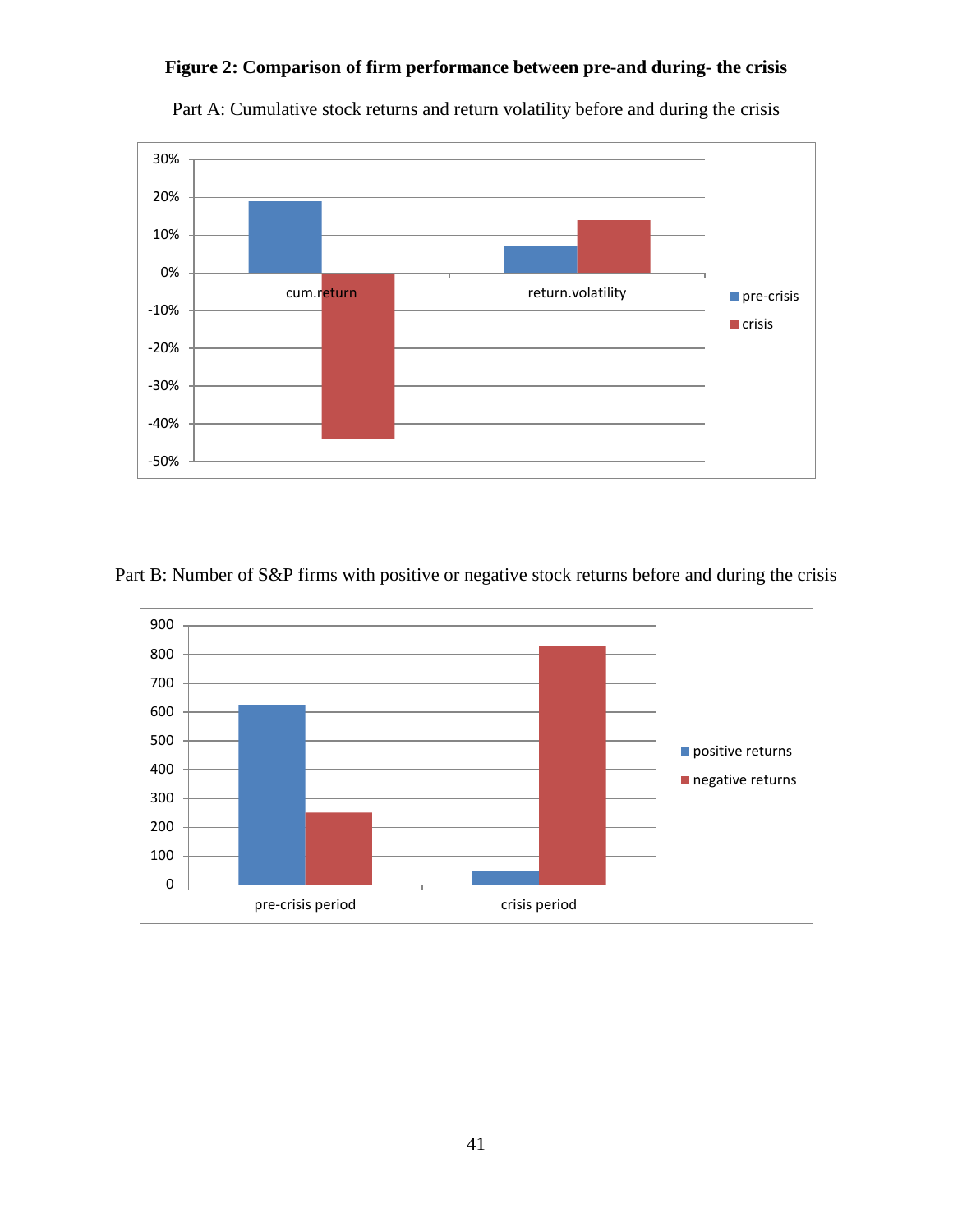### **Table 1: Summary Statistics**

This table provides summary statistics for the data employed in our analysis. The data set contains 876 nonfinancial firms. *Cum. Returns (Crisis)* is the cumulative stock returns during the financial crisis (October 2007 to March 2009). *Cum. Returns (Pre-crisis)* is the cumulative stock returns before the crisis (October 2006 to September 2007). *Return Volatility (Crisis)* is the standard deviation of stock returns during the crisis. *Return Volatility (Pre-crisis)* is the standard deviation of stock returns before the crisis. *Independence* is the ratio of outside board members to board size. An independent director is a board member who has not been an employee of the firm and who is not affiliated with the firm through business ties or family ties. True Independence is a ratio of true independent outside members to board size. A true independent outside member is an outside director who is not selected by the current CEO. *Board Size* is the total number of directors on a board. *Duality* is a dummy variable that equals 1 if the CEO is also the chairman of the board and 0 otherwise. *Financial Expert (Dummy)* indicates whether a financial expert is on the board. *Inside Financial Expert (Dummy)* indicates whether an inside financial expert (CFO, accountant, treasurer, or VP of finance) is on the board. *Outside Financial Expert (Dummy)* indicates whether there is an outside financial expert on the board. *Number of Outside Financial Expert* is the absolute number of outside financial experts on the board. *Ratio of Outside Financial Expert* is the ratio of outside financial experts to board size. *Woman Director (Dummy)* equals 1 if a female director is on the board and 0 otherwise. *Number of Board Meeting* denotes the frequency of board meetings for a given year. *Attendance Problem (Dummy)* equals 1 if at least one director attended fewer than 75% of board meetings in a year and 0 otherwise. *Board Shareholding* is the proportion of total shares held by total board members. *Director Age* is the average age of all directors on the board. *Director Tenure* is the average number of years that directors serve on the board. *Directorship* is the average number of outside board memberships directors hold. *Assets* are the total assets of a firm. *Leverage* is the ratio of total liabilities to total assets. *Market-to-Book Ratio* is the market value of equity to the book value of equity. *ROA* is the ratio of EBIT to total assets. *CEO tenure* is the number of years the executive has been CEO of the firm. *Segment* is the number of two-digit SIC codes in which the firm operates. *G-index* is the Gompers et al. (2003) governance index score. *Beta* is calculated by regressing a firm's monthly stock returns five years before the crisis on the corresponding NYSE/AMEX/NASDAQ Value-Weighted Index from CRSP. All board and firm variables are measured at the end of fiscal year 2006.

| Variables                               | Obs. | Mean     | Std. Dev. | Min.     | Max.       |
|-----------------------------------------|------|----------|-----------|----------|------------|
| <b>Stock Performance</b>                |      |          |           |          |            |
| Cum. Returns (Crisis)                   | 876  | $-0.442$ | 0.286     | $-0.982$ | 0.684      |
| Cum. Returns (Pre-crisis)               | 876  | 0.197    | 0.302     | $-0.768$ | 3.978      |
| Return Volatility (Crisis)              | 876  | 0.141    | 0.062     | 0.038    | 0.611      |
| Return Volatility(Pre-crisis)           | 876  | 0.073    | 0.029     | 0.021    | 0.211      |
| <b>Board Independence</b>               |      |          |           |          |            |
| Independence                            | 876  | 0.777    | 0.113     | 0.333    | 1.000      |
| True Independence                       | 876  | 0.601    | 0.271     | 0.000    | 0.941      |
| <b>Financial experts on boards</b>      |      |          |           |          |            |
| Financial Expert (Dummy)                | 876  | 0.567    | 0.516     | 0.000    | 1.000      |
| Inside Financial Expert (Dummy)         | 876  | 0.133    | 0.368     | 0.000    | 1.000      |
| <b>Outside Financial Expert (Dummy)</b> | 876  | 0.434    | 0.499     | 0.000    | 1.000      |
| Number of Outside Financial Expert      | 876  | 0.674    | 0.893     | 0.000    | 5.000      |
| Ratio of Outside Financial Expert       | 876  | 0.075    | 0.101     | 0.000    | 0.667      |
| <b>Other Board Characteristics</b>      |      |          |           |          |            |
| <b>Board Size</b>                       | 876  | 9.142    | 2.166     | 4.000    | 18.000     |
| Duality                                 | 876  | 0.701    | 0.599     | 0.000    | 1.000      |
| Woman Director (Dummy)                  | 876  | 0.689    | 0.463     | 0.000    | 1.000      |
| Number of Board Meeting                 | 214  | 8.060    | 3.920     | 3.000    | 25.000     |
| Attendance Problem (Dummy)              | 876  | 0.083    | 0.276     | 0.000    | 1.000      |
| <b>Board Shareholding</b>               | 876  | 0.077    | 0.161     | 0.000    | 1.000      |
| Director Age                            | 876  | 61.157   | 3.729     | 46.000   | 73.833     |
| Director Tenure                         | 876  | 10.955   | 3.663     | 1.000    | 29.143     |
| Directorship                            | 876  | 0.786    | 0.525     | 0.000    | 2.636      |
| <b>Firm Characteristics</b>             |      |          |           |          |            |
| Assets                                  | 876  | 8391.951 | 30025.010 | 42.624   | 673321.000 |
| Leverage                                | 876  | 0.194    | 0.161     | 0.001    | 0.956      |
| M/B                                     | 876  | 1.842    | 1.375     | 0.325    | 12.442     |
| <b>ROA</b>                              | 876  | 0.154    | 0.088     | $-0.367$ | 0.670      |
| CEO Tenure                              | 876  | 8.264    | 7.854     | 1.000    | 40.000     |
| Segment                                 | 876  | 3.549    | 2.068     | 1.000    | 11.000     |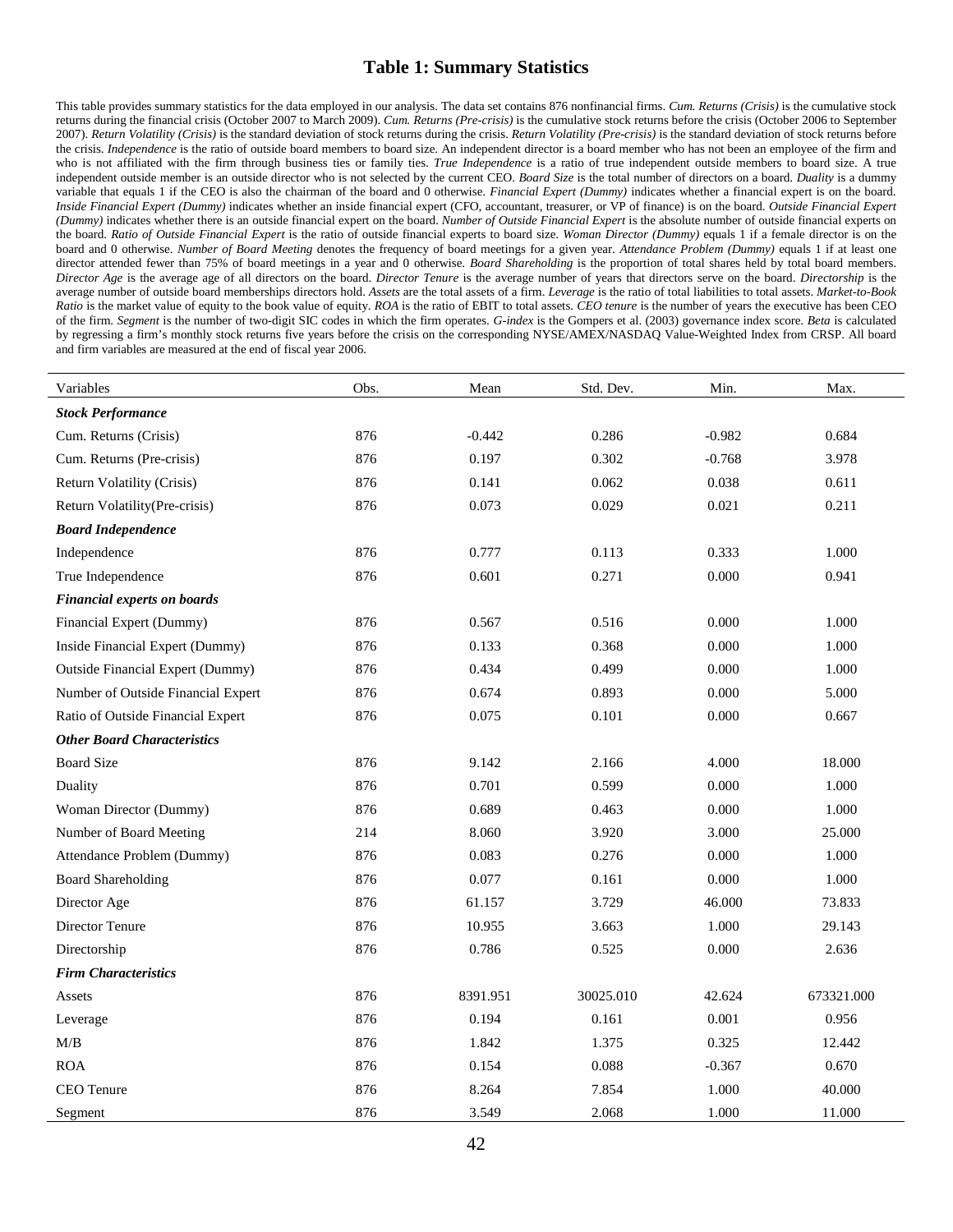| G-Index | 876 | 9.260 | 2.405 | 2.000 | 18.000 |
|---------|-----|-------|-------|-------|--------|
| Beta    | 876 | 1.067 | 0.544 | 0.029 | 3.748  |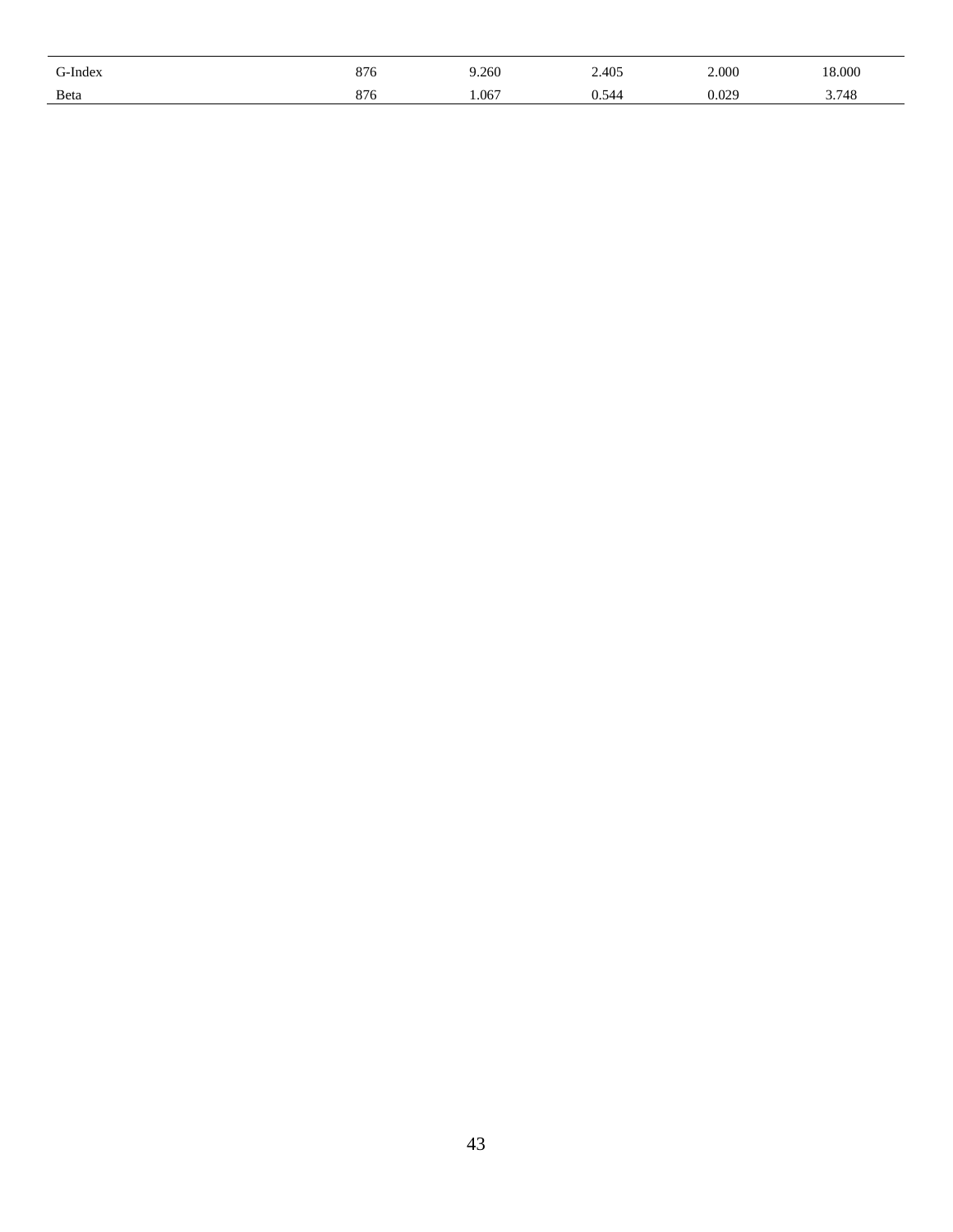#### **Table 2: Univariate comparisons**

This table presents univariate tests of firm performance during the crisis for different board structures. *Cum. Returns (Crisis)* is the cumulative stock returns during the financial crisis (October 2007 to March 2009). *Independence* is the ratio of outside board members to board size. An independent director is a board member who has not been an employee of the firm and who is not affiliated with the firm through business ties or family ties. *True Independence* is a ratio of true independent outside members to board size. A true independent outside member is an outside director who is not selected by the current CEO. *Board Size* is the total number of directors on a board. *Duality* is a dummy variable that equals 1 if the CEO is also the chairman of the board and 0 otherwise. *Financial Expert (Dummy)* indicates whether a financial expert is on the board. *Woman Director (Dummy)* equals 1 if a female director is on the board and 0 otherwise. *Number of Board Meeting* denotes the frequency of board meetings for a given year. *Attendance Problem (Dummy)* equals 1 if at least one director attends fewer than 75% of board meetings in a year and 0 otherwise. *Board Shareholding* is the proportion of total shares held by total board members. *Director Age* is the average age of all directors on the board. *Director Tenure* is the average number of years that directors serve on the board. *Directorship* is the average number of outside board memberships directors hold. All board variables are measured at the end of fiscal year 2006. The means of the differences between the variables for subsamples and T-statistics are reported. Significance at the 10%, 5%, and 1% levels is indicated by \*, \*\*, and \*\*\*, respectively.

|                            | Below Median (or Dummy=0) |                       |     | Above Median (or $Dummy=1$ ) | Difference | T-Value  |
|----------------------------|---------------------------|-----------------------|-----|------------------------------|------------|----------|
|                            | N                         | Cum. returns (crisis) | N   | Cum. returns (crisis)        |            |          |
| Independence               | 414                       | $-0.436$              | 462 | $-0.446$                     | $-0.010$   | $[0.50]$ |
| True Independence          | 404                       | $-0.458$              | 472 | $-0.428$                     | $0.030*$   | [1.73]   |
| Financial Expert (Dummy)   | 379                       | $-0.472$              | 497 | $-0.419$                     | $0.053***$ | [2.90]   |
| <b>Board Size</b>          | 515                       | $-0.457$              | 361 | $-0.419$                     | $0.038**$  | [2.05]   |
| Duality (Dummy)            | 408                       | $-0.441$              | 468 | $-0.442$                     | $-0.001$   | [0.08]   |
| Woman Director (Dummy)     | 274                       | $-0.482$              | 602 | $-0.423$                     | $0.059***$ | [3.04]   |
| Number of Board Meeting    | 110                       | $-0.438$              | 104 | $-0.415$                     | 0.023      | [0.47]   |
| Attendance Problem (Dummy) | 801                       | $-0.437$              | 75  | $-0.484$                     | $-0.047$   | [1.44]   |
| <b>Board Shareholding</b>  | 431                       | $-0.454$              | 445 | $-0.429$                     | 0.025      | [1.39]   |
| Director Age               | 403                       | $-0.459$              | 473 | $-0.426$                     | $0.033*$   | [1.86]   |
| Director Tenure            | 429                       | $-0.441$              | 447 | $-0.442$                     | $-0.001$   | [0.12]   |
| Directorship               | 439                       | $-0.437$              | 437 | $-0.446$                     | $-0.009$   | [0.58]   |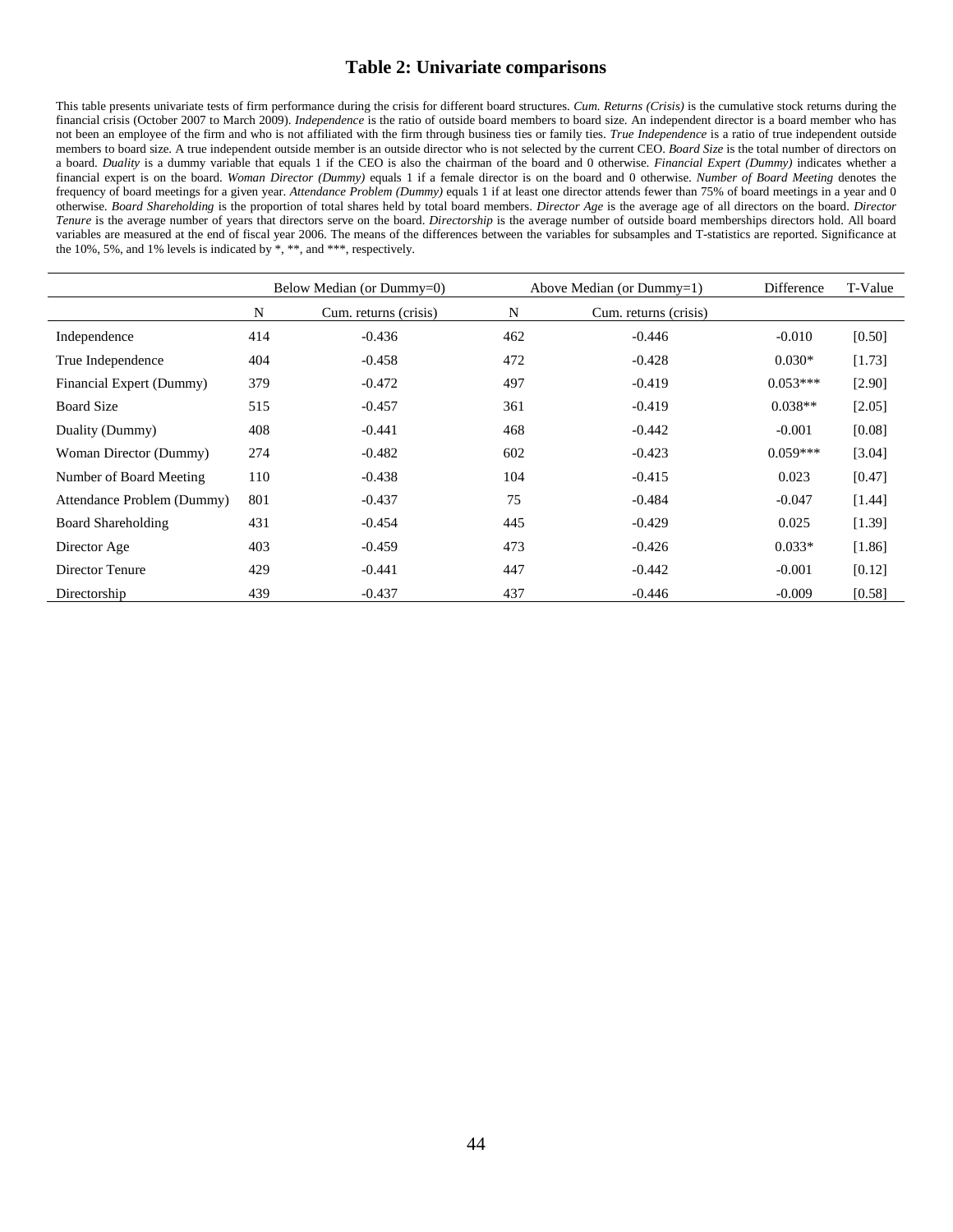# **Table 3: Board Independence and firm stock performance during the crisis**

This table presents OLS regression results for the effect of board independence and true independence on firm stock performance. The dependent variable is the cumulative stock returns during the financial crisis (October 2007 to March 2009). *Independence* is the ratio of outside board members to board size. An independent director is a board member who has not been an employee of the firm and who is not affiliated with the firm through business ties or family ties. *True Independence* is a ratio of true independent outside members to board size. A true independent outside member is an outside director who is not selected by the current CEO. True Independence Board is a dummy variable that equals 1 if a board has more than 50% of directors who are true independent outside members, and 0 otherwise. *Log (Assets)* is the logarithm of the total assets of a firm. *Leverage* is the ratio of total liabilities to total assets. *M/B* is the market value of equity to the book value of equity. *ROA* is the ratio of EBIT to total assets. *CEO Tenure* is the number of years the executive has been CEO of the firm. *Segment* is the number of two-digit SIC codes in which the firm operates. *Beta* is calculated by regressing a firm's monthly stock returns five years before the crisis period on the corresponding NYSE/AMEX/NASDAQ Value-Weighted Index from CRSP. *G-index* is the Gompers et al. (2003) governance index score. All variables are measured at the end of fiscal year 2006. We estimate our regressions using indicator variables for a firm's primary one-digit SIC code to control for industry differences. Heteroskedasticity robust t-statistics are in parentheses. Significance at the 10%, 5%, and 1% levels is indicated by \*, \*\*, and \*\*\*, respectively.

|                                 | (1)         | (2)         | (3)         |
|---------------------------------|-------------|-------------|-------------|
| <b>Board Structure</b>          |             |             |             |
| Independence                    | 0.030       |             |             |
|                                 | [0.39]      |             |             |
| True Independence Board (Dummy) |             | $0.052**$   |             |
|                                 |             | [2.53]      |             |
| True Independence               |             |             | $0.092***$  |
|                                 |             |             | [2.65]      |
| <b>Firm Characteristics</b>     |             |             |             |
| Log (Assets)                    | 0.006       | 0.001       | 0.001       |
|                                 | [0.96]      | [0.07]      | [0.04]      |
| Leverage                        | $-0.267***$ | $-0.272***$ | $-0.267***$ |
|                                 | [4.59]      | [4.74]      | [4.64]      |
| $M\!/\!B$                       | $0.032***$  | $0.033***$  | $0.033***$  |
|                                 | [3.51]      | [3.59]      | [3.65]      |
| <b>ROA</b>                      | $-0.266**$  | $-0.253**$  | $-0.252**$  |
|                                 | [2.07]      | [1.99]      | [1.98]      |
| CEO Tenure                      | 0.001       | 0.001       | 0.001       |
|                                 | [0.80]      | [1.36]      | [1.38]      |
| Segment                         | $-0.003$    | $-0.004$    | $-0.003$    |
|                                 | [0.66]      | [0.78]      | [0.73]      |
| Beta                            | $-0.181***$ | $-0.180***$ | $-0.180***$ |
|                                 | [9.62]      | [9.64]      | [9.58]      |
| G-index                         | $-0.004$    | $-0.006*$   | $-0.006*$   |
|                                 | [1.18]      | [1.67]      | [1.66]      |
| <b>Control For</b>              |             |             |             |
| <b>Industry Effect</b>          | $\mathbf Y$ | $\mathbf Y$ | $\mathbf Y$ |
| Observations                    | 876         | 876         | 876         |
| Adjusted R-squared              | 0.20        | 0.21        | 0.21        |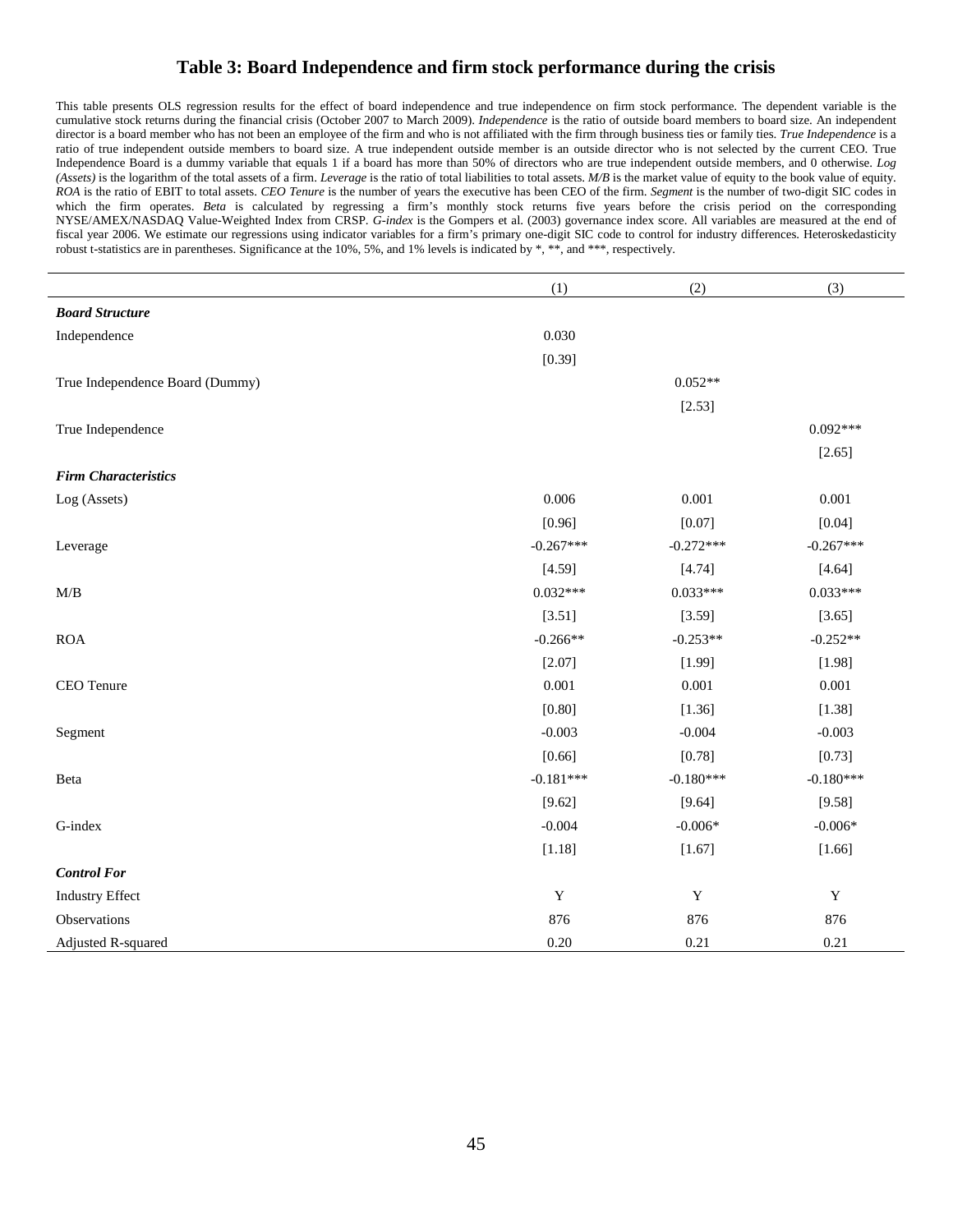#### **Table 4: Financial experts on boards and firm stock performance during the crisis**

This table presents OLS regression results for the effect of financial experts on firm stock performance. The dependent variable is the cumulative stock returns during the financial crisis (October 2007 to March 2009). *Financial Expert (Dummy)* indicates whether a financial expert is on the board. *Inside Financial Expert (Dummy)* indicates whether an inside financial expert (CFO, accountant, treasurer, or VP of finance) is on the board. *Outside Financial Expert (Dummy)* indicates whether an outside financial expert is on the board. *Number of Outside Financial Expert* is the absolute number of outside financial experts on the board. *Ratio of Outside Financial Expert* is the ratio of outside financial experts to board size. *Log (Assets)* is the logarithm of total assets of a firm. *Leverage* is the ratio of total liabilities to total assets. *M/B* is the market value of equity to the book value of equity. *ROA* is the ratio of EBIT to total assets. *CEO Tenure* is the number of years the executive has been CEO of the firm. *Segment* is the number of two-digit SIC codes in which the firm operates. *Beta* is calculated by regressing a firm's monthly stock returns five years before the crisis period on the corresponding NYSE/AMEX/NASDAQ Value-Weighted Index from CRSP. *G-index* is the Gompers et al. (2003) governance index score. All variables are measured at the end of fiscal year 2006. We estimate our regressions using indicator variables for a firm's primary one-digit SIC code to control for industry differences. Heteroskedasticity robust t-statistics are in parentheses. Significance at the 10%, 5%, and 1% levels is indicated by  $*, **$ , and  $***$ , respectively.

|                                         | (1)         | (2)         | (3)         | (4)         | (5)         |
|-----------------------------------------|-------------|-------------|-------------|-------------|-------------|
| <b>Financial experts on boards</b>      |             |             |             |             |             |
| Financial Expert (Dummy)                | $0.034**$   |             |             |             |             |
|                                         | [2.08]      |             |             |             |             |
| Inside Financial Expert (Dummy)         |             | $-0.005$    |             |             |             |
|                                         |             | [0.25]      |             |             |             |
| <b>Outside Financial Expert (Dummy)</b> |             |             | $0.052***$  |             |             |
|                                         |             |             | [3.14]      |             |             |
| Number of Outside Financial Expert      |             |             |             | $0.037***$  |             |
|                                         |             |             |             | [3.87]      |             |
| Ratio of Outside Financial Expert       |             |             |             |             | $0.309***$  |
|                                         |             |             |             |             | [3.63]      |
| <b>Firm Characteristics</b>             |             |             |             |             |             |
| Log (Assets)                            | 0.005       | 0.005       | 0.005       | 0.005       | 0.007       |
|                                         | [0.92]      | [0.91]      | [0.84]      | [0.85]      | [1.21]      |
| Leverage                                | $-0.269***$ | $-0.270***$ | $-0.270***$ | $-0.282***$ | $-0.280***$ |
|                                         | [4.69]      | [4.64]      | [4.75]      | [4.93]      | [4.89]      |
| $\text{M}/\text{B}$                     | $0.032***$  | $0.032***$  | $0.032***$  | $0.032***$  | $0.032***$  |
|                                         | [3.59]      | [3.52]      | [3.63]      | [3.61]      | [3.58]      |
| <b>ROA</b>                              | $-0.253**$  | $-0.266**$  | $-0.247*$   | $-0.243*$   | $-0.245*$   |
|                                         | [1.98]      | [2.07]      | [1.96]      | [1.90]      | [1.91]      |
| CEO Tenure                              | 0.001       | 0.001       | 0.001       | 0.001       | 0.001       |
|                                         | [0.98]      | [0.94]      | $[1.01]$    | [1.04]      | [1.04]      |
| Segment                                 | $-0.003$    | $-0.003$    | $-0.003$    | $-0.003$    | $-0.002$    |
|                                         | [0.73]      | [0.66]      | [0.66]      | [0.59]      | [0.53]      |
| Beta                                    | $-0.181***$ | $-0.181***$ | $-0.181***$ | $-0.180***$ | $-0.181***$ |
|                                         | [9.69]      | [9.63]      | [9.72]      | [9.69]      | [9.70]      |
| G-index                                 | $-0.004$    | $-0.004$    | $-0.004$    | $-0.004$    | $-0.004$    |
|                                         | [1.19]      | [1.26]      | [1.16]      | [1.24]      | [1.14]      |
| <b>Control For</b>                      |             |             |             |             |             |
| <b>Industry Effect</b>                  | $\mathbf Y$ | $\mathbf Y$ | $\mathbf Y$ | $\mathbf Y$ | $\mathbf Y$ |
| Observations                            | 876         | 876         | 876         | 876         | 876         |
| Adjusted R-squared                      | 0.21        | 0.20        | 0.21        | 0.21        | 0.21        |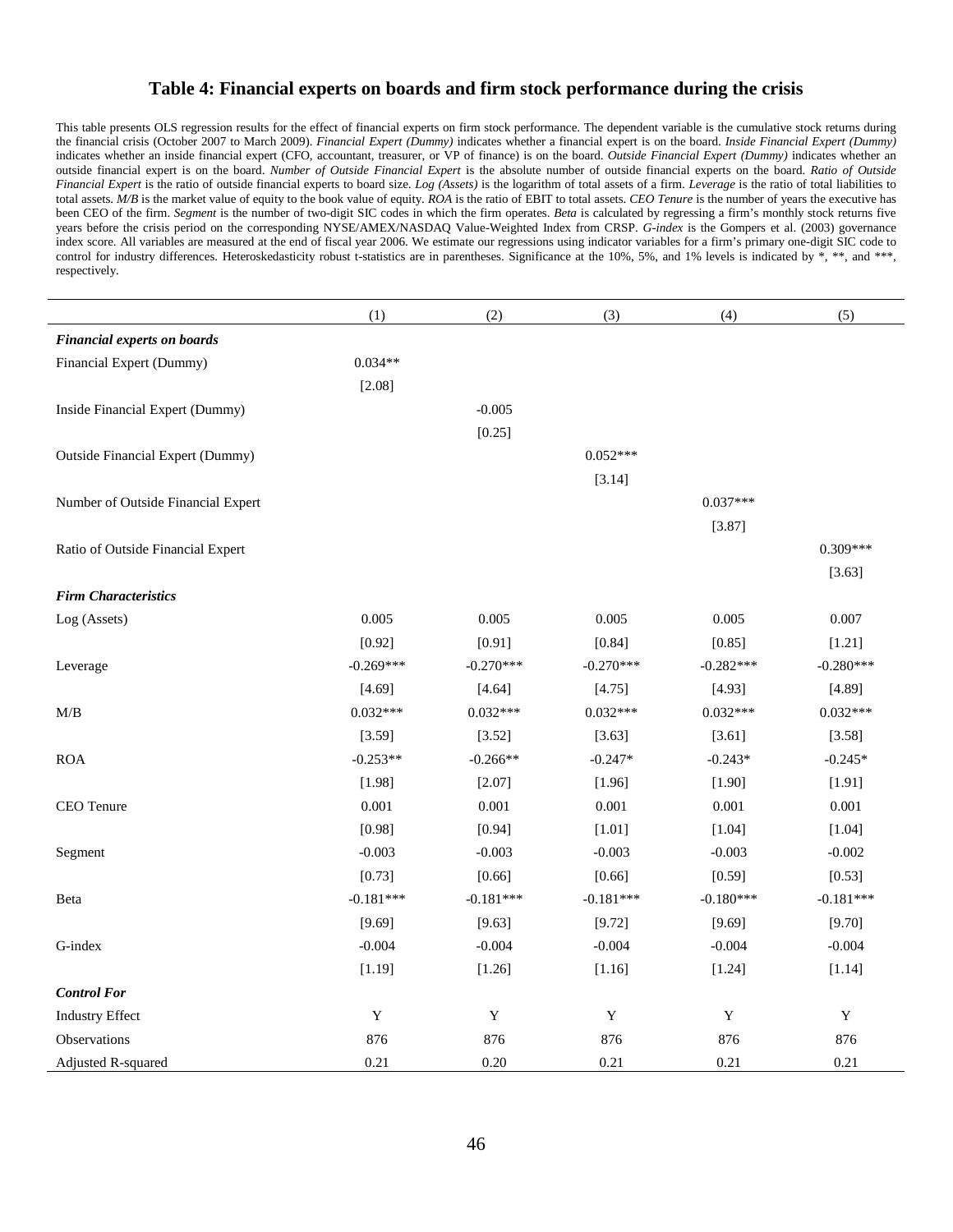# **Table 5: Which one matters: True independence or outside financial expertise?**

This table presents OLS regression results for the effect of true independence and outside financial expertise on stock performance. The dependent variable is the cumulative stock returns during the financial crisis (October 2007 to March 2009). *True Independence* is a ratio of true independent outside members to board size. A true independent outside member is an outside director who is not selected by the current CEO (excluding outside financial experts). *Outside Financial Expert (Dummy)* indicates whether an outside financial expert is on the board (excluding true independent directors). *Log (Assets)* is the logarithm of total assets of a firm. *Leverage* is the ratio of total liabilities to total assets. *M/B* is the market value of equity to the book value of equity. *ROA* is the ratio of EBIT to total assets. *CEO Tenure* is the number of years the executive has been CEO of the firm. *Segment* is the number of two-digit SIC codes in which the firm operates. *Beta* is calculated by regressing a firm's monthly stock returns five years before the crisis period on the corresponding NYSE/AMEX/NASDAQ Value-Weighted Index from CRSP. *G-index* is the Gompers et al. (2003) governance index score. All variables are measured at the end of fiscal year 2006. We estimate our regressions using indicator variables for a firm's primary one-digit SIC code to control for industry differences. Heteroskedasticity robust t-statistics are in parentheses. Significance at the 10%, 5%, and 1% levels is indicated by \*, \*\*, and \*\*\*, respectively.

|                                                                          | (1)           | (2)           | (3)                                         |
|--------------------------------------------------------------------------|---------------|---------------|---------------------------------------------|
|                                                                          | (Full Sample) | (Full Sample) | (Firms with Outside<br>Financial Expertise) |
| <b>Board Structure</b>                                                   |               |               |                                             |
| True Independence (Excluding outside financial experts)                  | $0.070**$     |               |                                             |
|                                                                          | [1.99]        |               |                                             |
| Outside Financial Expert (Dummy) (Excluding truly independent directors) |               | $0.049***$    | 0.014                                       |
|                                                                          |               | [2.85]        | [0.44]                                      |
| <b>Firm Characteristics</b>                                              |               |               |                                             |
| Log (Assets)                                                             | 0.001         | 0.006         | 0.005                                       |
|                                                                          | [0.19]        | [1.01]        | [0.53]                                      |
| Leverage                                                                 | $-0.268***$   | $-0.277***$   | $-0.151*$                                   |
|                                                                          | [4.64]        | [4.81]        | [1.74]                                      |
| M/B                                                                      | $0.033***$    | $0.032***$    | $0.043***$                                  |
|                                                                          | [4.23]        | [4.10]        | [3.25]                                      |
| <b>ROA</b>                                                               | $-0.259**$    | $-0.269**$    | $-0.067$                                    |
|                                                                          | [2.16]        | [2.25]        | [0.36]                                      |
| CEO Tenure                                                               | 0.001         | 0.001         | $-0.001$                                    |
|                                                                          | [1.23]        | [0.79]        | [0.76]                                      |
| Segment                                                                  | $-0.003$      | $-0.003$      | 0.001                                       |
|                                                                          | [0.68]        | [0.56]        | [0.07]                                      |
| Beta                                                                     | $-0.181***$   | $-0.183***$   | $-0.195***$                                 |
|                                                                          | [10.25]       | [10.41]       | [7.44]                                      |
| G-index                                                                  | $-0.005$      | $-0.004$      | 0.001                                       |
|                                                                          | [1.47]        | [1.12]        | [0.14]                                      |
| <b>Control For</b>                                                       |               |               |                                             |
| <b>Industry Effect</b>                                                   | $\mathbf Y$   | $\mathbf Y$   | $\mathbf Y$                                 |
| Observations                                                             | 876           | 876           | 414                                         |
| Adjusted R-squared                                                       | 0.21          | 0.21          | 0.22                                        |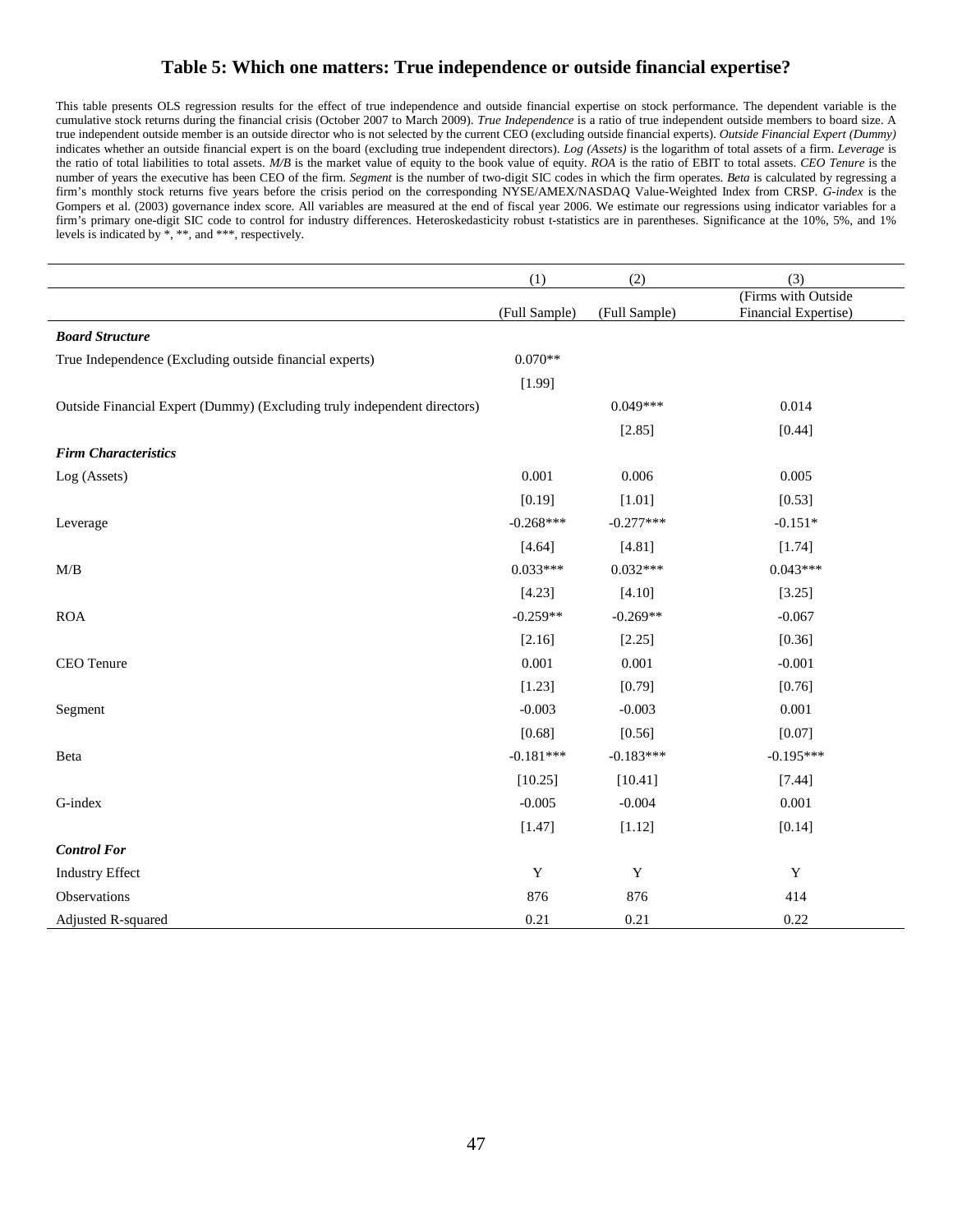#### **Table 6: Other board characteristics and firm stock performance during the crisis**

This table presents OLS regression results for the effect of other board characteristics on firm stock performance. The dependent variable is the cumulative stock returns during the financial crisis (October 2007 to March 2009). Log (Board Size) is the logarithm of total number of directors on a board. Duality is a dummy variable which equals one if the CEO is also the chairman of the board, and zero otherwise. Woman Director (Dummy) equals 1 if a female director is on the board and 0 otherwise. Number of Board Meeting indicates the frequency of board meetings for a given year. Attendance Problem (Dummy) is a dummy variable that equals 1 if at least one director attends fewer than 75% of board meetings in a year and 0 otherwise. Director Age is the average age of all directors on the board. Director Tenure is the average number of years that directors serve on the boa Directorship is the average number of outside board memberships directors hold. Board Shareholding is the proportion of total shares held by total board members. Log (Assets) is the logarithm of total assets of a firm. Leverage is the ratio of total liabilities to total assets. M/B is the market value of equity to the book value of equity. ROA is the ratio of EBIT to total assets. CEO Tenure is the number of years the executive has been the firm. *Segment* is the number of two-digit SIC codes in which the firm operates. Beta is calculated by regressing a firm's monthly stock returns five years before the crisis period on the corresponding NYSE/AMEX/NASDAQ Value-Weighted Index from CRSP. *G-index* is the Gompers et al. (2003) governance index score. All variables are measured at the end of fiscal year 2006. We estimate our regressions using indicator variables for a firm's primary one-digit SIC code to control for industry differences. Heteroskedasticity robust t-statistics are in parentheses. Significance at the 10%, 5%, and 1% levels is indicated by \*, \*\*, respectively.

|                              | (1)         | (2)         | (3)         | (4)         | (5)         | (6)         | (7)         | (8)         | (9)         |
|------------------------------|-------------|-------------|-------------|-------------|-------------|-------------|-------------|-------------|-------------|
| <b>Board Characteristics</b> |             |             |             |             |             |             |             |             |             |
| Log (Board Size)             | 0.005       |             |             |             |             |             |             |             |             |
|                              | [0.11]      |             |             |             |             |             |             |             |             |
| Duality                      |             | $-0.018$    |             |             |             |             |             |             |             |
|                              |             | [1.06]      |             |             |             |             |             |             |             |
| Woman Director (Dummy)       |             |             | 0.013       |             |             |             |             |             |             |
|                              |             |             | [0.67]      |             |             |             |             |             |             |
| Number of Board Meeting      |             |             |             | $0.019***$  |             |             |             |             |             |
|                              |             |             |             | [3.28]      |             |             |             |             |             |
| Attendance Problem (Dummy)   |             |             |             |             | $-0.051*$   |             |             |             |             |
|                              |             |             |             |             | [1.88]      |             |             |             |             |
| Director Age                 |             |             |             |             |             | $0.224*$    |             |             |             |
|                              |             |             |             |             |             | [1.67]      |             |             |             |
| Director Tenure              |             |             |             |             |             |             | 0.012       |             |             |
|                              |             |             |             |             |             |             | [0.44]      |             |             |
| Directorship                 |             |             |             |             |             |             |             | 0.008       |             |
|                              |             |             |             |             |             |             |             | [0.48]      |             |
| <b>Board Shareholding</b>    |             |             |             |             |             |             |             |             | 0.024       |
|                              |             |             |             |             |             |             |             |             | [0.43]      |
| <b>Firm Characteristics</b>  |             |             |             |             |             |             |             |             |             |
| Log (Assets)                 | 0.005       | 0.006       | 0.004       | 0.003       | 0.006       | 0.005       | 0.005       | 0.004       | 0.005       |
|                              | [0.75]      | [1.04]      | [0.67]      | [0.22]      | [1.01]      | [0.83]      | [0.95]      | [0.60]      | [0.96]      |
| Leverage                     | $-0.270***$ | $-0.270***$ | $-0.269***$ | $-0.362***$ | $-0.269***$ | $-0.264***$ | $-0.268***$ | $-0.271***$ | $-0.268***$ |
|                              | [4.65]      | [4.66]      | [4.63]      | [3.39]      | [4.67]      | [4.61]      | [4.62]      | [4.69]      | [4.62]      |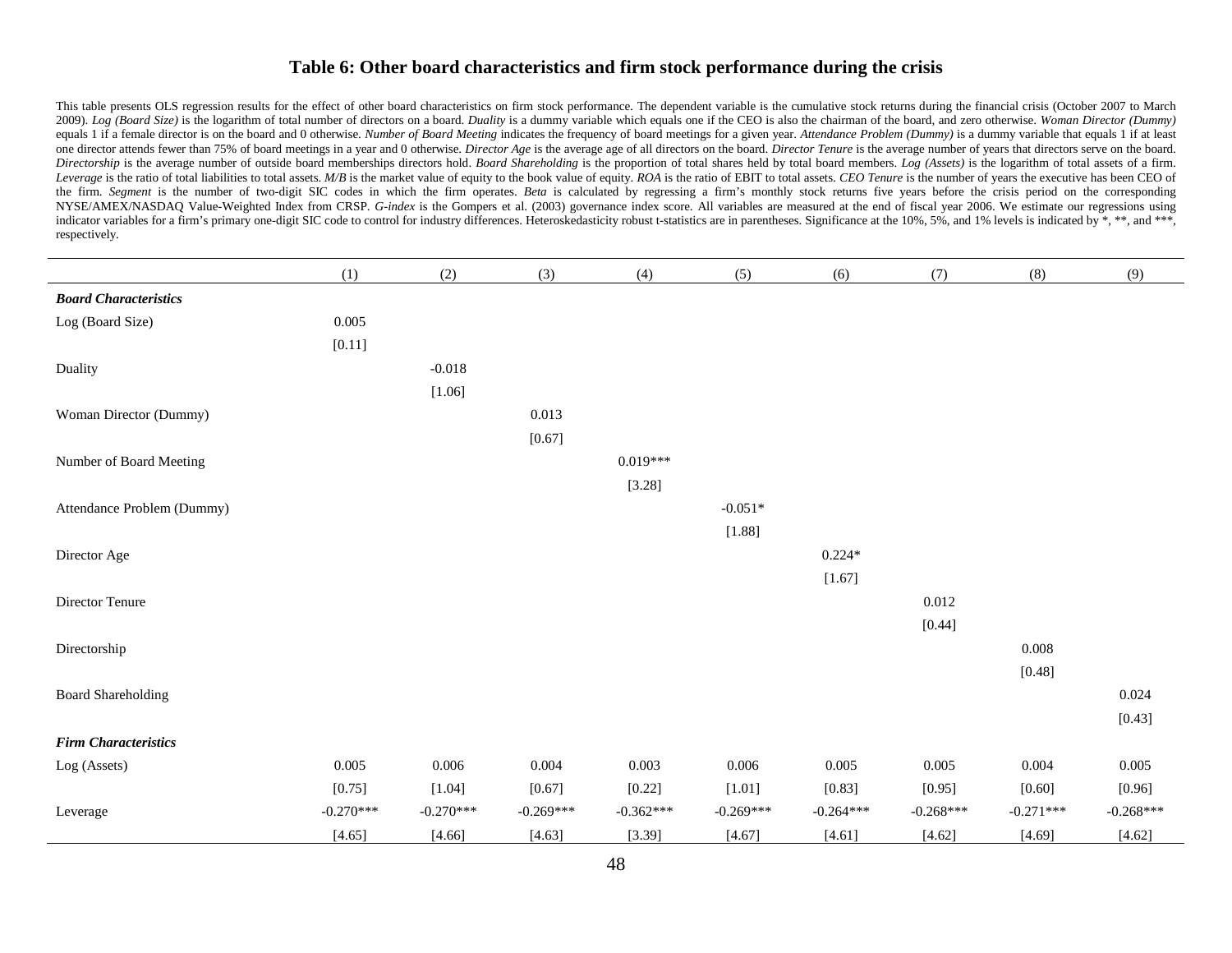| M/B                    | $0.032***$  | $0.032***$  | $0.033***$  | $0.034**$   | $0.032***$  | $0.033***$  | $0.032***$  | $0.032***$  | $0.032***$  |
|------------------------|-------------|-------------|-------------|-------------|-------------|-------------|-------------|-------------|-------------|
|                        | [3.52]      | [3.52]      | [3.52]      | [2.34]      | [3.47]      | [3.63]      | [3.56]      | [3.50]      | [3.54]      |
| <b>ROA</b>             | $-0.266**$  | $-0.261**$  | $-0.268**$  | $-0.286$    | $-0.260**$  | $-0.266**$  | $-0.269**$  | $-0.267**$  | $-0.266**$  |
|                        | [2.07]      | [2.04]      | [2.08]      | [1.15]      | [2.03]      | [2.09]      | [2.09]      | [2.08]      | [2.08]      |
| <b>CEO</b> Tenure      | 0.001       | 0.001       | 0.001       | $-0.001$    | 0.001       | 0.001       | 0.001       | 0.001       | 0.001       |
|                        | [0.94]      | $[1.02]$    | [0.99]      | [0.30]      | [0.84]      | [0.57]      | [0.68]      | $[1.00]$    | [0.80]      |
| Segment                | $-0.003$    | $-0.003$    | $-0.003$    | $-0.009$    | $-0.003$    | $-0.004$    | $-0.003$    | $-0.003$    | $-0.003$    |
|                        | [0.68]      | [0.69]      | [0.68]      | [1.10]      | [0.75]      | [0.79]      | [0.67]      | [0.70]      | [0.69]      |
| Beta                   | $-0.181***$ | $-0.182***$ | $-0.180***$ | $-0.206***$ | $-0.180***$ | $-0.177***$ | $-0.180***$ | $-0.182***$ | $-0.181***$ |
|                        | [9.46]      | [9.68]      | [9.39]      | [5.09]      | [9.55]      | [9.40]      | [9.49]      | [9.73]      | [9.58]      |
| G-index                | $-0.004$    | $-0.004$    | $-0.004$    | $-0.001$    | $-0.004$    | $-0.004$    | $-0.004$    | $-0.004$    | $-0.004$    |
|                        | $[1.26]$    | [1.15]      | [1.32]      | [0.10]      | $[1.26]$    | [1.32]      | $[1.31]$    | [1.29]      | [1.12]      |
| <b>Control For</b>     |             |             |             |             |             |             |             |             |             |
| <b>Industry Effect</b> | Y           | Y           | Y           | Y           | Y           | Y           | Y           | Y           | Y           |
| Observations           | 876         | 876         | 876         | 214         | 876         | 876         | 876         | 876         | 876         |
| Adjusted R-squared     | 0.20        | 0.20        | 0.20        | 0.30        | 0.20        | 0.20        | 0.20        | 0.20        | 0.20        |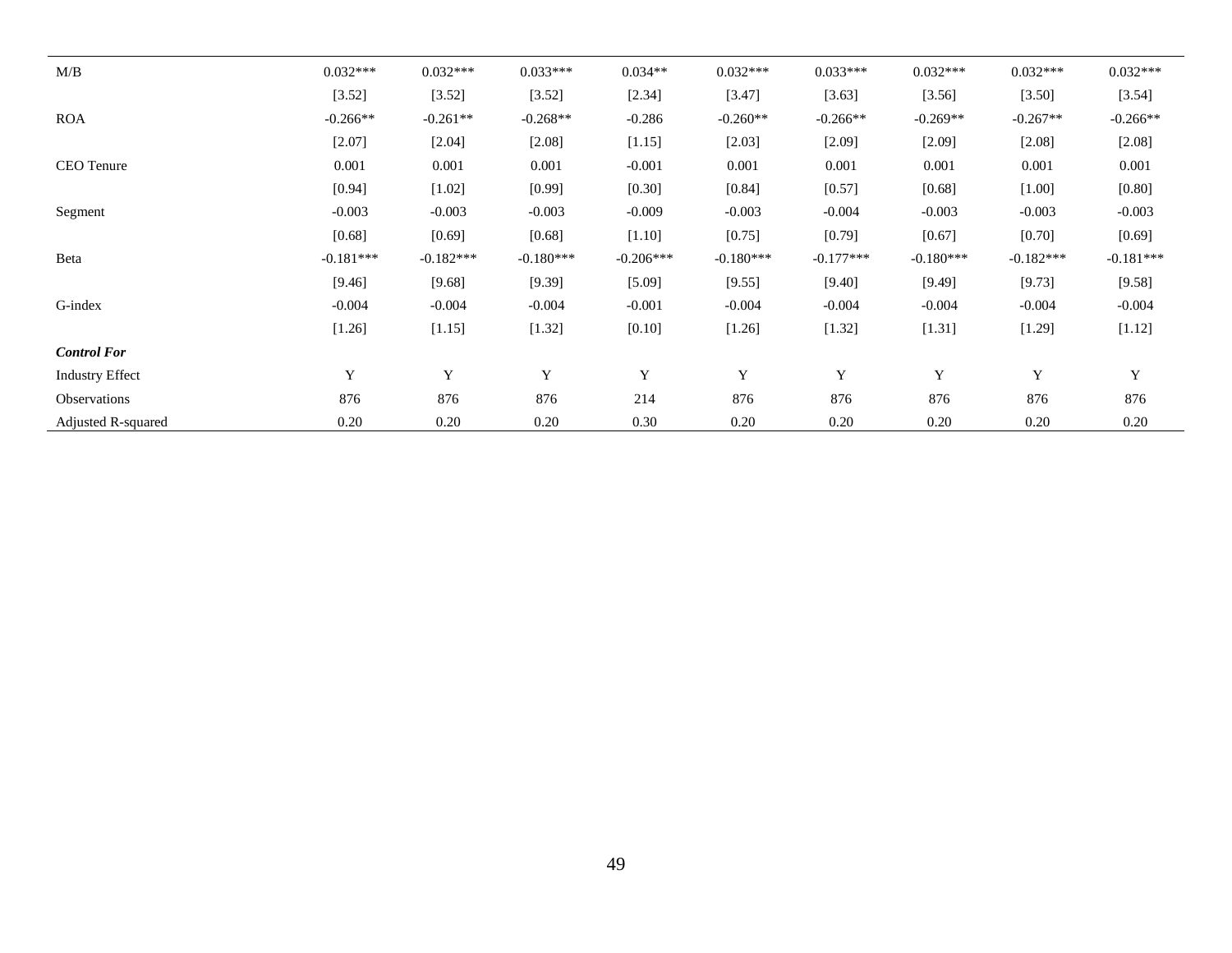# **Table 7: Corporate boards and firm performance during the crisis: All variables combined**

This table presents robustness-check results for the effects of all board characteristics on firm stock performance. The dependent variable is the cumulative stock returns and cumulative ROA during the financial crisis. Crisis period cumulative ROA is defined as the cumulative quarterly net income from 2007Q3 to 2009Q1 divided by the total assets at the end of 2007Q2. *True Independence* is a ratio of true independent outside members to board size. A true independent outside members is an outside director who is not selected by the current CEO. *Board Size* is the total number of directors on a board. *Duality* is a dummy variable that equals 1 if the CEO is also the chairman of the board and 0 otherwise. *Ratio of Outside Financial Expert* is the ratio of number of outside financial experts to board size. *Woman Director (Dummy)* is a dummy variable that equals 1 if a female director is on the board and 0 otherwise. *Number of Board Meeting* is the frequency of board meetings for a given year. *Attendance Problem (Dummy)* equals 1 if at least one director attends fewer than 75% of board meetings in a year and 0 otherwise. *Board Shareholding* is the proportion of total shares held by total board members. *Director Age* is the average age of all directors on the board. *Director Tenure* is the average number of years that directors serve on the board. *Directorship* is the average number of outside board memberships directors hold. *Log (Assets)* is the logarithm of total assets of a firm. *Leverage* is the ratio of total liabilities to total assets. *M/B* is the market value of equity to the book value of equity. *ROA* is the ratio of EBIT to total assets. *CEO Tenure* is the number of years the executive has been CEO of the firm. *Segment* is the number of two-digit SIC codes in which the firm operates. *Beta* is calculated by regressing a firm's monthly stock returns five years before the crisis period on the corresponding NYSE/AMEX/NASDAQ Value-Weighted Index from CRSP. *Idiosyncratic Risk* is the residual volatility estimated from the market model. *Rating* is a score that ranges from 1 to 7, with 1 indicating an AAA rating, 2 indicating an AA rating, 3 indicating an A rating, 4 indicating a BBB rating, 5 indicating a BB rating, 6 indicating a B, and 7 indicating a worse than B rating. *G-index* is the Gompers et al. (2003) governance index score. All variables are measured at the end of fiscal year 2006. We estimate our regressions using indicator variables for a firm's primary one-digit SIC code to control for industry differences. Heteroskedasticity robust t-statistics are in parentheses. Significance at the 10%, 5%, and 1% levels is indicated by \*, \*\*, and \*\*\*, respectively.

|                                   | (1)                                          | (2)                                          | (3)                                 | (4)                                             |
|-----------------------------------|----------------------------------------------|----------------------------------------------|-------------------------------------|-------------------------------------------------|
|                                   | Cum. Returns (Crisis)<br>(Oct 2007-Mar 2009) | Cum. Returns (Crisis)<br>(Jul 2007-Mar 2009) | ROA (Crisis)<br>(Oct 2007-Mar 2009) | Cum. Returns(Pre-Crisis)<br>(Oct 2006-Sep 2007) |
| <b>Board Characteristics</b>      |                                              |                                              |                                     |                                                 |
| True Independence                 | $0.107***$                                   | $0.095**$                                    | $0.047*$                            | $-0.037$                                        |
|                                   | [2.87]                                       | [2.52]                                       | [1.77]                              | [0.80]                                          |
| Log (Board Size)                  | $-0.017$                                     | 0.002                                        | $-0.022$                            | 0.032                                           |
|                                   | [0.34]                                       | [0.04]                                       | [0.71]                              | [0.50]                                          |
| Duality                           | $-0.012$                                     | $-0.011$                                     | 0.010                               | $-0.013$                                        |
|                                   | [0.73]                                       | [0.69]                                       | [0.85]                              | [0.63]                                          |
| Ratio of Outside Financial Expert | $0.339***$                                   | $0.252***$                                   | $0.117*$                            | $-0.114$                                        |
|                                   | [3.92]                                       | [2.88]                                       | [1.89]                              | [0.89]                                          |
| Woman Director (Dummy)            | 0.010                                        | $-0.008$                                     | $-0.010$                            | $-0.065**$                                      |
|                                   | [0.45]                                       | [0.37]                                       | [0.61]                              | [2.27]                                          |
| Less Attendance (Dummy)           | $-0.051*$                                    | $-0.045*$                                    | $-0.012$                            | $-0.016$                                        |
|                                   | [1.95]                                       | [1.71]                                       | [0.61]                              | [0.47]                                          |
| Director Age                      | $0.302*$                                     | $0.278*$                                     | 0.124                               | $-0.062$                                        |
|                                   | [1.94]                                       | [1.70]                                       | [1.11]                              | [0.29]                                          |
| Director Tenure                   | 0.012                                        | 0.017                                        | 0.027                               | $-0.029$                                        |
|                                   | [0.36]                                       | [0.56]                                       | [1.19]                              | [0.73]                                          |
| Directorship                      | $-0.006$                                     | 0.008                                        | 0.012                               | 0.020                                           |
|                                   | [0.33]                                       | [0.45]                                       | [0.99]                              | [0.84]                                          |
| <b>Board Shareholding</b>         | 0.057                                        | 0.002                                        | $-0.043$                            | $-0.085$                                        |
|                                   | [1.03]                                       | [0.04]                                       | [1.38]                              | [1.02]                                          |
| <b>Firm Characteristics</b>       |                                              |                                              |                                     |                                                 |
| Log (Assets)                      | 0.003                                        | 0.011                                        | 0.007                               | 0.004                                           |
|                                   | [0.46]                                       | [1.44]                                       | [1.30]                              | [0.35]                                          |
| Leverage                          | $-0.265***$                                  | $-0.316***$                                  | $-0.064$                            | $-0.185**$                                      |
|                                   | [4.80]                                       | [5.65]                                       | [1.42]                              | [2.20]                                          |
| M/B                               | $0.034***$                                   | $0.050***$                                   | $0.041***$                          | $-0.002$                                        |
|                                   | [3.85]                                       | [5.27]                                       | [3.76]                              | [0.18]                                          |
| <b>ROA</b>                        | $-0.225*$                                    | $-0.416***$                                  | $0.405**$                           | $-0.138$                                        |
|                                   | [1.78]                                       | [3.54]                                       | [2.44]                              | [0.64]                                          |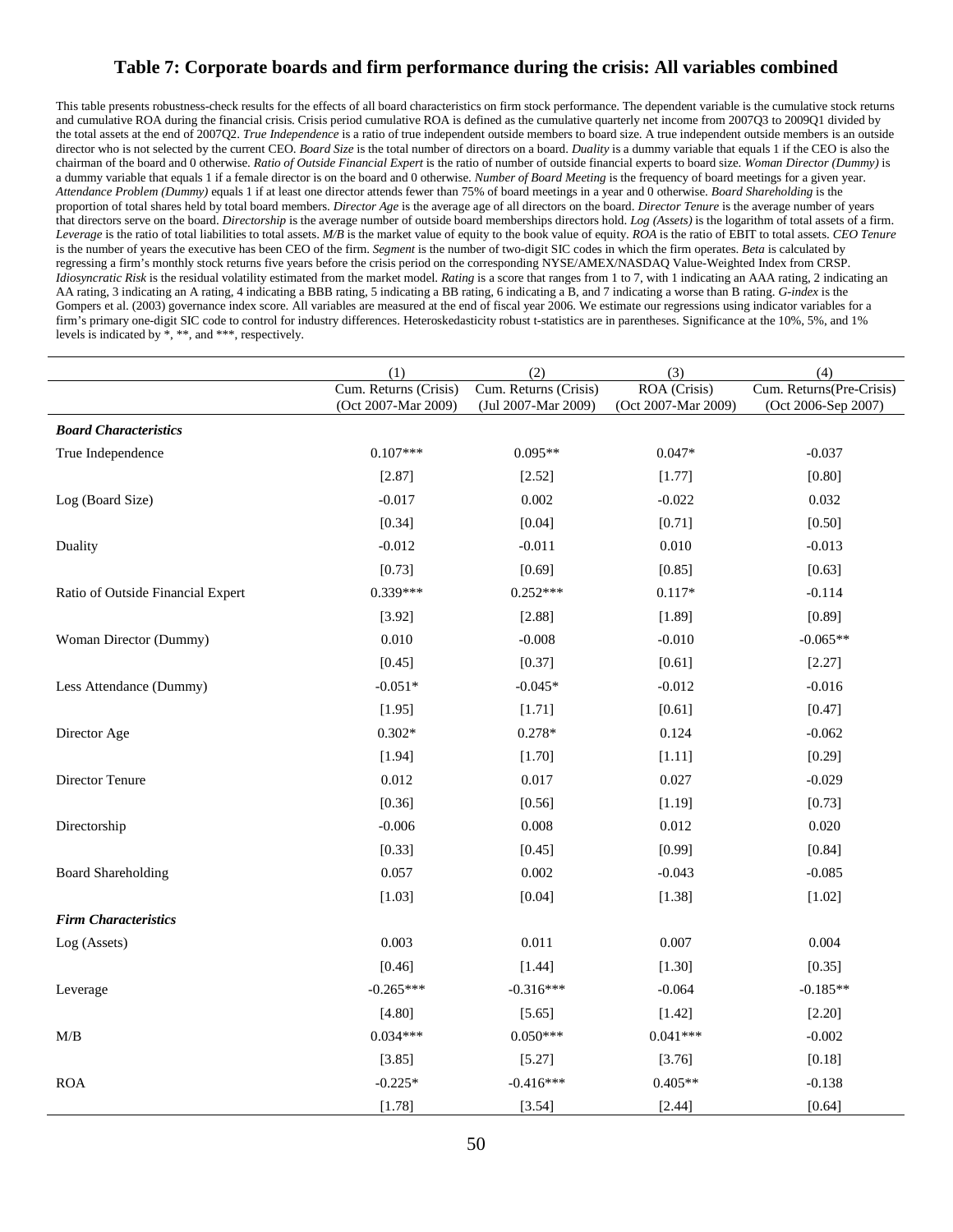| CEO Tenure             | 0.001       | 0.001       | 0.001       | $-0.001$ |
|------------------------|-------------|-------------|-------------|----------|
|                        | [0.53]      | [0.69]      | [0.50]      | [0.35]   |
| Segment                | $-0.004$    | $-0.004$    | 0.002       | 0.009    |
|                        | [0.81]      | [0.75]      | [0.49]      | [1.54]   |
| Beta                   | $-0.168***$ | $-0.187***$ | $-0.099***$ | $-0.013$ |
|                        | [8.94]      | [10.12]     | [6.35]      | [0.51]   |
| G-index                | $-0.005$    | $-0.006*$   | $-0.003$    | $-0.006$ |
|                        | [1.31]      | [1.68]      | [1.13]      | [1.18]   |
| <b>Control For</b>     |             |             |             |          |
| <b>Industry Effect</b> | Y           | Y           | Y           | Y        |
| Observations           | 876         | 876         | 830         | 876      |
| Adjusted R-squared     | 0.22        | 0.22        | 0.27        | 0.04     |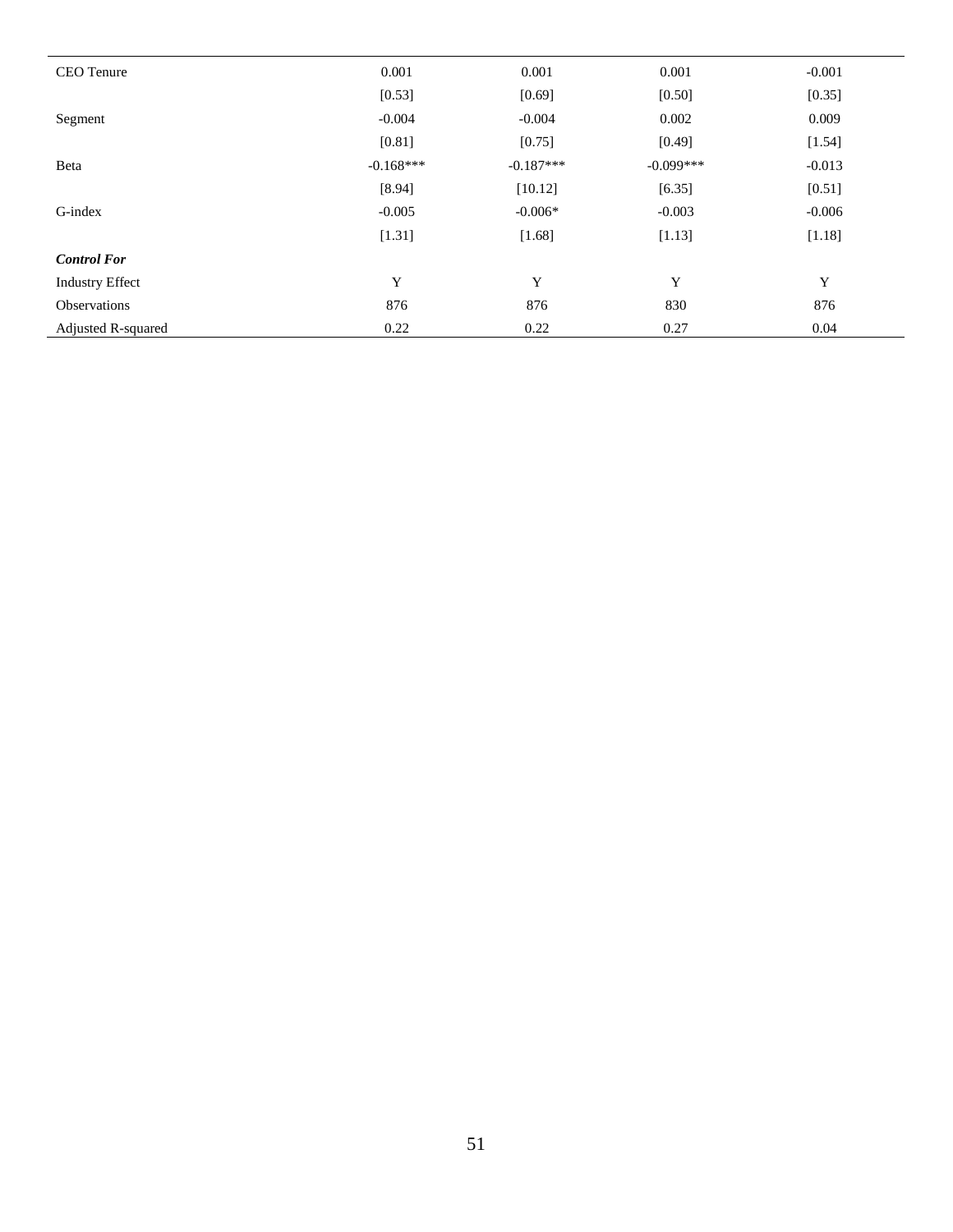# **Table 8: Univariate comparison of board structure between 2005 and 2006**

This table presents univariate tests of board structure between 2005 and 2006. *Independence* is the ratio of outside board members to board size. An independent director is a board member who has not been an employee of the firm and who is not affiliated with the firm through business ties or family ties. *True Independence* is a ratio of true independent outside members to board size. A true independent outside member is an outside director who is not selected by the current CEO. *Board Size* is the total number of directors on a board. *Duality* is a dummy variable that equals 1 if the CEO is also the chairman of the board and 0 otherwise. *Financial Expert (Dummy)* indicates whether a financial expert is on the board. *Woman Director (Dummy)* equals 1 if a female director is on the board and 0 otherwise. *Number of Board Meeting* denotes the frequency of board meetings for a given year. *Attendance Problem (Dummy)* equals 1 if at least one director attends fewer than 75% of board meetings in a year and 0 otherwise. *Board Shareholding* is the proportion of total shares held by total board members. *Director Age* is the average age of all directors on the board. *Director Tenure* is the average number of years that directors serve on the board. *Directorship* is the average number of outside board memberships directors hold. The means of the differences and T-statistics are reported. Significance at the 10%, 5%, and 1% levels is indicated by \*, \*\*, and \*\*\*, respectively.

|                                         | 2005   | 2006   | Differences | T-value |
|-----------------------------------------|--------|--------|-------------|---------|
| Independence                            | 0.728  | 0.777  | 0.049       | [1.15]  |
| True Independence                       | 0.596  | 0.601  | 0.005       | [0.36]  |
| <b>Board Size</b>                       | 9.183  | 9.142  | $-0.041$    | [0.51]  |
| Duality (Dummy)                         | 0.729  | 0.701  | $-0.028$    | [1.34]  |
| <b>Outside Financial Expert (Dummy)</b> | 0.430  | 0.434  | 0.004       | [0.33]  |
| Woman Director (Dummy)                  | 0.682  | 0.689  | 0.007       | [0.51]  |
| Number of Board Meeting                 | 7.669  | 8.060  | 0.391       | [1.01]  |
| Attendance Problem (Dummy)              | 0.079  | 0.083  | 0.004       | [0.32]  |
| <b>Board Shareholding</b>               | 0.081  | 0.077  | $-0.004$    | [0.35]  |
| Director Age                            | 60.960 | 61.157 | 0.197       | [1.15]  |
| Director Tenure                         | 10.237 | 10.955 | 0.718       | [1.34]  |
| Directorship                            | 0.768  | 0.786  | 0.018       | [0.69]  |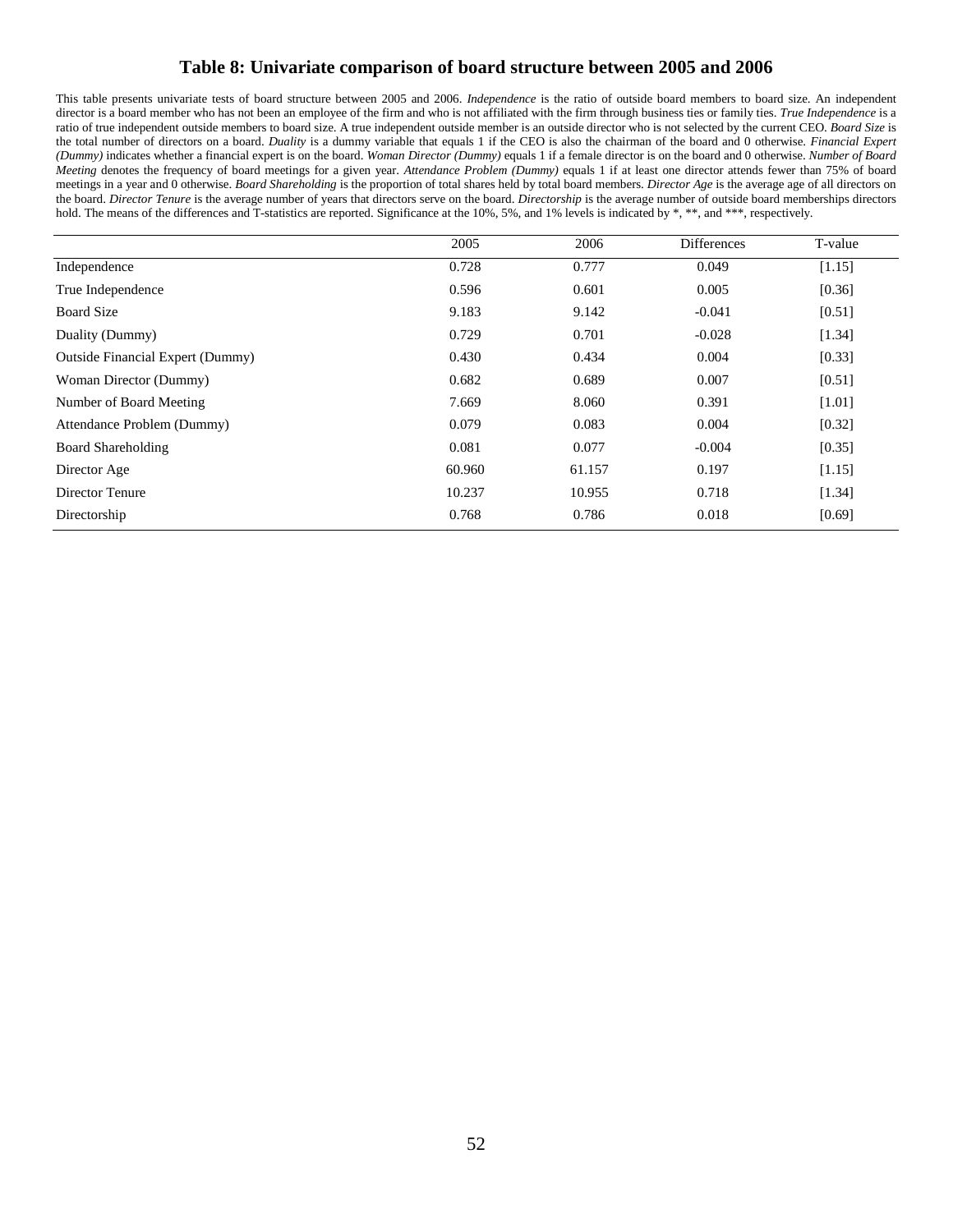# **Table 9: Additional robustness checks**

This table presents robustness-check results for the effects of all board characteristics on firm stock performance. The dependent variable is the cumulative stock returns during the financial crisis (October 2007 to March 2009). *True Independence* is a ratio of true independent outside members to board size. A true independent outside members is an outside director who is not selected by the current CEO. *Board Size* is the total number of directors on a board. *Duality* is a dummy variable that equals 1 if the CEO is also the chairman of the board and 0 otherwise. *Ratio of Outside Financial Expert* is the ratio of number of outside financial experts to board size. *Woman Director (Dummy)* is a dummy variable that equals 1 if a female director is on the board and 0 otherwise. *Number of Board Meeting* is the frequency of board meetings for a given year. *Attendance Problem (Dummy)* equals 1 if at least one director attends fewer than 75% of board meetings in a year and 0 otherwise. *Board Shareholding* is the proportion of total shares held by total board members. *Director Age* is the average age of all directors on the board. *Director Tenure* is the average number of years that directors serve on the board. *Directorship* is the average number of outside board memberships directors hold. *Log (Assets)* is the logarithm of total assets of a firm. *Leverage* is the ratio of total liabilities to total assets. M/B is the market value of equity to the book value of equity. *ROA* is the ratio of EBIT to total assets. *CEO Tenure* is the number of years the executive has been CEO of the firm. *Segment* is the number of two-digit SIC codes in which the firm operates. *Beta* is calculated by regressing a firm's monthly stock returns five years before the crisis period on the corresponding NYSE/AMEX/NASDAQ Value-Weighted Index from CRSP. *Idiosyncratic Risk* is the residual volatility estimated from the market model. *Rating* is a score that ranges from 1 to 7, with 1 indicating an AAA rating, 2 indicating an AA rating, 3 indicating an A rating, 4 indicating a BBB rating, 5 indicating a BB rating, 6 indicating a B, and 7 indicating a worse than B rating. *G-index* is the Gompers et al. (2003) governance index score. All variables are measured at the end of fiscal year 2006. We estimate our regressions using indicator variables for a firm's primary one-digit SIC code to control for industry differences. Heteroskedasticity robust t-statistics are in parentheses. Significance at the 10%, 5%, and 1% levels is indicated by \*, \*\*, and \*\*\*, respectively.

| <b>Reduced Sample</b><br>Errors-in-variables<br>Idiosyncratic Risk<br>Debt Rating<br><b>Without Board Changes</b><br>Regression<br><b>Measures Risk</b><br><b>Measures Risk</b><br><b>Board Characteristics</b> |  |
|-----------------------------------------------------------------------------------------------------------------------------------------------------------------------------------------------------------------|--|
|                                                                                                                                                                                                                 |  |
|                                                                                                                                                                                                                 |  |
| $0.110***$<br>True Independence<br>$0.162**$<br>$0.104***$<br>$0.182**$                                                                                                                                         |  |
| [2.47]<br>[3.00]<br>[2.83]<br>[2.08]                                                                                                                                                                            |  |
| 0.090<br>$-0.020$<br>$-0.013$<br>0.071                                                                                                                                                                          |  |
| Log (Board Size)                                                                                                                                                                                                |  |
| [0.70]<br>[1.13]<br>[0.44]<br>[0.26]                                                                                                                                                                            |  |
| $-0.022$<br>$-0.013$<br>$-0.009$<br>$-0.005$<br>Duality                                                                                                                                                         |  |
| [0.73]<br>[0.81]<br>[0.54]<br>[0.15]                                                                                                                                                                            |  |
| $0.382**$<br>0.334***<br>$0.386***$<br>$0.342**$<br>Ratio of Outside Financial Expert                                                                                                                           |  |
| [2.57]<br>[4.16]<br>[4.29]<br>[2.00]                                                                                                                                                                            |  |
| 0.027<br>0.004<br>0.023<br>Woman Director (Dummy)<br>0.024                                                                                                                                                      |  |
| [0.68]<br>[0.21]<br>[1.08]<br>[0.47]                                                                                                                                                                            |  |
| $-0.086*$<br>$-0.050*$<br>$-0.058**$<br>$-0.112*$<br>Less Attendance (Dummy)                                                                                                                                    |  |
| [1.72]<br>[1.73]<br>[1.82]<br>[2.13]                                                                                                                                                                            |  |
| $0.436*$<br>$0.264*$<br>$0.454***$<br>$0.532*$<br>Director Age                                                                                                                                                  |  |
| [1.71]<br>[1.73]<br>[2.82]<br>[1.75]                                                                                                                                                                            |  |
| 0.017<br>Director Tenure<br>0.017<br>0.009<br>0.017                                                                                                                                                             |  |
| [0.30]<br>[0.29]<br>[0.50]<br>[0.25]                                                                                                                                                                            |  |
| $-0.020$<br>$-0.002$<br>Directorship<br>$-0.025$<br>$-0.024$                                                                                                                                                    |  |
| [0.52]<br>[0.12]<br>[0.64]<br>[1.35]                                                                                                                                                                            |  |
| 0.126<br>0.052<br>0.07<br>0.031<br><b>Board Shareholding</b>                                                                                                                                                    |  |
| [1.11]<br>[0.97]<br>[1.18]<br>[0.28]                                                                                                                                                                            |  |
| <b>Firm Characteristics</b>                                                                                                                                                                                     |  |
| 0.004<br>0.003<br>0.005<br>0.007<br>Log (Assets)                                                                                                                                                                |  |
| [0.28]<br>[0.43]<br>[0.60]<br>[0.69]                                                                                                                                                                            |  |
| $-0.398***$<br>$-0.277***$<br>$-0.202***$<br>$-0.188**$<br>Leverage                                                                                                                                             |  |
| [3.94]<br>[4.83]<br>[2.23]<br>[3.57]                                                                                                                                                                            |  |
| $0.047***$<br>$0.031***$<br>$0.035***$<br>$0.032***$<br>M/B                                                                                                                                                     |  |
| [3.04]<br>[4.56]<br>[3.33]<br>[3.22]                                                                                                                                                                            |  |
| $-0.493**$<br>$-0.271**$<br><b>ROA</b><br>$-0.093$<br>0.028                                                                                                                                                     |  |
| [0.11]<br>[2.46]<br>[2.27]<br>[0.66]                                                                                                                                                                            |  |
| 0.002<br>0.001<br>0.001<br>$-0.003$<br>CEO Tenure                                                                                                                                                               |  |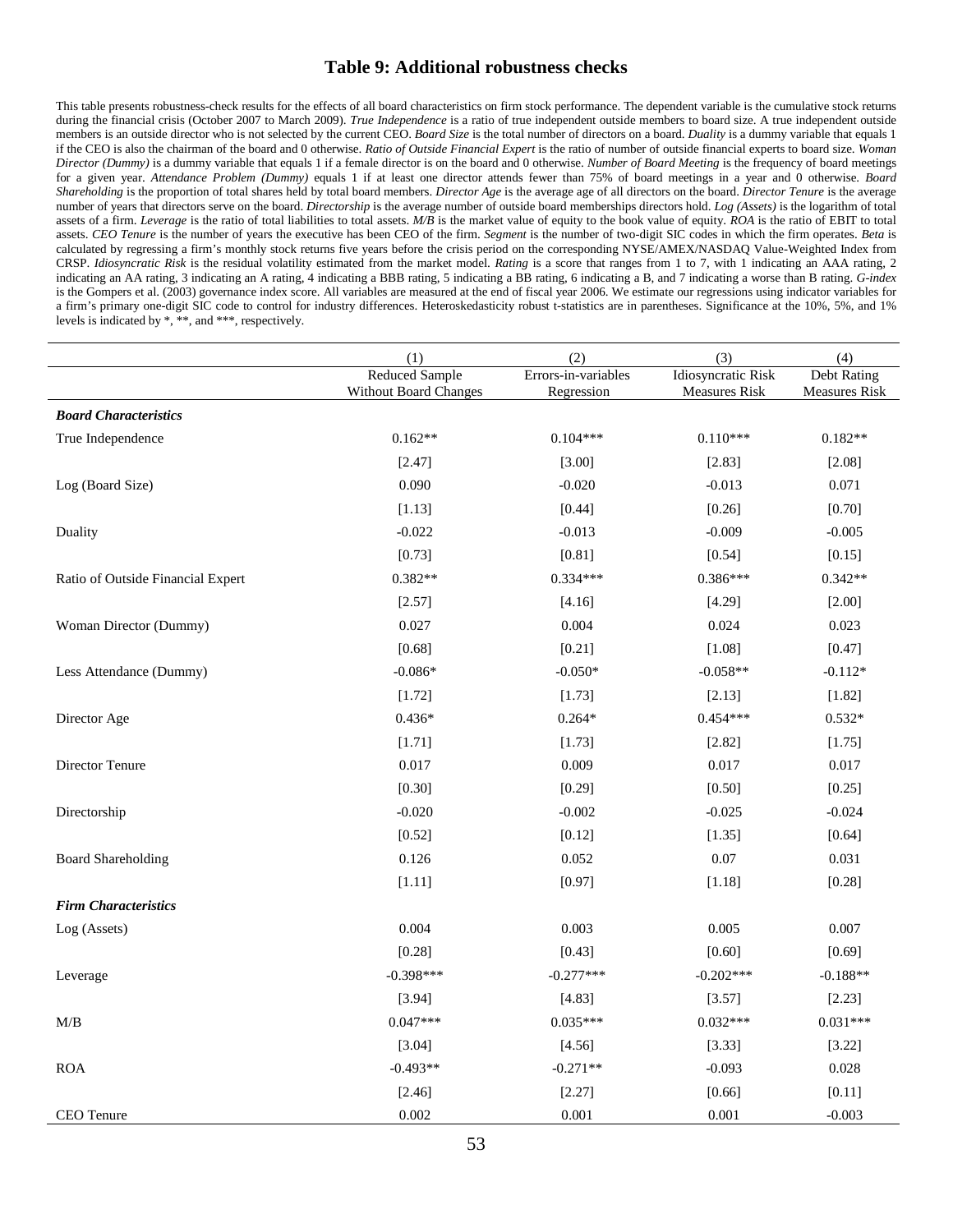|                        | [0.76]      | [0.63]      | [0.26]      | [1.11]      |
|------------------------|-------------|-------------|-------------|-------------|
| Segment                | $-0.014$    | $-0.004$    | $-0.004$    | $-0.001$    |
|                        | [1.62]      | [0.87]      | [0.80]      | [0.15]      |
| Beta                   | $-0.096***$ | $-0.199***$ |             |             |
|                        | [3.06]      | [9.35]      |             |             |
| Idiosyncratic Risk     |             |             | $-1.116***$ |             |
|                        |             |             | [4.14]      |             |
| Rating                 |             |             |             | $-0.127***$ |
|                        |             |             |             | [7.05]      |
| G-index                | $-0.007$    | $-0.005$    | $-0.004$    | $-0.006$    |
|                        | [0.99]      | [1.47]      | [0.99]      | [0.77]      |
| <b>Control For</b>     |             |             |             |             |
| <b>Industry Effect</b> |             |             |             |             |
| Observations           | 280         | 876         | 876         | 544         |
| Adjusted R-squared     | 0.20        | 0.26        | 0.19        | 0.23        |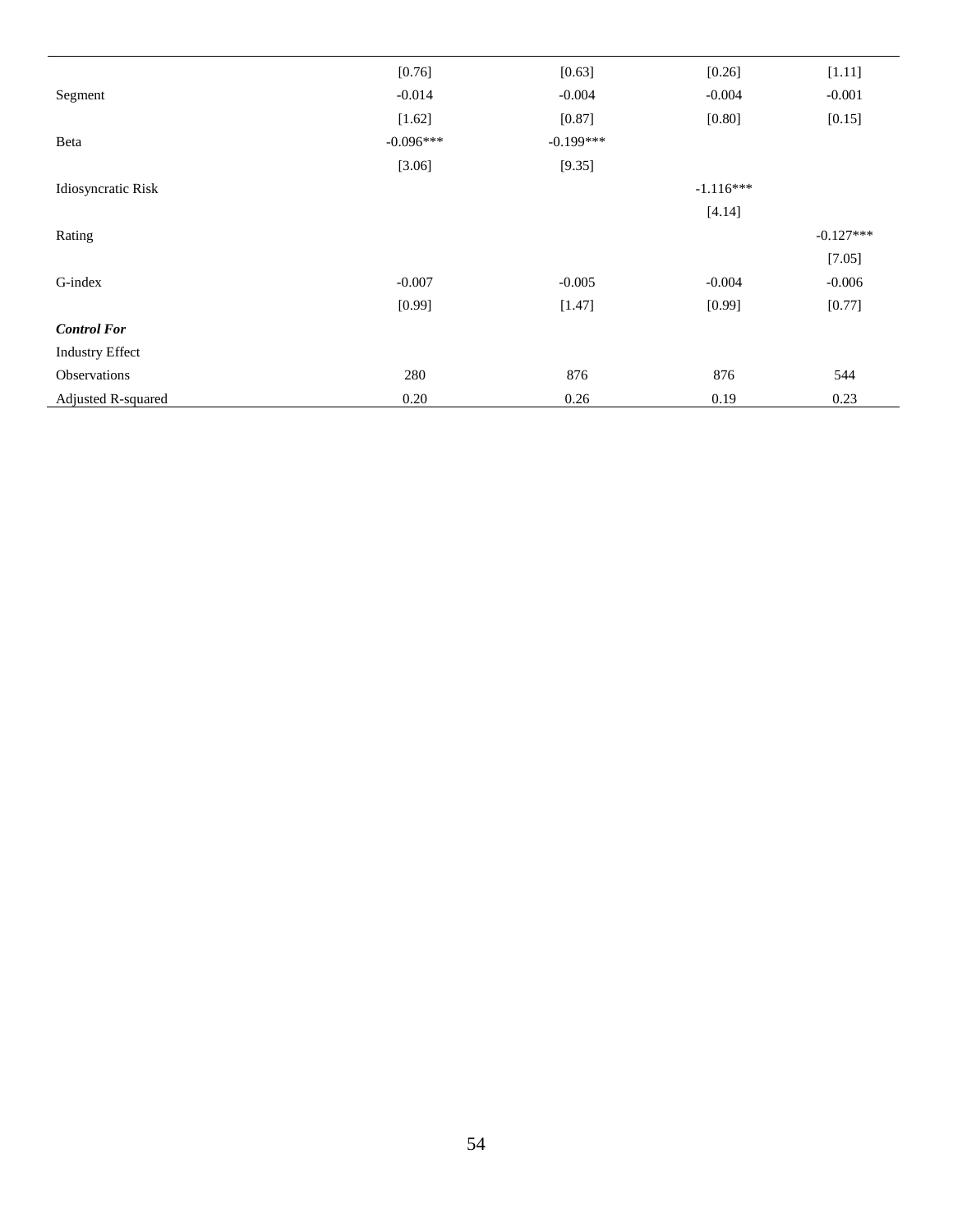# **BANK OF FINLAND RESEARCH DISCUSSION PAPERS**

ISSN 1456-6184, online

- 1/2012 Maria Teresa Punzi **Housing Market and Current Account Imbalances in the International Economy.** 2012. 27 p. ISBN 978-952-462-784-9, online.
- 2/2012 Luisa Lambertini Caterina Mendicino Maria Teresa Punzi **Expectations-Driven Cycles in the Housing Market.** 2012. 61 p. ISBN 978-952-462-785-6, online.
- 3/2012 George A. Waters **Quantity Rationing of Credit.** 2012. 26 p. ISBN 978-952- 462-786-3, online.
- 4/2012 Karlo Kauko **Why is equity capital expensive for opaque banks?** 2012. 26 p. ISBN 978-952-462-787-0, online.
- 5/2012 Kaushik Mitra George W. Evans Seppo Honkapohja **Fiscal Policy and Learning.** 2012. 32 p. ISBN 978-952-462-788-7, online.
- 6/2012 Ian W. Marsh Wolf Wagner **Why is Price Discovery in Credit Default Swap Markets News-Specific?** 2012. 41 p. ISBN 978-952-462-789-4, online.
- 7/2012 Katja Taipalus **Signaling Asset Price Bubbles with Time-Series Methods.** 2012. 47 p. ISBN 978-952-462-790-0, online.
- 8/2012 Paavo Miettinen **Information acquisition during a Dutch auction.** 2012. 22 p. ISBN 978-952-462-791-7, online.
- 9/2012 Diego Moreno Tuomas Takalo **Optimal Bank Transparency.** 2012. 33 p. ISBN 978-952-462-792-4, online.
- 10/2012 Alina Barnett Martin Ellison **Learning by disinflating.** 2012. 20 p. ISBN 978-952-462-795-5, online.
- 11/2012 Bill Francis Iftekhar Hasan Qiang Wu **Do corporate boards affect firm performance? New evidence from the financial crisis?** 2012. 55 p. ISBN 978-952-462-796-2, online.